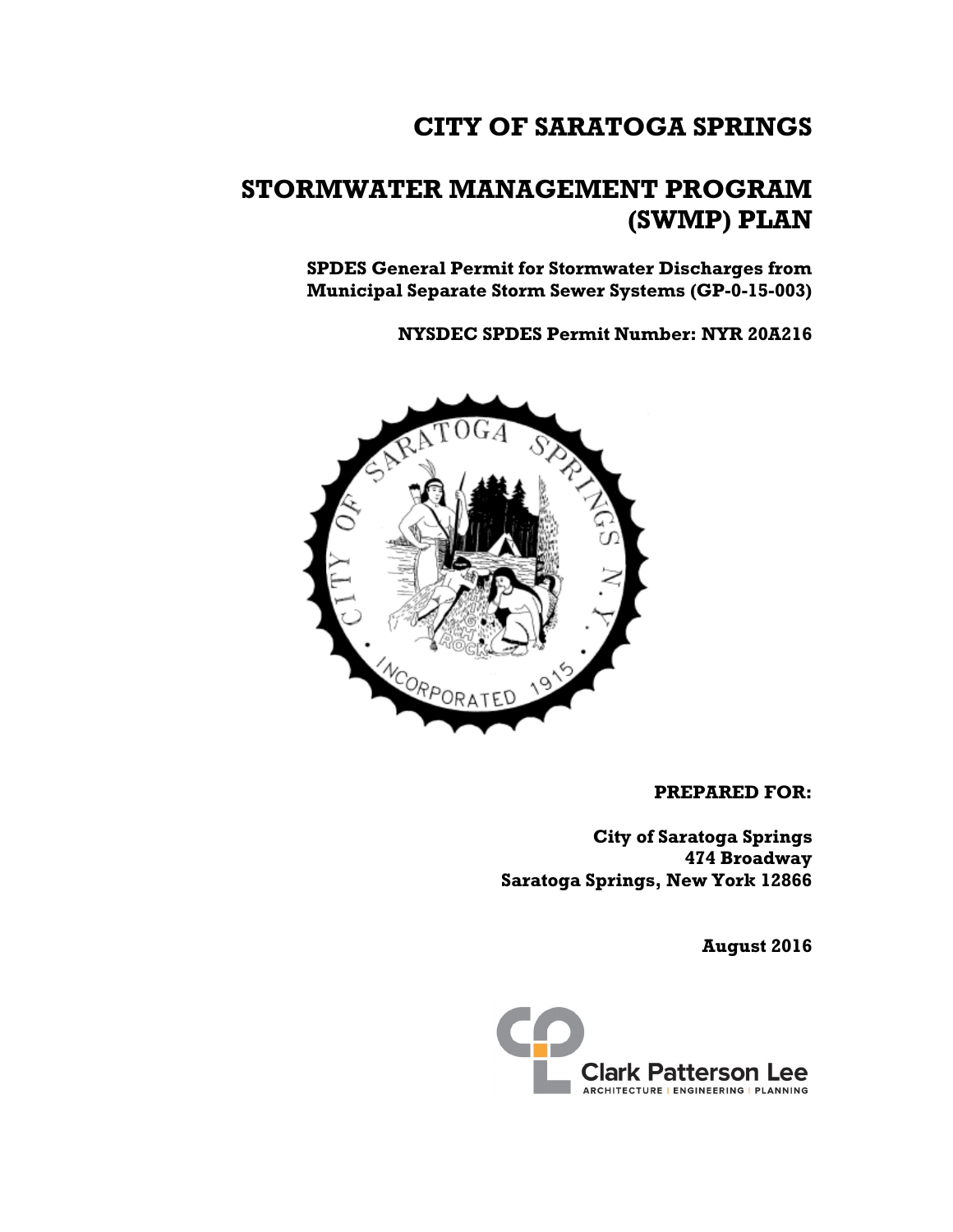#### **TABLE OF CONTENTS**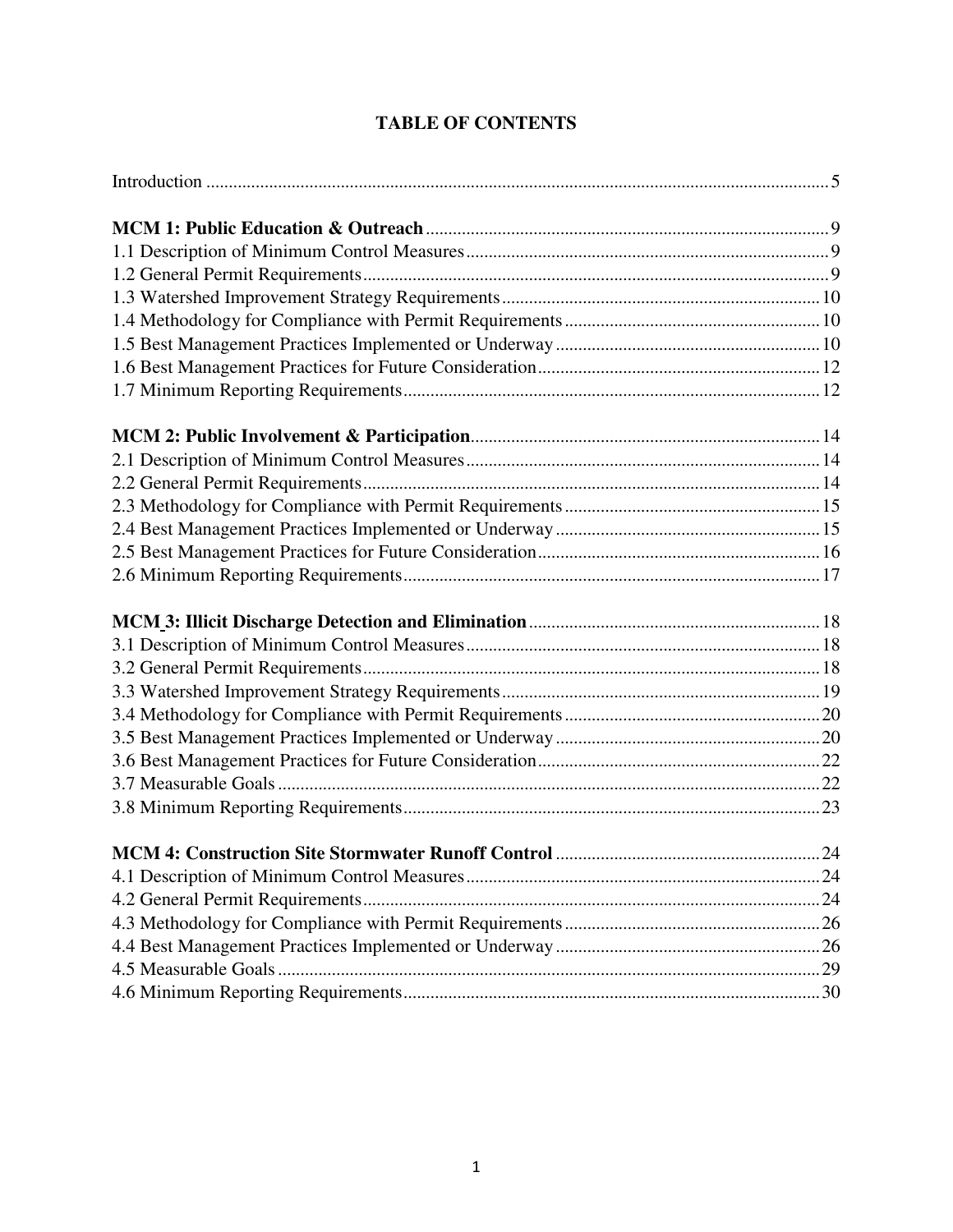#### **TABLE OF CONTENTS (continued)**

# **MCM 6: Pollution Prevention & Good Housekeeping for Municipal Operations** ................ 36

#### **List of Appendices**

#### **Appendix A Public Education / Outreach**

- "Be Part of the Solution" Brochure
- Clean Waters: What's the Big Deal About Water Quality Brochure
- Clean Waters: Managing Your Household Chemicals Brochure
- Clean Waters: Integrated Pest Management and Biological Controls for the Homeowner Brochure
- Clean Waters: Conservation Landscaping for Water Quality Brochure
- Clean Waters: Animal Waste and Water Quality Brochure
- Clean Waters: Lawn Care the Environmentally-Friendly Way Brochure
- Clean Waters: The Four Seasons of Water Quality Protection Brochure
- Presentation: Fresh Water in the World by Blue R. Neils, The Saratoga County Stormwater Management Coordinator
- Clean Water Campaign Brochure
- Buying Fertilizer? Brochure
- When You're Fertilizing the Lawn Brochure
- After The Storm Brochure
- Homeowners Guide to Preventing Stormwater Pollution Brochure
- Moving Dirt / Building Something Brochure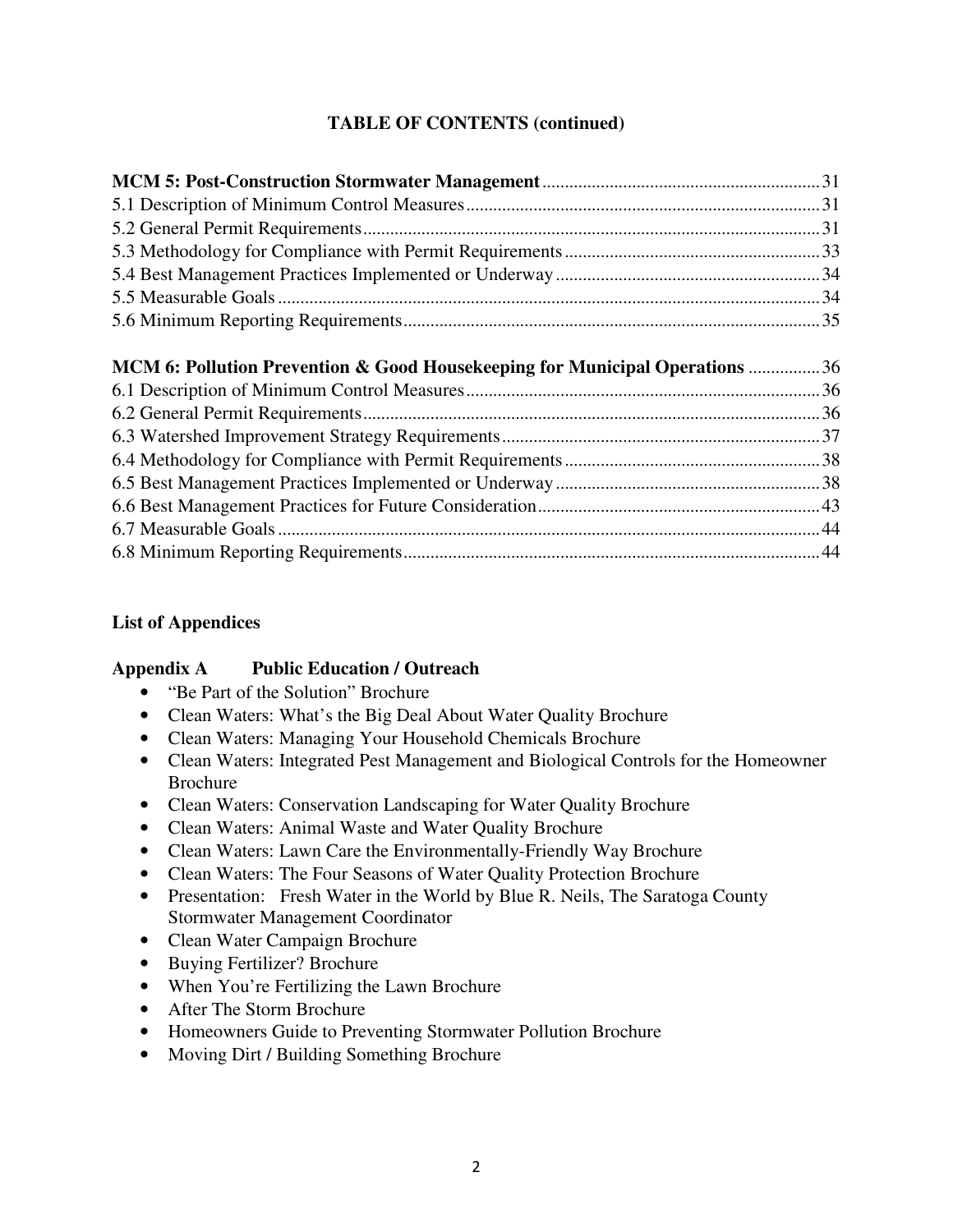#### **TABLE OF CONTENTS (continued)**

#### **Appendix B Public Involvement / Participation**

- Protecting Your Town from Polluted Runoff
- Clean Waters: Conservation Landscaping for Water Quality Brochure
- Putting Communities in the Driver's Seat
- "Please... Don't Feed Waterfowl" Signs
- "Please Do Not Feed Wildlife" Signs
- City of Saratoga Springs Utility Bills with Stormwater Messages
- "Don't Pollute Flows to Waterways" Storm Drain Markings

#### **Appendix C Illicit Discharge Detection & Elimination**

- Local Law / Chapter 138 Illicit Activities to the Storm Water System
- City of Saratoga Springs, New York; Stormwater Pollution Prevention Program; Public & Employee Complaint Form
- City of Saratoga Springs Website Pollution Form
- City of Saratoga Springs Outfall Map
- City of Saratoga Springs Stormwater Mapping

#### **Appendix D Construction Site Runoff Control**

- Soil Erosion Prevention and Sediment Control Brochure
- Erosion, Sediment Control & Stormwater Training Brochure
- Albany County Soil & Water Conservation District; Erosion & Sediment Control Construction Activity Training Brochure – March 24, 2016
- Erosion, Sediment Control and Stormwater Training Brochure
- Albany County Soil & Water Conservation District; Erosion & Sediment Control Construction Activity Training Brochure—June 25, 2015
- City of Saratoga Springs Stormwater Management Regulations—Chapter 242
- Attention Site Developers and Construction Site Owners

#### **Appendix E Post-Construction Runoff Control**

- City of Saratoga Springs, Chapter 242, Stormwater Management
- Clean Waters: What's the Big Deal About Water Quality? Brochure
- City of Saratoga Springs; MCM 4/5 WPPP Construction Sites; Current Project Status
- City of Saratoga Springs; Construction Site Inspection Report; Stormwater Pollution Prevention Program
- Stormwater Regulations and the Construction Industry

#### **Appendix F Good Housekeeping & Pollution Prevention**

- Stormwater Pollution Prevention; DPW Employee Training; City of Saratoga Springs, NY; February 10-11, 2016; Agenda
- City of Saratoga Springs, NY; Stormwater Management Program (MS4); Best Management Practices; DPW Employee Training & Education; March 6, 2014; Agenda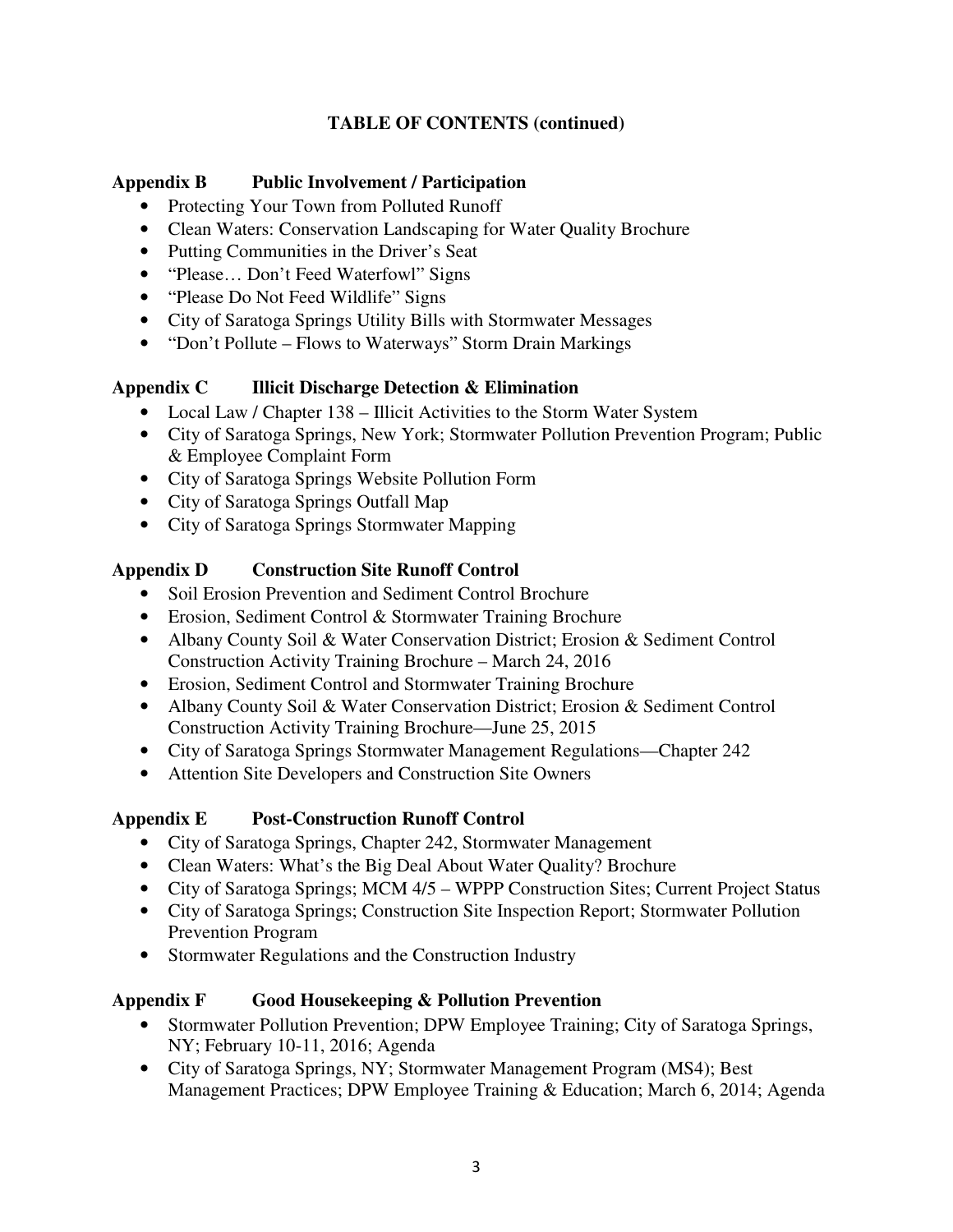#### **TABLE OF CONTENTS (continued)**

- Employee Training; Stormwater Pollution Prevention Program; City of Saratoga Springs, New York; March 2011; Agenda
- Stormwater Pollution Prevention; City of Saratoga Springs, NY; Employee Training DPW; Friday, April 17, 2009; Agenda
- The New York State Stormwater Regional Training Centers; Training Brochure
- Yard Debris Program-2016
- Upcoming Training Events; Wed., June 22; The New Blue: Updated NYSDEC and E&SC Manual – Eastern NY Stormwater Training Series
- City of Saratoga Springs, NY; MCM 6 Good Housekeeping; City Facilities
- City of Saratoga Springs, NY; MCM 6 Good Housekeeping; Municipal Stormwater Management Practices; Maintenance Activity Log

#### **Appendix G NYSDEC SPDES General Permit for Stormwater Discharges from Municipal Separate Storm Sewer Systems (MS4s) Permit No. GP-0-15-003**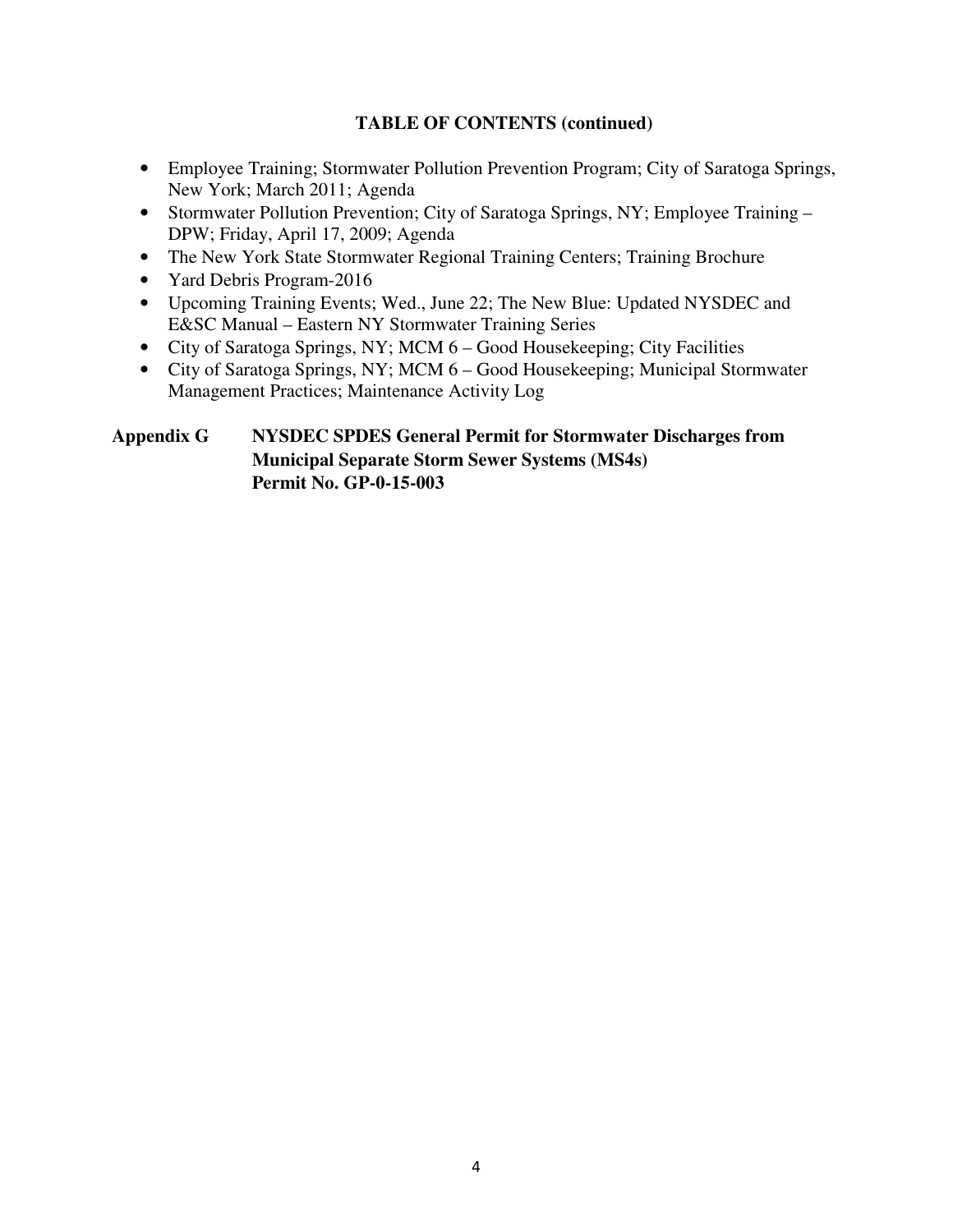#### **Introduction**

This SWMP Plan has been developed to comply with Part IV.A of the NYSDEC General Permit for Stormwater Discharges from Municipal Separate Storm Sewer Systems (GP-0-15-003). The purpose of this plan is to document planned and implemented Stormwater Management Program (SWMP) elements. This SWMP Plan is a flexible document that will be reviewed as required and updated as necessary in order to assess progress and document changes made in the program.

The City of Saratoga Springs is located in central portion of Saratoga County, New York. At the time of the 2013 census, the population was 26,586. Saratoga Springs covers an approximate area of 29.03 square miles. Saratoga Springs is bordered on the north by the Towns of Greenfield and Wilton, on the south by the Town of Malta, on the west by the Town of Milton and on the east by the Town of Saratoga.

Stormwater is precipitation (rain or snow) that runs off surfaces such as roof tops, driveways, roads, parking lots and lawns. As stormwater moves off these surfaces it can pick up pollutants such as oil, suspended solids, sediment, fertilizers, pesticides, nutrients and pathogens resulting in polluted runoff. Eventually this runoff makes its way into our lakes, streams, etc. and can potentially be one of the major contributors to water pollution in the City.

Polluted stormwater runoff, also known as non-point source pollution, leads to poor water quality, impaired recreational opportunities, and degraded wetlands and wildlife habitats.

The purpose of the stormwater management program is to improve the quality of our nation's waters. The Federal Clean Water Act first sought to accomplish this by minimizing and eliminating what are commonly referred to as "point sources" of pollution – defined as sources of pollution that originate from an outlet pipe or other specific points of discharge. Though there were significant improvements in water quality since the inception of this Act in 1972, pollution remained a problem in our local waterways.

The Clean Water Act was subsequently amended to address non-point sources of pollution and beginning in 1990, municipalities of a certain population were required to develop programs and practices targeted at reducing non-point sources of pollution. This was referred to as Phase I. In 2003, Phase II of the program was implemented that required some municipalities, including small MS4s, to implement programs and practices to reduce non-point source pollution.

The goal of the Phase II program is to reduce the impacts of stormwater runoff thereby improving water quality, enhancing recreational enjoyment of waterways, preventing beach closures and ensuring that seafood is safe for human consumption. In New York, the Phase II program requires all regulated municipalities to maintain a permit from the New York State Department of Environmental Conservation (NYSDEC) for the discharge of stormwater runoff into their surface waters. This permit is commonly referred to as the State Pollutant Discharge Elimination System (SPDES) General Permit. (The currently controlling permit reference is GP-0-15-003.) As a condition of this permit, regulated municipalities must develop and implement a comprehensive stormwater management program that includes mandated programs and practices in the following six categories know as minimum control measures (MCM):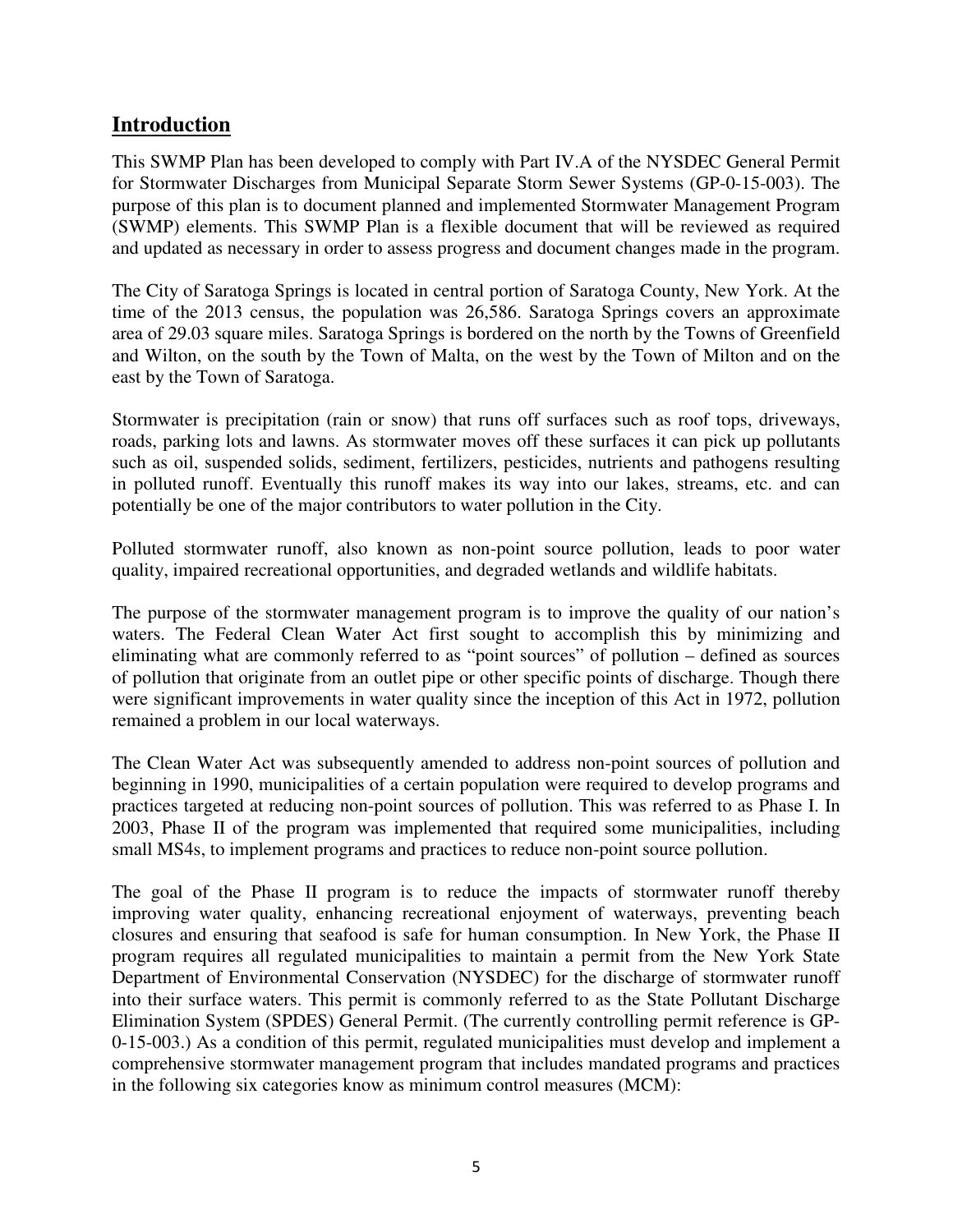- Public Education and Outreach
- Public Involvement/Participation
- Illicit Discharge Detection and Elimination
- Construction Site Stormwater Runoff Control
- Post-Construction Stormwater Management
- Pollution Prevention/Good Housekeeping for Municipal Operations

#### **Stormwater MS4 Plan**

In 2003, the City of Saratoga Springs began work on a comprehensive program to preserve the quality of local water resources by focusing attention on stormwater pollution prevention. In 2008, the City assumed responsibility from New York State to enforce regulations and implement stormwater management practices. Among its identified policies is to protect "Saratoga Springs water resources" and the related implementation strategy is to require/encourage stormwater management practices that minimize impacts on surface water, groundwater, and other natural resources.

#### **Pollutants of Concern (POC)**

Pollutants of concern addressed through this SWMP include nutrients, sediment, pathogens, oil, grease, debris and litter. Of particular concern to the water bodies surrounding Saratoga Springs are waterborne pathogenic bacteria, nutrient loading (phosphorus) and sediment buildup within waterbodies caused by land-based activities as documented on the 303d listings.

Waterborne pathogens are of particular concern where water quality impairments linked to stormwater runoff have contributed to the presence of disease causing organisms in surface waters. These originate from leaking sewer pipes or illicit connections, faulty septic systems, and even pet and livestock waste.

Raising public awareness to the problems associated with high concentrations of phosphorus in our waterways is critical to reversing this trend, especially considering phosphorus is naturally plentiful in most soils and doesn't need to be added to achieve lush, green growth.

#### **Program Administration**

The Stormwater Management Program is administered by the Stormwater Management Officer (SMO) and is the City Engineer as designated in Chapter 242 of the City Code. The City Code along with the SMO identifies specific City departments with responsibility for implementing the various components of the City's stormwater management program.

#### **Definitions**

**Best Management Practices (BMPs)**: Accepted practices relating to structural improvements or non-structural activities that help to reduce the quantity and/or improve the quality of stormwater runoff.

**Covered Entities**: Refers to municipal or private property owners that are subject to the conditions set forth by the EPA relating to Storm Water Management.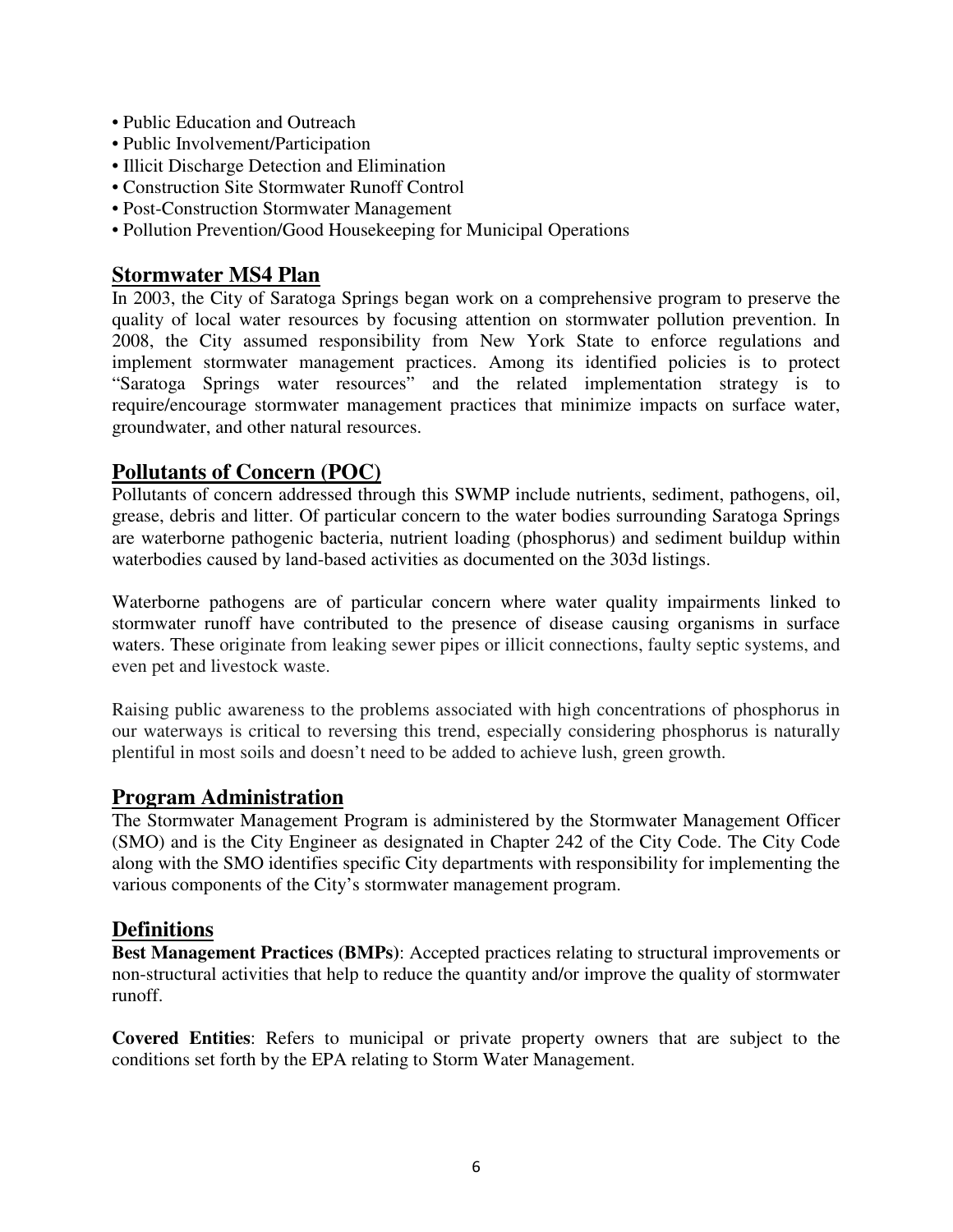**Environmental Protection Agency (EPA)**: Federal body of government that instituted and has jurisdiction over the Stormwater Management Program.

**Minimum Control Measure (MCM)**: Six basic elements of the MS4 stormwater management program that, when implemented together, are expected to result in significant reductions of pollutants discharged into receiving water bodies.

**Municipal Separate Storm Sewer Systems (MS4):** A conveyance or system of conveyances (including but not limited to roads with drainage systems, municipal streets, catch basins, curbs, gutters, ditches, man‐made channels, or storm drains):

- Owned or operated by a State, City, Town, Village, Borough, County, Parish, District, Association or other public body (created by or pursuant to State law) having jurisdiction over disposal of sewage, industrial wastes, stormwater or other wastes, including special districts under State law such as a sewer district, flood control district or drainage district, or similar entity, or an Indian tribe or an authorized Indian tribal organization, or a designated and approved management agency under section 208 of the Clean Water Act (CWA) that discharges to surface waters of the State;
- Designed or used for collecting or conveying stormwater;
- Which is not a combined sewer; and
- Which is not part of a Publicly Owned Treatment Works (POTW) as defined in 40 CFR 122.2.

**New York State Department of Environmental Conservation (NYSDEC)**: State body of government that is the Stormwater National Pollution Discharge Elimination System (NPDES) Permitting Authority.

**Small MS4:** A small MS4 is conveyance system designed or used for collecting or conveying stormwater and owned by a municipality with a population less than 100,000 and those MS4s located within urbanized areas that were not classified as Medium or Large MS4s under Phase I stormwater rules issued in 1990.

**State Pollutant Discharge Elimination System (SPDES)**: The State system for the issuance of wastewater and stormwater permits under the Federal Water Pollution Control Act (Clean Water Act).

**Stormwater Pollution Prevention Plan (SWPPP)**: A site-specific, written document that:

- Identifies potential sources of stormwater pollution at a construction site,
- Describes practices to reduce pollutants in stormwater discharges from a construction site, and
- Identifies procedures the operator will implement to comply with the terms and conditions of a construction general permit.

**Stormwater Management Program (SWMP)**: The program implemented by the covered entity. A SWMP is designed to address pollutants of concern (POCs) and reduce the discharge of pollutants from the small MS4 to the maximum extent practicable (MEP), to protect water quality, and to satisfy the appropriate water quality requirements of The Environmental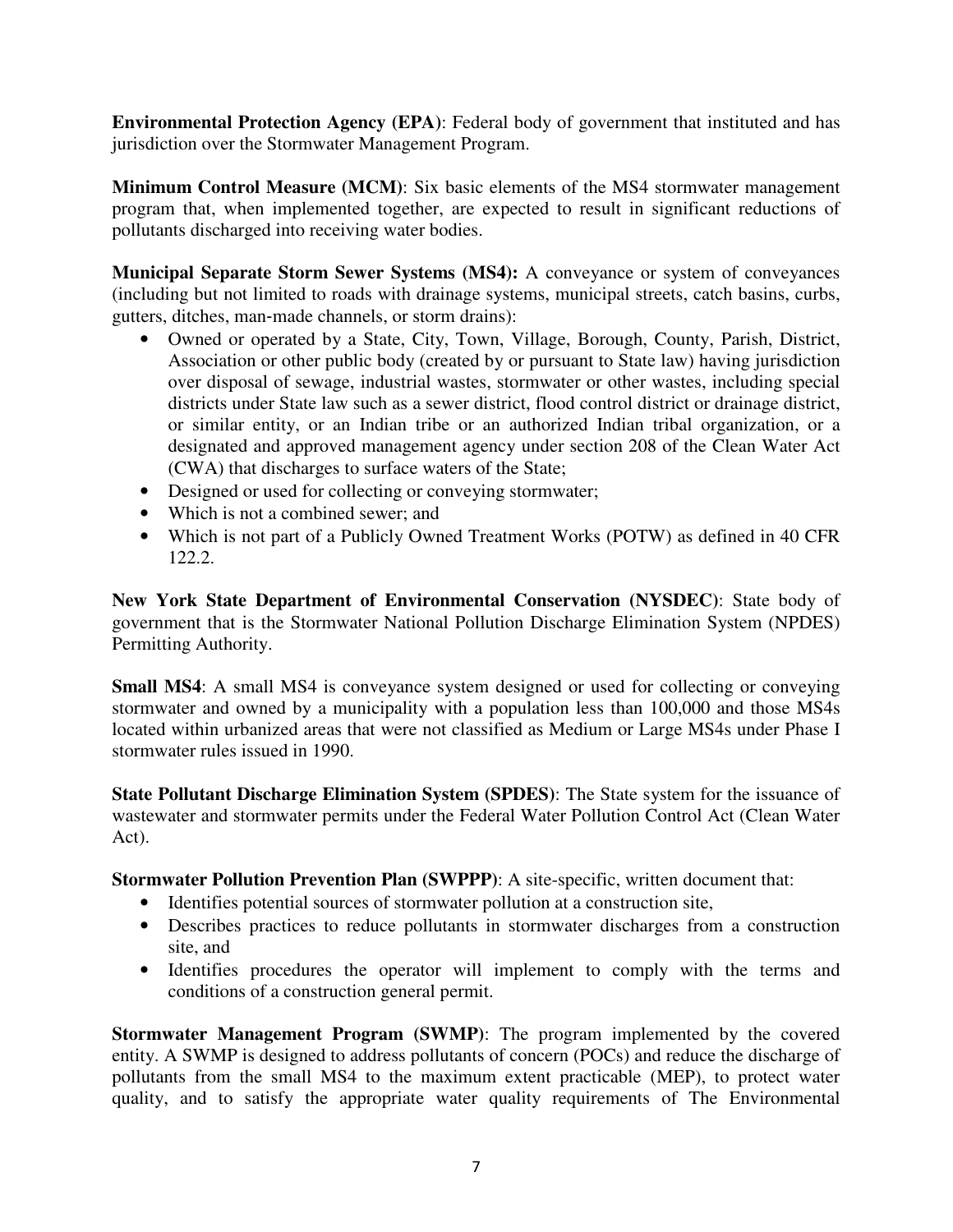Conservation Law and Clean Water Act. The SWMP must address all six MCMs. The SWMP needs to include measurable goals for each of the BMPs that are implemented. The SWMP should:

- Describe the BMP/Measurable Goal,
- Identify time lines/schedules and milestones for development and implementation,
- Include quantifiable goals to assess progress over time; and
- Describe how the covered entity will address POCs.

**Stormwater Management Program Plan (SWMP Plan)**: Document used by the covered entity to record developed, planned and implemented SWMP elements. The SWMP plan must describe how pollutants in stormwater runoff will be controlled.

#### **Minimum Control Measure Descriptions and Requirements**

Six required Minimum Control Measures (MCM's) per GP-0-15-003, as amended or revised, are detailed as follows:

- Public Education and Outreach
- Public Involvement and Participation
- Illicit Discharge Detection and Elimination
- Construction Stormwater Management
- Post-Construction Stormwater Management
- Pollution Prevention and Good Housekeeping for Municipal Operations

Each of the following sections contains a basic description of the MCM and the General Permit Requirements, followed by an analysis of the City's performance in meeting the requirements.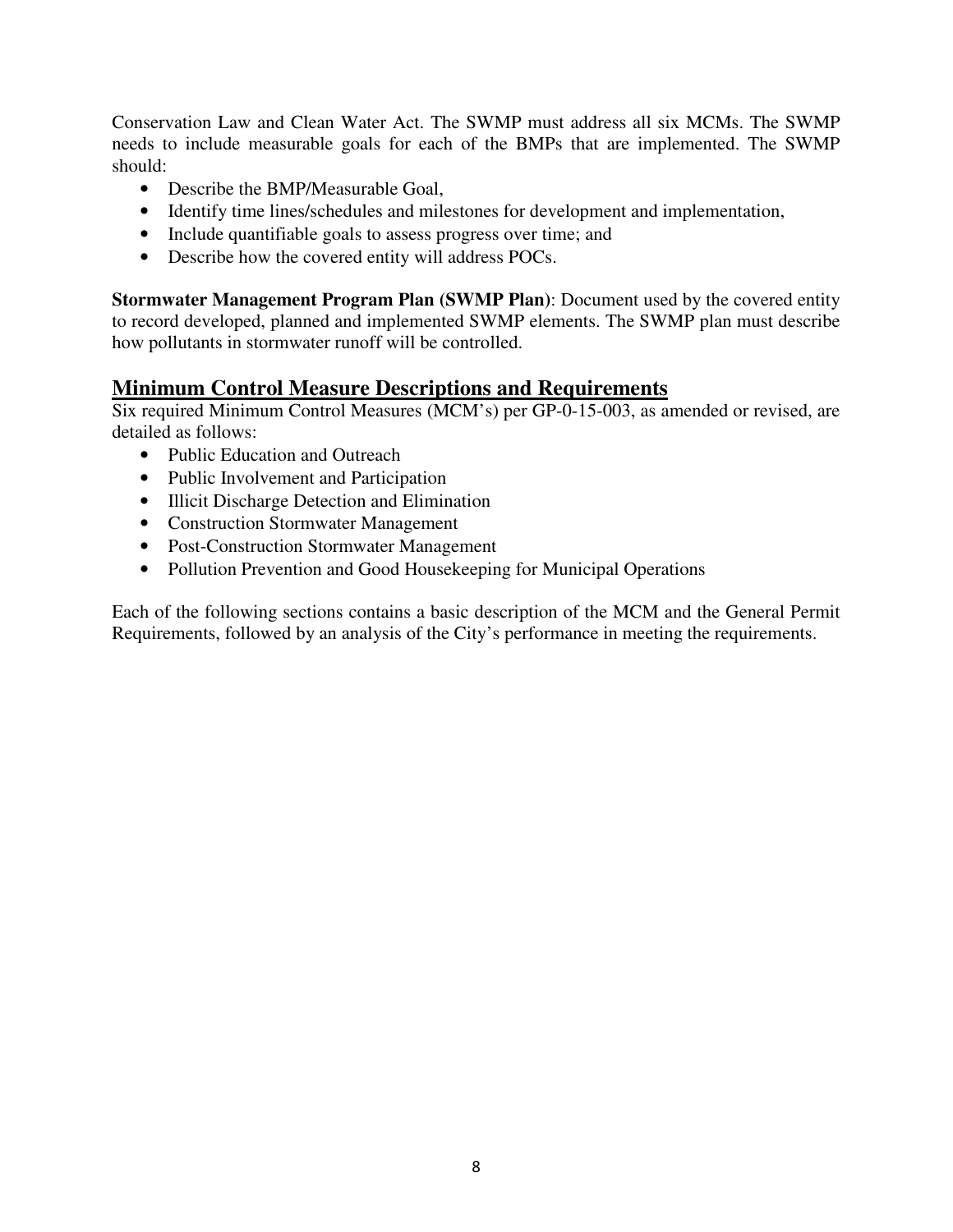### **MCM 1: Public Education & Outreach**

#### **1.1 Description of Minimum Control Measures**

- A) An informed and knowledgeable public is crucial to the success of a stormwater management program since it helps to ensure the following:
	- Greater support for the program as the public gains a better understanding of the reasons why an SWMP is important. Public support is particularly beneficial when operators of small MS4s attempt to budget for stormwater control initiatives and seek to implement program elements, and
	- Greater compliance with the program, mandatory and voluntary, as members of the public becomes aware of their personal responsibilities and how they and others in the community can take actions that will protect or improve local water quality.

## **1.2 General Permit Requirements**

- A) Identify Pollutants of Concern (POC), waterbodies of concern, geographic areas of concern and target audiences,
	- **Pollutants of Concern** Pollutants of concern addressed through this SWMP include nutrients (phosphorus), sediment, and pathogens. Oil, grease, nitrogen, debris and litter are also of concern but to a lesser extent. Of particular concern to the water bodies surrounding Saratoga Springs are waterborne pathogenic bacteria, nutrient loading (phosphorus) and sediment buildup within waterbodies caused by land-based activities. Waterborne pathogens are of particular concern where water quality impairments linked to stormwater runoff have contributed to the presence of disease causing organisms in surface water. These can originate from leaking sewer pipes or illicit connections, faulty septic systems, and even pet and livestock waste. Raising public awareness to the problems associated with high concentrations of phosphorus in our waterways is critical to reversing this trend, especially considering phosphorus is naturally plentiful in most soils and doesn't need to be added to achieve lush, green growth.
	- **Waterbodies/Geographic Areas of Concern** Polluted stormwater runoff often flows within MS4s and ultimately is discharged into local streams, lakes and wetlands. Waterbodies of concern within the City of Saratoga Springs include Lake Lonely, Spring Run and Bog Meadow Brook as defined in the 303d list of impaired waters. The Inner City District is the geographic area of concern.
	- **Target Audiences –** The City of Saratoga Springs will target contractors/developers, residents, municipal officials and workers as well as the general public.
- B) Implement an ongoing public education and outreach program designed to describe to the general public and target audiences:
	- The impacts of polluted stormwater discharges on water bodies,
	- POCs and their sources
	- Steps that contributors can take to reduce pollutants in stormwater runoff, and
	- Steps that can be taken to reduce pollutants in non-stormwater discharges,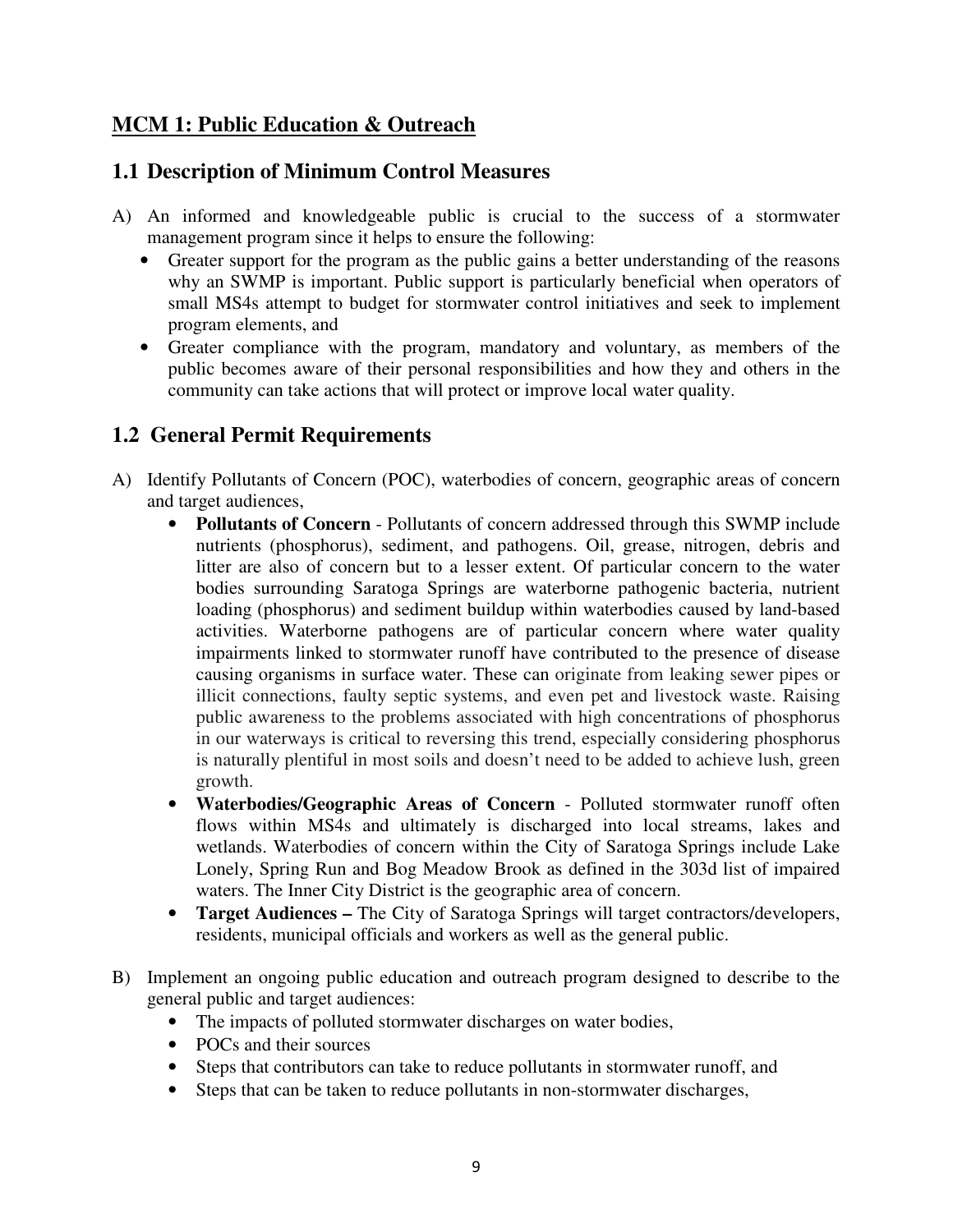- C) Record, periodically assess and modify as needed measurable goals, and
- D) Select and implement appropriate education and outreach activities and measurable goals to ensure the reduction of all POCs in stormwater discharges to the Maximum Extent Practical (MEP).

#### **1.3 Watershed Improvement Strategy Requirements**

- A) Plan and conduct an ongoing public education and outreach program designed to describe the impacts of the POC on the 303d waterbodies within the City. The program must identify potential sources of pathogenic bacteria in stormwater runoff and describe steps that contributors can take to reduce the pathogenic bacteria in stormwater runoff. The program must also describe steps that contributors of non‐stormwater discharges can take to reduce pathogenic bacteria.
- B) Develop, or acquire if currently available, specific educational material dealing with sources of pathogenic bacteria in stormwater and pollutant reduction practices. At a minimum, the educational material should address the following topics:
	- Where, why and how pathogenic bacteria pose threats to the environment and to the community,
	- Sanitary/Septic systems, water fowl and pets as a source of pathogenic bacteria and
	- Sediment and nutrient loading (nitrogen and phosphorus) and sediment buildup within waterbodies caused by land-based activities.

### **1.4 Methodology for Compliance with Permit Requirements**

A) The City has developed and implemented various BMPs in order to address the Public Education and Outreach control measure. Implemented BMPs include brochures, displays at municipal properties, public presentations in conjunction with the Saratoga County Inter-Municipal Stormwater Management Program, web pages, and published articles. The BMPs are updated, altered or expanded as needed in response to SWMP programmatic needs and evolving permit requirements

#### **1.5 Best Management Practices Implemented or Underway**

- A) Previous permit accomplishments:
	- The City along with the Saratoga County Inter-Municipal Stormwater Management Program has developed and implemented various BMPs in order to address the Public Education and Outreach control measure.
	- Implemented BMPs include brochures, displays at municipal properties, web pages, and published articles. Educational materials containing specific actions as to how the public, as individuals or collectively as a group, can participate in reducing pollutants and their impact on the environment. The city currently places the brochures at a number of locations in City Hall.
	- The BMPs are updated, altered or expanded as needed in response to SWMP programmatic needs and evolving permit requirements.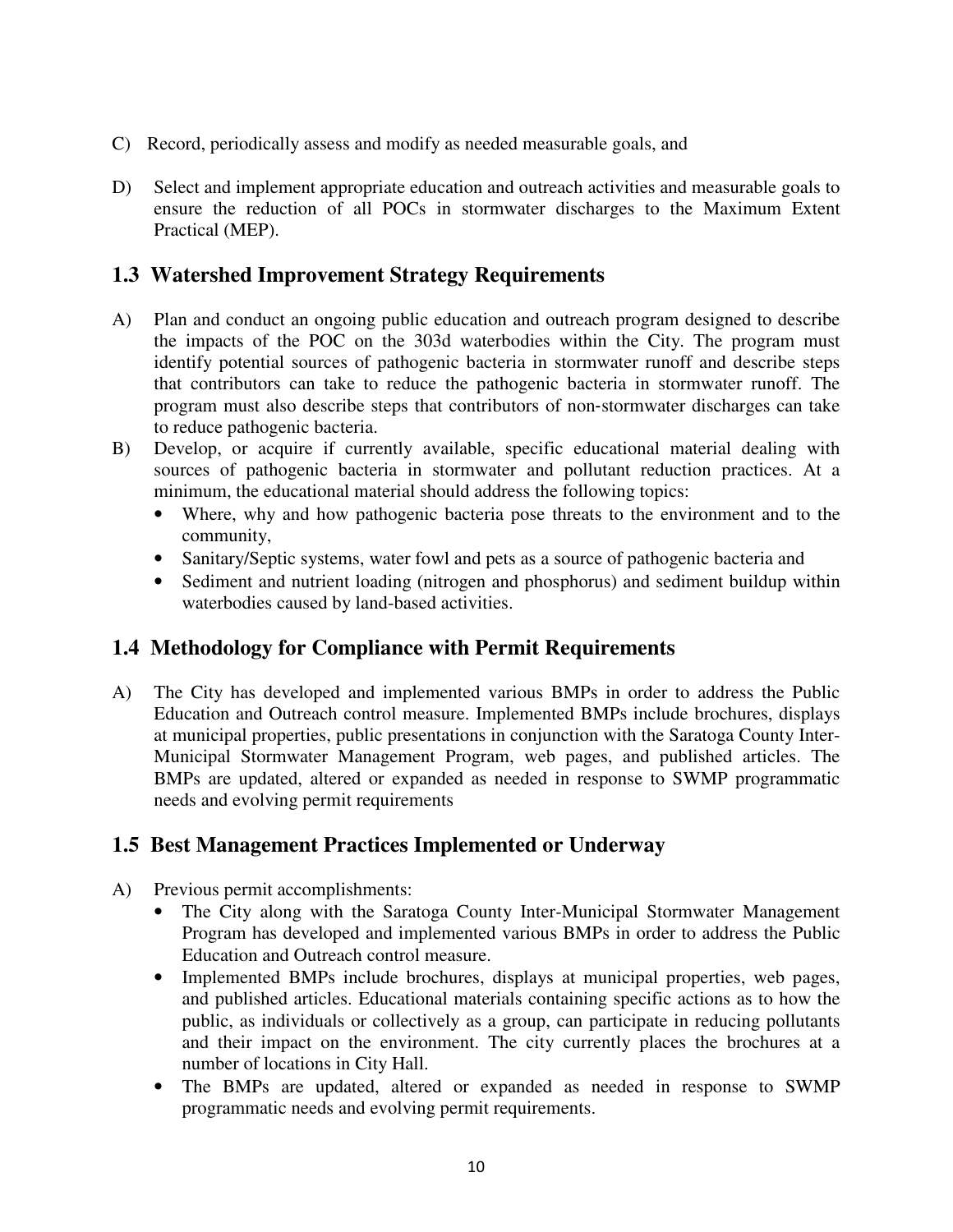- Brochures and other educational material that the City and the Saratoga County Inter-Municipal Stormwater Management Program has produced or collectively purchased are made available at municipal offices, municipal websites and at contractor/officials trainings, as well as at events or venues.
- Stormwater Pollution Prevention information is included in the City of Saratoga Springs water bill mailing to all residents and businesses quarterly. The information/message provided varies and also contains the stormwater coordinator contact information for questions or concerns.
- The City's website is also updated to include information on upcoming events, a list of typical stormwater practices for City residents to follow and contact information for the Stormwater Program Coordinator.
- At Congress Park and the Farmers Market, information/warning signs are posted and trash receptacles are available for pet waste.
- The City has installed signs indicating that feeding waterfowl is prohibited on City property including Congress Park.
- The City Engineering Department encourages commercial businesses that redesign existing parking or landscape areas incorporate stormwater management features such as bioretention/rain gardens, stormwater planters, collection areas for roof areas, and shared parking.
- The City educates its DPW workers on how to reduce polluting stormwater runoff and post information/guidance in municipal offices.
- The City currently has a catch basin stenciling/curb marking program that applies an educational message. The approximate number of catch basins marked is 250 with the City marking/remarking 25 to 50 catch basins per year.
- The City administers a household hazardous waste collection day every other year. This program is based on funding assistance from the NYSDEC program.
- The City helps homeowners with water conservation practices by including "leaky" pipe information on quarterly water utility bills.
- To help with nutrient-rich stormwater runoff from lawns, the City has a brochure explaining proper lawn care practices and how stormwater may be affected.

In conjunction with the Saratoga County Inter-Municipal Stormwater Management Program, a website has been created concerning stormwater issues in the Saratoga County MS4 area at www.saratogastormwater.org. The webpage includes information on:

- Links to Federal and State water quality laws & regulations,
- Information for Residents,
- Information for Business Owners,
- Information for Contractors and Developers,
- Stormwater Training,
- EPA guidance to homeowners on minimizing their contribution to Stormwater Pollution,
- Documents for download, including:
	- o Information for Lawn Care,
	- o Pet Waste information,
	- o Water Quality Fact Sheets.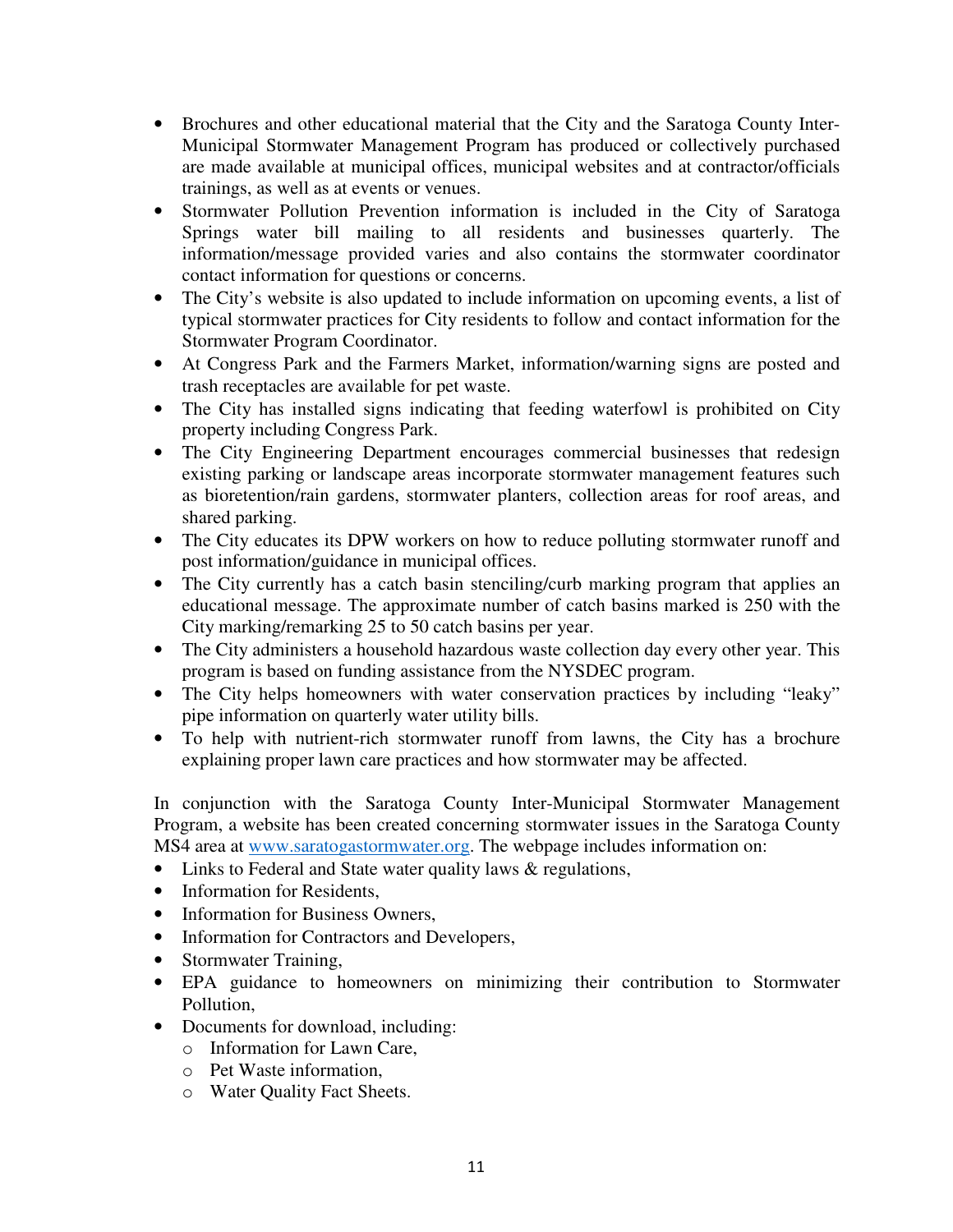The City's Engineering Department along with the Public Works Department provides educational information on recycling, and community clean up events, household waste and business waste reduction. The City's website provides a link to the various Public Works Department webpages for the transfer station, leaf pick-up, recycling program and others.

#### **1.6 Best Management Practices for Future Consideration**

- A) Possible Practices under City Consideration:
	- Coordinate erosion and sediment control training session each semester at BOCES for heavy equipment operators program.
	- The City is attempting to work with the Saratoga Downtown Business Association to include stormwater educational information in their monthly newsletter one of two times a year.
	- The City is discussing providing environmental themed magnets, posters or pens at City operated facilities. These items would include slogans and/or graphics to help raise public awareness of stormwater pollution issues.
	- The City is discussing updating their website to include information that household hazardous waste should not be dumped in catch basins and instead should be disposed of in an environmental friendly manner.
	- The City in conjunction with the Saratoga County Inter-Municipal Stormwater Management Program is looking at the possibility of providing illicit discharge detection training for the Saratoga Springs Police Department.

### **1.7 Minimum Reporting Requirements**

- A) List education/outreach activities performed for the general public and target audiences and provide any results, number of people attended, quantity of materials distributed, etc.
- B) Covered Entities performing the education and outreach activities required by other MCMs (listed below), may report on those activities in MCM 1 and provide the following information applicable to their program:

IDDE education activities planned or completed for public employees, businesses, and the general public, as required by Part VII.A.3,

Construction site stormwater control training planned or completed, as required by Part VII.A.4 of GP-0-15-003, and

Employee pollution prevention / good housekeeping training planned or completed, as required by Part VII.A.6 of GP-0-15-003,

C) Report on effectiveness of program, BMP and measurable goal assessment, and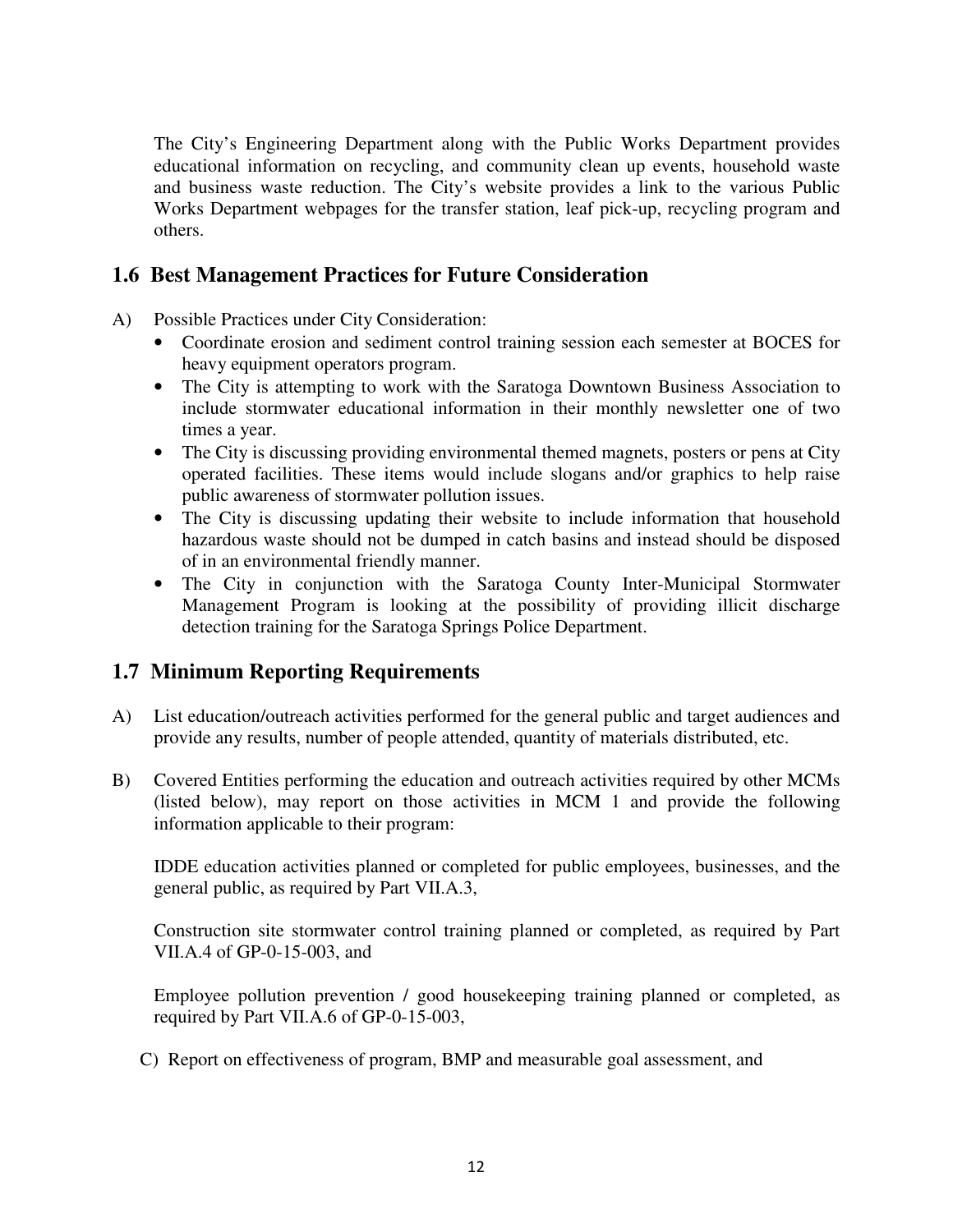D) Maintain records of all training activities.

These elements are covered in the Saratoga Springs MS4 Annual Stormwater reports. Records on training sessions for the City are on file at the office of the Stormwater Coordinator.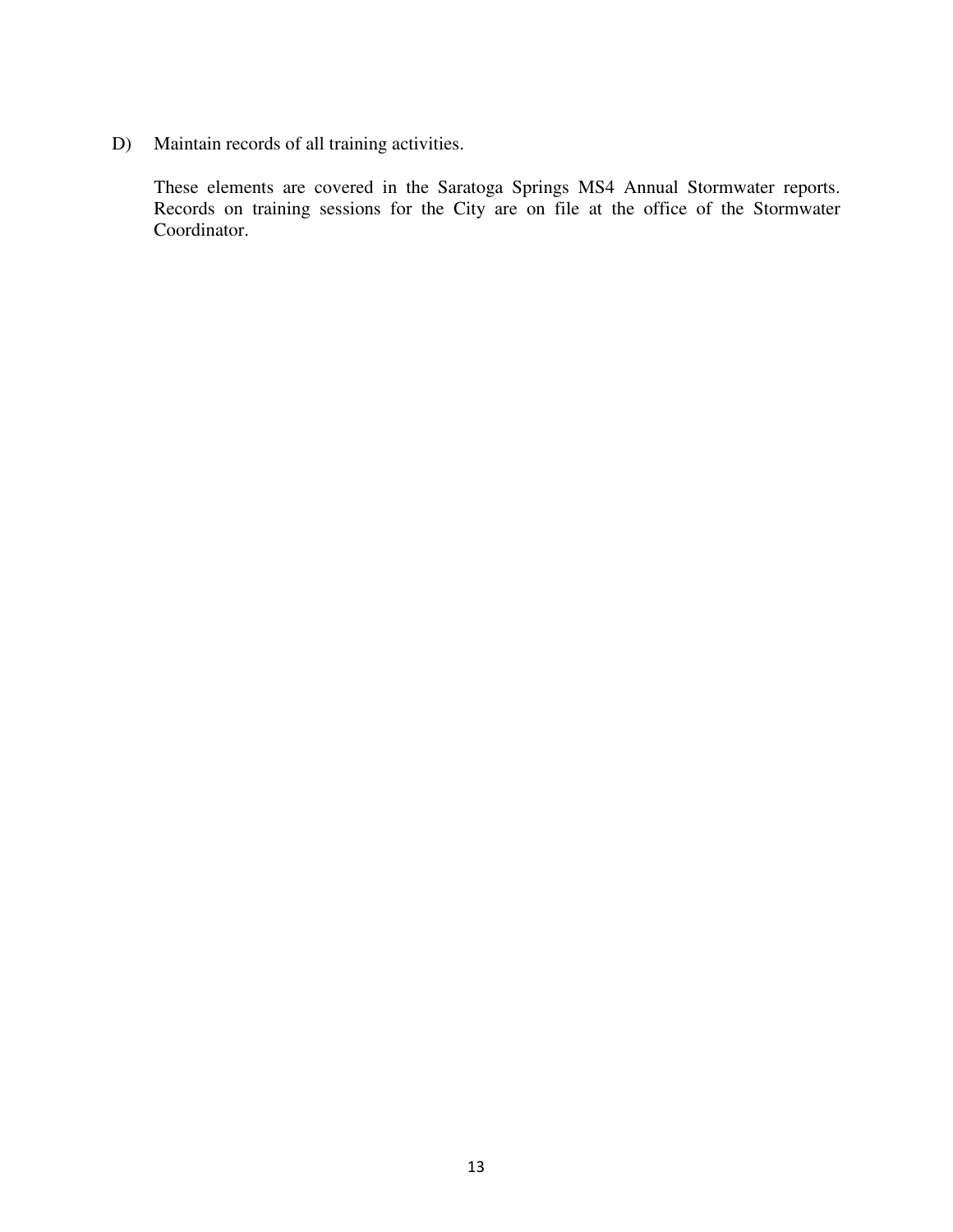## **MCM 2: Public Involvement & Participation**

### **2.1 Description of Minimum Control Measures**

The EPA believes that the public can provide valuable input and assistance to a regulated small MS4's municipal stormwater management program and therefore suggests that the public be given opportunities to play an active role in both the development and implementation of the program.

An active and involved community is crucial to the success of a stormwater management program because it allows for:

Broader public support since citizens who participate in the development and decision making process are partially responsible for the program and therefore be more likely to take an active role in program development,

Shorter implementation schedules facilitate increased public buy-in and increased resources in the form of citizen volunteers,

The provision of a more diverse base of participation that can serve as a free source of intellectual benefit to the program, and

Conduits to other programs as citizens involved in the stormwater program development process provide important cross-connections and relationships with other community and government programs. This benefit is particularly valuable when trying to implement stormwater reduction efforts on a watershed basis.

### **2.2 General Permit Requirement**

- A) Comply with the State Open Meetings Law and local public notice requirements when implementing a public involvement/participation program.
- B) Implement a public involvement/participation program that:
	- Identifies key individuals and groups, public and private, who are interested in or affected by the SWMP,
	- Identifies types of input that City of Saratoga Springs will seek from the key individuals and groups, public and private, to support development and implementation of the SWMP program and how the input will be used,
	- Describes the public involvement/participation activities the City will undertake to provide program access to those who want it and to gather the needed input. The activities include, but are not limited to, a web link for immediate notification process to report spills, dumping, construction sites of concern, etc., storm drain marking, and volunteer water quality monitoring,
	- Provide the opportunity for the public to participate in the development, implementation, review and revision of the SWMP.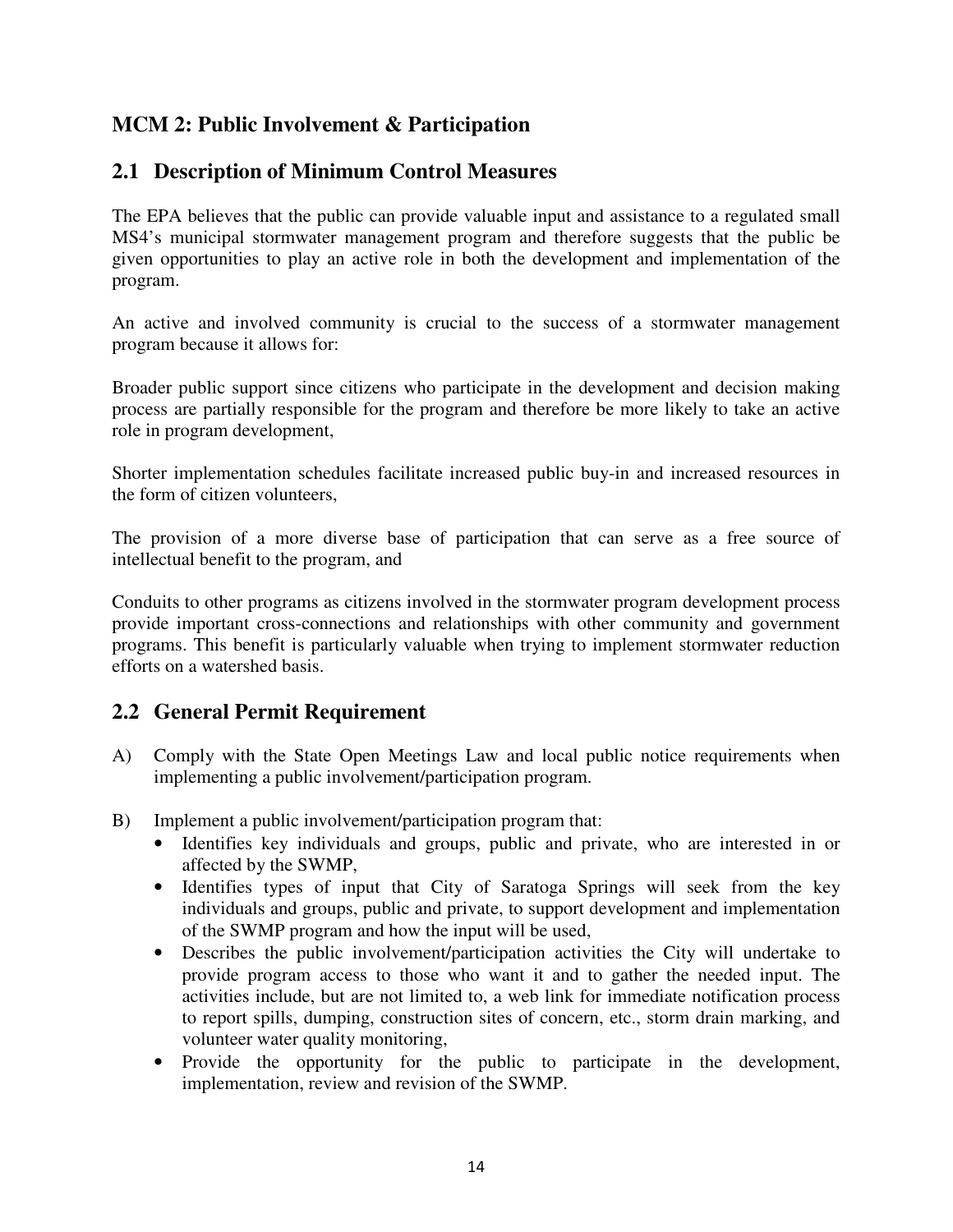C) Local Stormwater Program public contact.

Publicize the City's SMO as the local point of contact for public concerns regarding stormwater management and compliance with the SPDES general permit. The email, phone, and contact information are published on the City's website.

- D) MS4 Annual Report presentation. Below are the requirements for the MS4 Annual Report presentation:
	- Prior to submitting the City's final MS4 Annual Report to the NYSDEC, by June 1 of each reporting year (see Part V.C. of GP-0-15-003), present the draft MS4 Annual Report in a format that is open to the public, where the public can ask questions about and make comments on the draft MS4 Annual Report. This is done by:
		- o Placing the report on the City Website/internet for 30 days, where the public is able to ask questions about and make comments on the report. This report is publicized in the agenda for City Council Meetings for the purpose of reviewing and commenting on the City of Saratoga Springs draft MS4 Annual Report, and
		- o Include a summary of comments and (intended) responses with the City's final MS4 Annual Report. Changes made to the SWMP in response to comments should be described in City's final MS4 Annual Report, and
		- o Ensure that a copy of the City's final MS4 Annual Report and the City's SWMP plan are maintained at City Hall for public viewing.
- E) Record, periodically assess and modify as needed measurable goals.
- F) Select and implement appropriate public involvement/participation activities and measurable goals to ensure the reduction of POCs in stormwater discharges to the Maximum Extent Practical (MEP).

#### **2.3 Methodology for Compliance with Permit Requirement**

The City has developed and implemented various BMPs that address the Public Involvement and Participation control measure. Implemented BMPs include providing the opportunity for the public to comment on the draft MS4 Annual Report. BMPs are updated, altered or expanded as needed in response to SWMP programmatic needs and evolving permit requirements.

#### **2.4 Best Management Practices Implemented or Underway**

Previous permit accomplishments:

• Documentation related to the SWMP is available to interested members of the public. Annual reports are posted on the City's Stormwater Management Program web page. In addition, residents may contact the City's Stormwater Management Program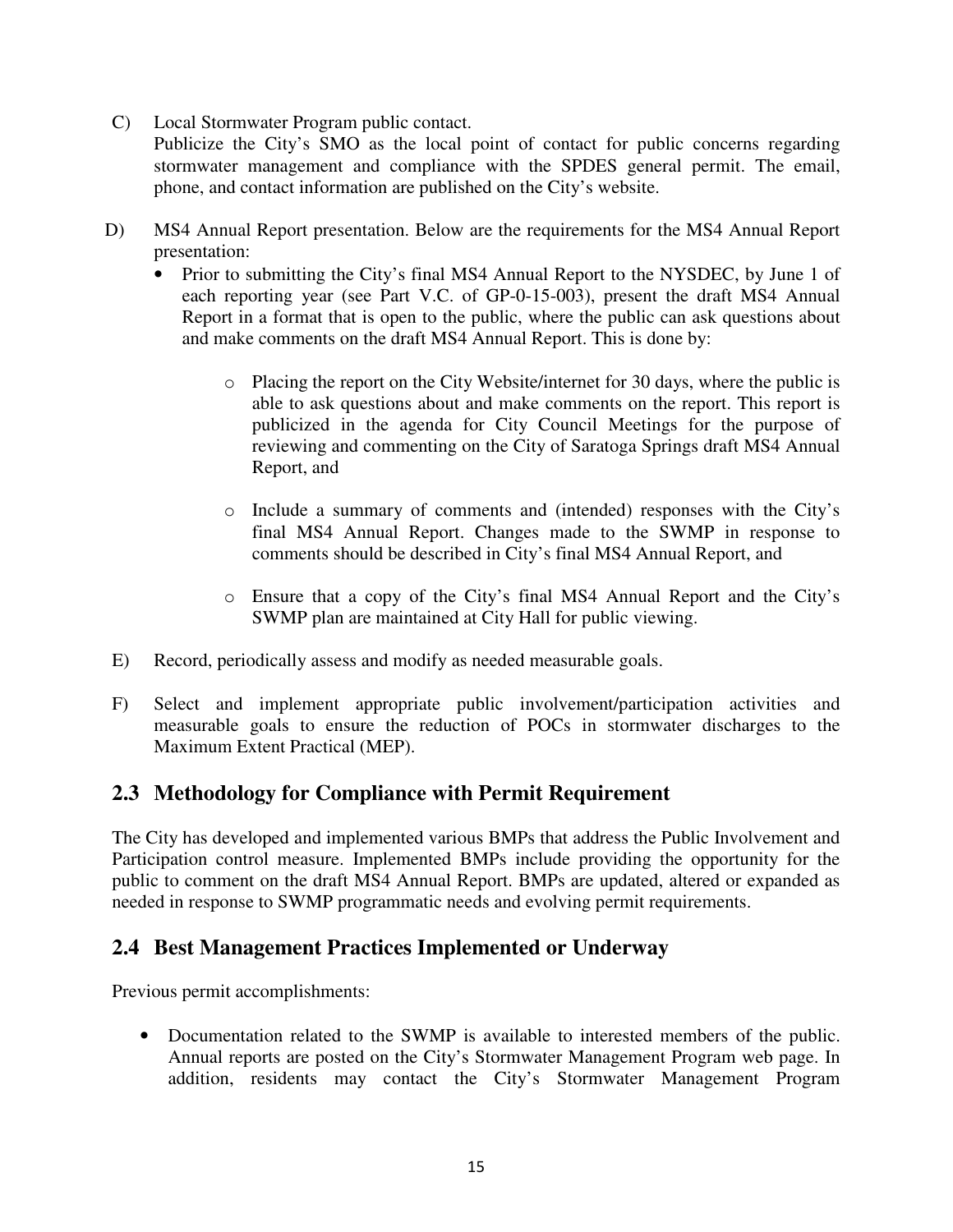Coordinator, Timothy Wales, P.E., at (518) 587-7098 or by email: timothy.wales@saratoga-springs.org.

The following procedure allows for comment on the draft Annual MS4 Report:

- A notice is placed in the agenda for the City Council Meeting announcing the date that the draft MS4 Annual Report will be placed on the City website/internet for public review and/or comment,
- The City complies with the State Open Meetings Law when indicating the draft MS4 Annual Report is available for review,
- E-mail contact is always listed on meeting and annual report notices to provide comment. Comments can also be made via e-mail,
- If public comments are received, a summary response may be incorporated into the current final MS4 Annual Report or the next year's final MS4 Annual Report in accordance with the requirements of the MS4 General Permit.
- The City's final MS4 Annual Report is submitted to the NYSDEC by June 1st of each year.
- The City in conjunction with the Saratoga County Inter-Municipal Stormwater Management Program will continue to seek/advertise for volunteers to help with annual cleanups and plant-ins.

Citizen Volunteer Events

- The City previously established a program working with the Waldorf School to install storm drain markings on catch basins. The teacher/instructor has since left the school district and the City is actively trying to recruit another volunteer group.
- Various volunteer events associated with stormwater/cleanup events are noted on the Saratoga County Inter-Municipal Stormwater Management Program's website and other community event notifications. In conjunction with the Saratoga County Inter-Municipal Stormwater Management Program, public access and stream cleanups are planned in the spring and fall.

### **2.5 Best Management Practices for Future Consideration**

- A) Possible Practices under City Consideration:
	- The City in conjunction with the Saratoga County Inter-Municipal Stormwater Management Program will continue to seek/advertise for volunteers to help with annual clean-ups and plant-ins.
	- In conjunction with the Saratoga County Inter-Municipal Stormwater Management Program, the City will explore the possibility of an "Adopt-A-Outfall" program for residents and schools to become involved with.
	- The City is reviewing the possibility of creating a Citizen Advisory Board to help foster additional involvement with the general public.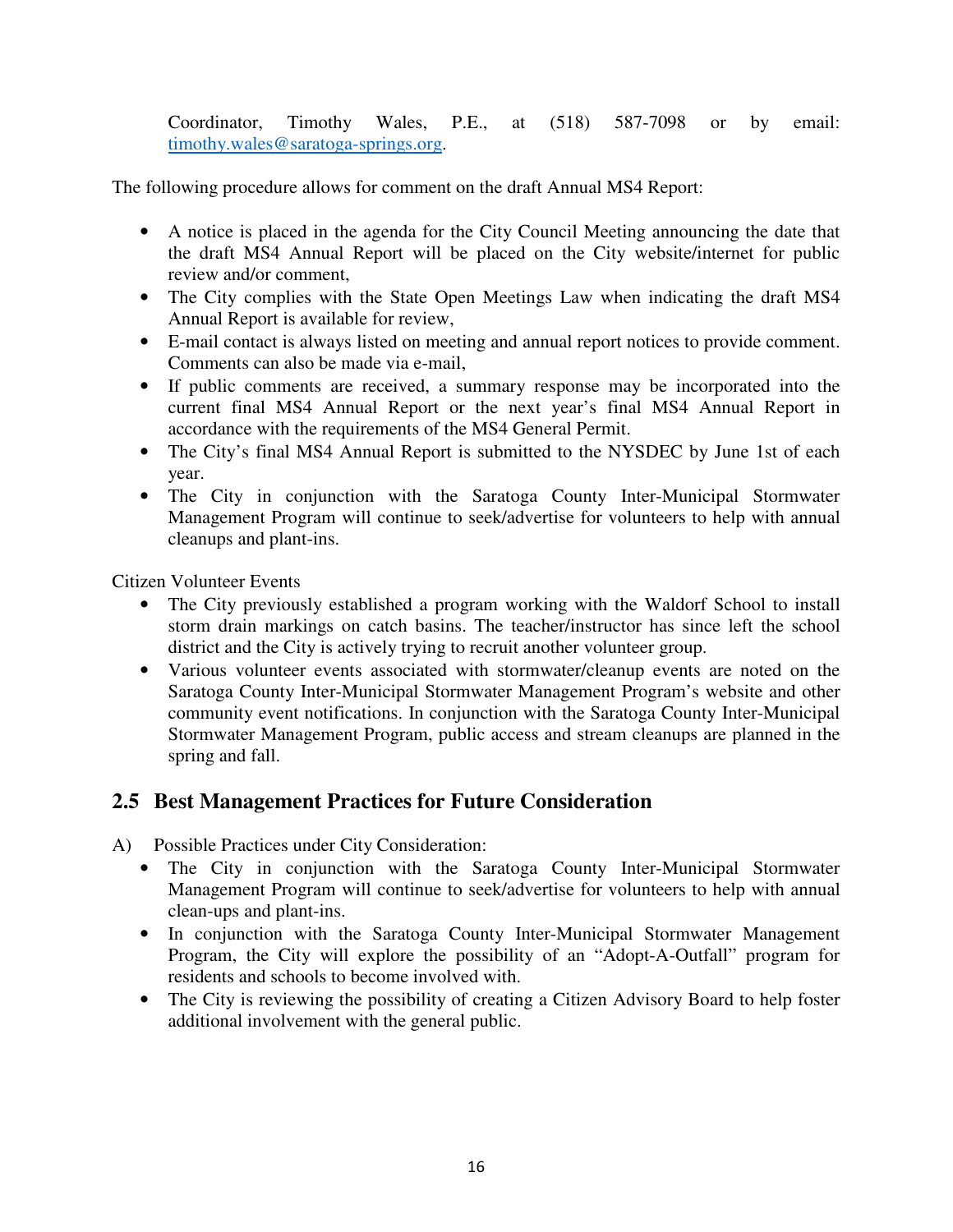### **2.6 Minimum Reporting Requirements**

- MS4 Annual Report presentation information (date, time and number of attendees) and information about how the annual report was made available for comment,
- Comments received and intended responses,
- Public involvement/participation activities are reviewed, and
- Report on effectiveness of program, BMP and measurable goal assessment.

These elements are covered in the Saratoga Springs MS4 Annual Stormwater reports. Records are on file at the office of the Stormwater Coordinator.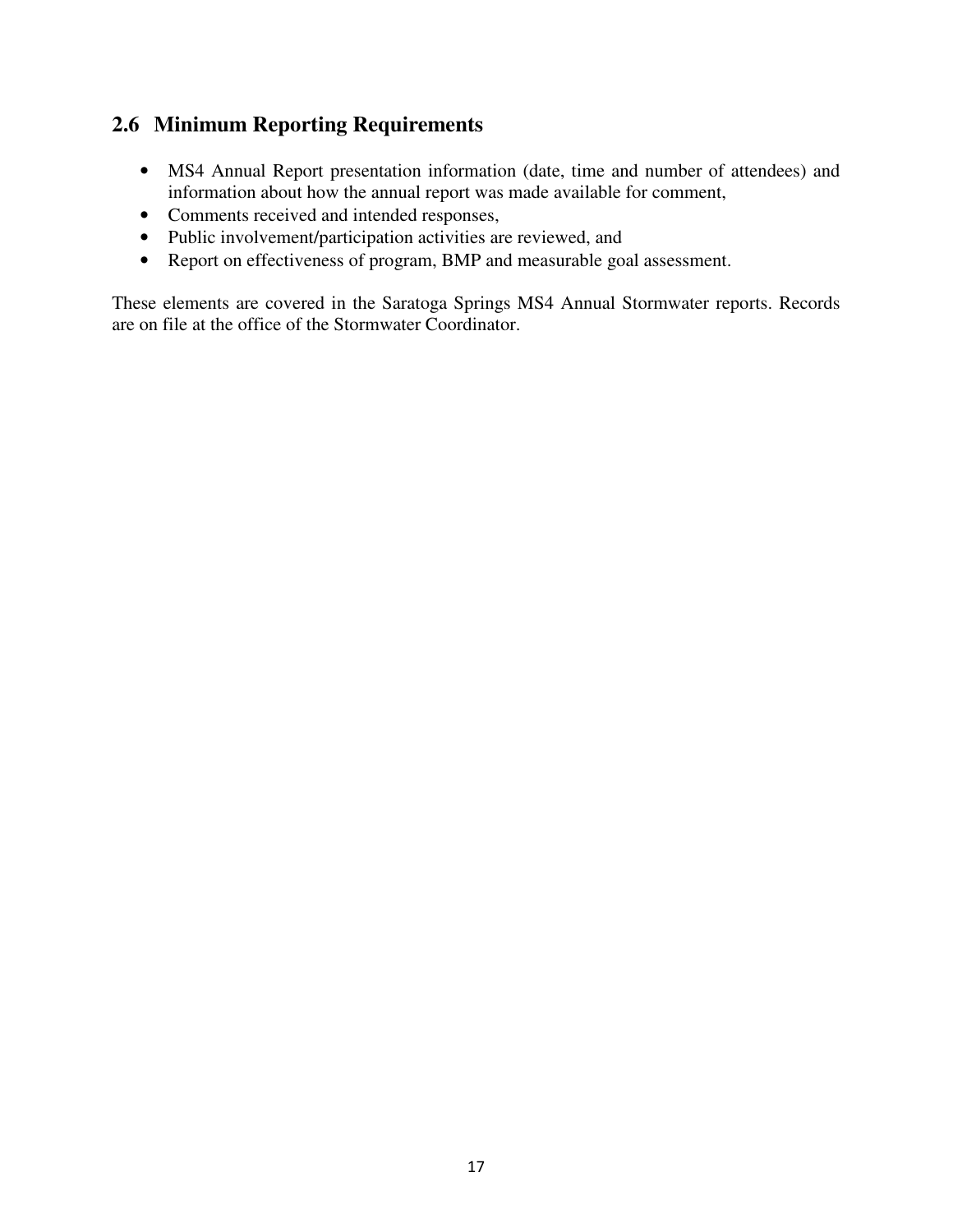## **MCM 3: Illicit Discharge Detection and Elimination**

## **3.1 Description of Minimum Control Measures**

Federal regulations define an illicit discharge as "...any discharge to an MS4 that is not composed entirely of stormwater...". There are limited exceptions; these include discharges from NPDES permitted industrial sources and discharges from fire-fighting activities. Illicit discharges are considered "illicit" because MS4s are not designed to accept, process or discharge such non-stormwater wastes. In addition to uncontrolled spills resulting from roadway accidents, examples of illicit discharges include the illicit disposal of:

- Sanitary wastewater,
- Septic tank/cesspool effluents,
- Swimming pool water,
- Car wash wastewater,
- Laundry wastewater,
- Automotive fluids, and
- Household toxics.

Illicit discharges enter the system through either direct connections (e.g., wastewater piping either mistakenly or deliberately connected to storm drains) or indirect connections (e.g., infiltration into the MS4 from cracks in sanitary systems, spills collected by drain outlets as well as paint or used oil dumped directly into a drain). The result is untreated discharge that contributes pollutants in increased levels, including heavy metals, toxics, oil, grease, solvents, nutrients, viruses, and bacteria to receiving water bodies. Pollutant levels from these illicit discharges have been shown in EPA studies to be high enough to significantly degrade receiving water quality and threaten aquatic wildlife, and human health.

### **3.2 General Permit Requirements**

- A) Develop, implement and enforce a program to detect and eliminate illicit discharges (as defined at 40CFR 122.26(b)  $(2)$ ) into the small MS4,
- B) Maintain a map, at a minimum within the covered entity's jurisdiction in the urbanized area and additionally designated area, showing:
	- The location of all outfalls and the names and location of all surface waters of the State that receive discharges from those outfalls,
	- The preliminary boundaries of the covered entity's storm sewer sheds using GIS or other tools, even if they extend outside of the urbanized area (to facilitate track down), and
	- Additionally designated area within the covered entity's jurisdiction, and
	- When grant funds are made available or for sewer lines surveyed during an illicit discharge track down, the covered entity's storm sewer system in accordance with available State and EPA guidance,

C) Field verify outfall locations,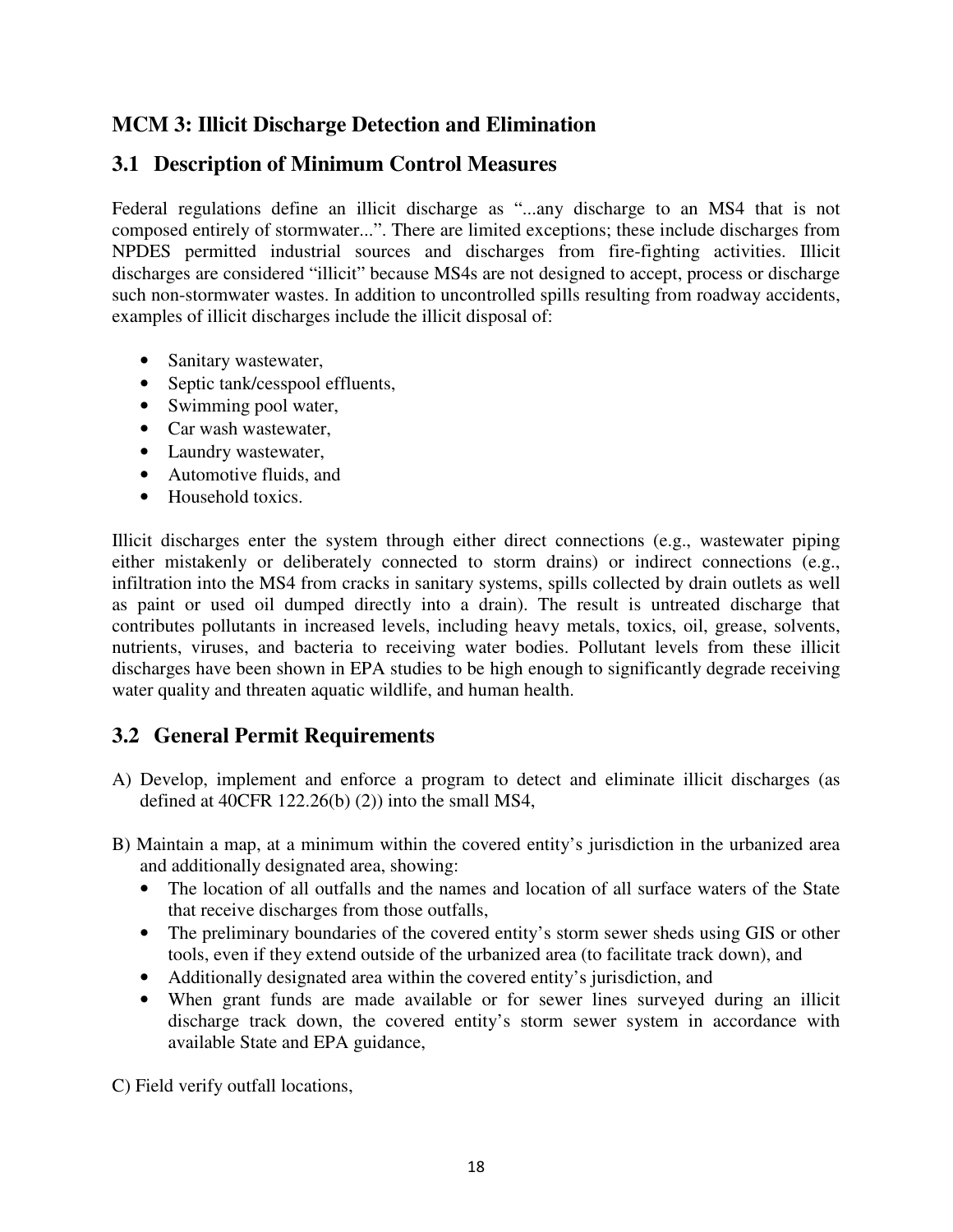- D) Conduct an outfall reconnaissance inventory, as described in the USEPA publication titled "Illicit Discharge Detection and Elimination: A Guidance Manual for Program Development and Technical Assessment", addressing every outfall within the urbanized area and additionally designated area within the covered entity's jurisdiction at least once every five years, with reasonable progress each year,
- E) Map new outfalls as they are constructed or newly discovered within the urbanized area and additionally designated area.
- F) Prohibit, through a law, ordinance, or other regulatory mechanism, illicit discharges into the MS4 and implement appropriate enforcement procedures and actions. This mechanism must be equivalent to the State's model IDDE local law "NYSDEC Model Local Law to Prohibit Illicit Discharges, Activities and Connections to Separate Storm Sewer Systems". The mechanism must be certified by the attorney representing the MS4 as being equivalent to the State's model illicit discharge local law. Laws adopted must also be attorney-certified as effectively assuring implementation of the State's model IDDE law,
- G) Develop and implement a program to detect and address non-stormwater discharges, including illegal dumping, to the MS4 in accordance with current assistance and guidance documents from the State and EPA. The program must include:
	- Procedures for identifying priority areas of concern (geographic, audiences, or otherwise) for the IDDE program; description of priority areas of concern, available equipment, staff, funding, etc.,
	- Procedures for identifying and locating illicit discharges (track down),
	- Procedures for eliminating illicit discharges, and
	- Procedures for documenting actions
- H) Inform public employees, businesses, and the general public of the hazards associated with illegal discharges and improper disposal of waste, and maintain records of notifications,
- I) Address the categories of non‐stormwater discharges or flows listed in Part I.A.2 as necessary,
- J) Develop, record, periodically assess, and modify as needed, measurable goals, and
- K) Select and implement appropriate IDDE BMPs and measurable goals to ensure the reduction of all POCs in stormwater discharges to the MEP.

### **3.3 Watershed Improvement Strategy Requirements**

A) Develop, implement, and enforce a program to detect and eliminate discharges to the municipal separate storm sewer system from on‐site sanitary systems in areas where factors such as shallow groundwater, low infiltrative soils, historical on-site sanitary system failures, or proximity to pathogen‐impaired water bodies, indicate a reasonable likelihood of system discharge.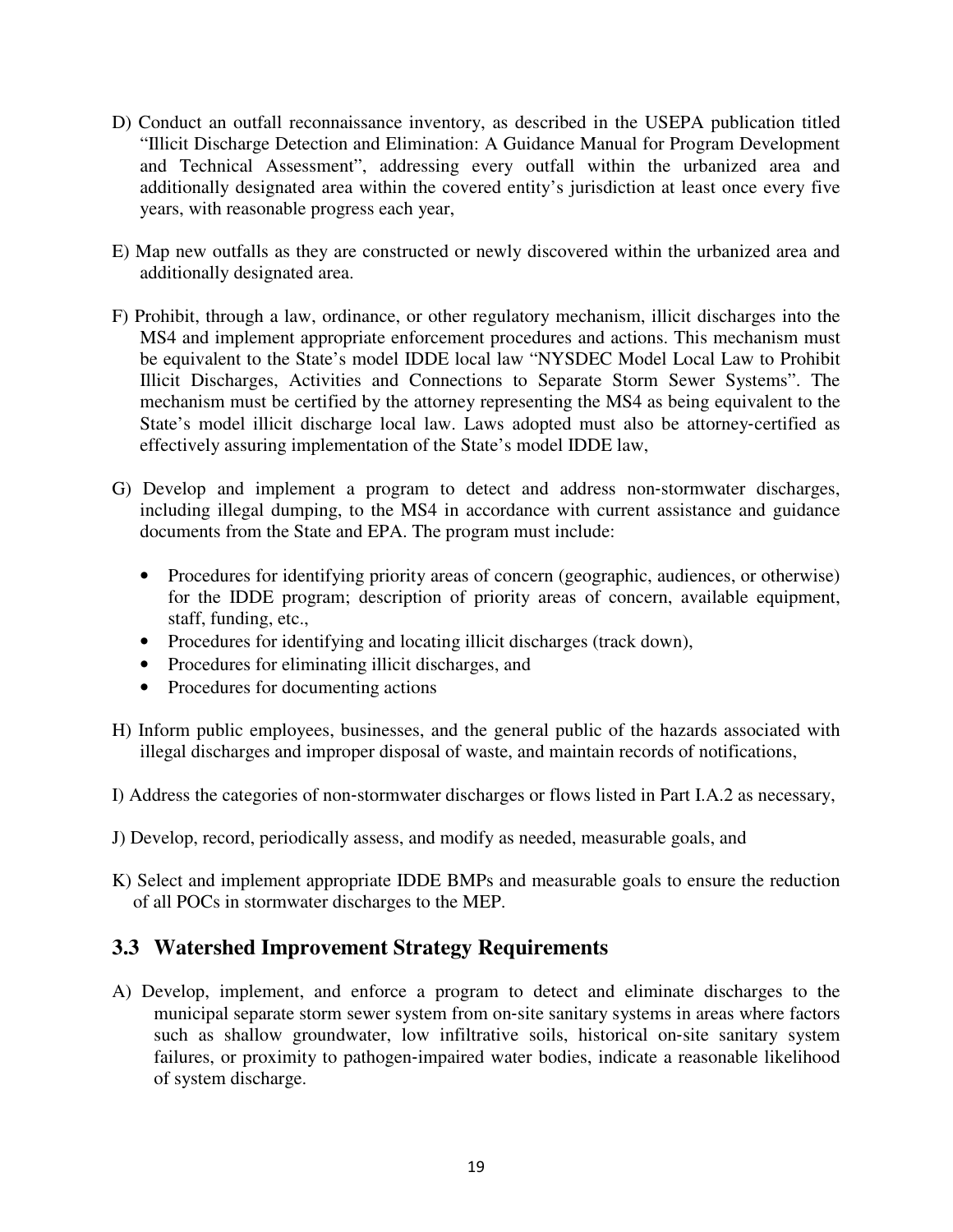Conduct field investigations/inspections in accordance with the most current version of the EPA publication titled "Illicit Discharge Detection and Elimination: A Guidance Manual for Program Development and Technical Assessment" to detect the presence of ongoing and/or intermittent on‐site sanitary discharges to the storm sewer system. An advanced system inspection requiring completion by a certified professional is not required by this permit, but may be used where site specific conditions warrant. On-site sanitary system IDDE program development shall include the establishment of the necessary legal authority (such as new or revised local laws) for implementation and enforcement.

B) Develop and maintain a map showing the entire small MS4 conveyance system. At a minimum, the map and/or supportive documentation for the conveyance system shall include the following information:

- Type of conveyance system closed pipe or open drainage,
- For closed pipe systems pipe material, shape, and size as available
- For open drainage systems location and dimensions of any culvert crossings,
- Drop inlet, catch basin, and manhole locations, and
- Number and size of connections (inlets/outlets) to catch basins and manholes, direction of flow. All information shall be prepared in digital format suitable for use in GIS software.

## **3.4 Methodology for Compliance with Permit Requirements**

The City has developed and implemented various BMPs in order to address the Illicit Discharge Detection and Elimination MCM. Implemented BMPs include:

- Mapping all of the City's stormwater outfalls,
- Continued mapping of the stormwater conveyance systems (Inner City District mostly complete and partial completion of outlying area),
- Mapping and delineating the City's stormwater sewersheds,
- Incorporating all mapping into a GIS database,
- Searching for illicit discharges,
- Enforcing the IDDE local law, and
- Identify a prioritized area of IDDE areas for focused monitoring.

## **3.5 Best Management Practices Implemented or Underway**

### **3.5.1 Outfall Inventory**

The City maintains an outfall inventory. The outfall inventory is updated as needed. There are 85 outfalls located within the City's jurisdiction (see "map of Municipal Stormwater Outfalls – City of Saratoga Springs, NY".) Outfall inspection forms are on file in the City Engineers Office and include information regarding outfall location, surrounding land use, outfall/pipe characteristics, and flow conditions with some digital photographs. Future inspections of all outfalls will be conducted at least once every five years (per MS4 permit requirements).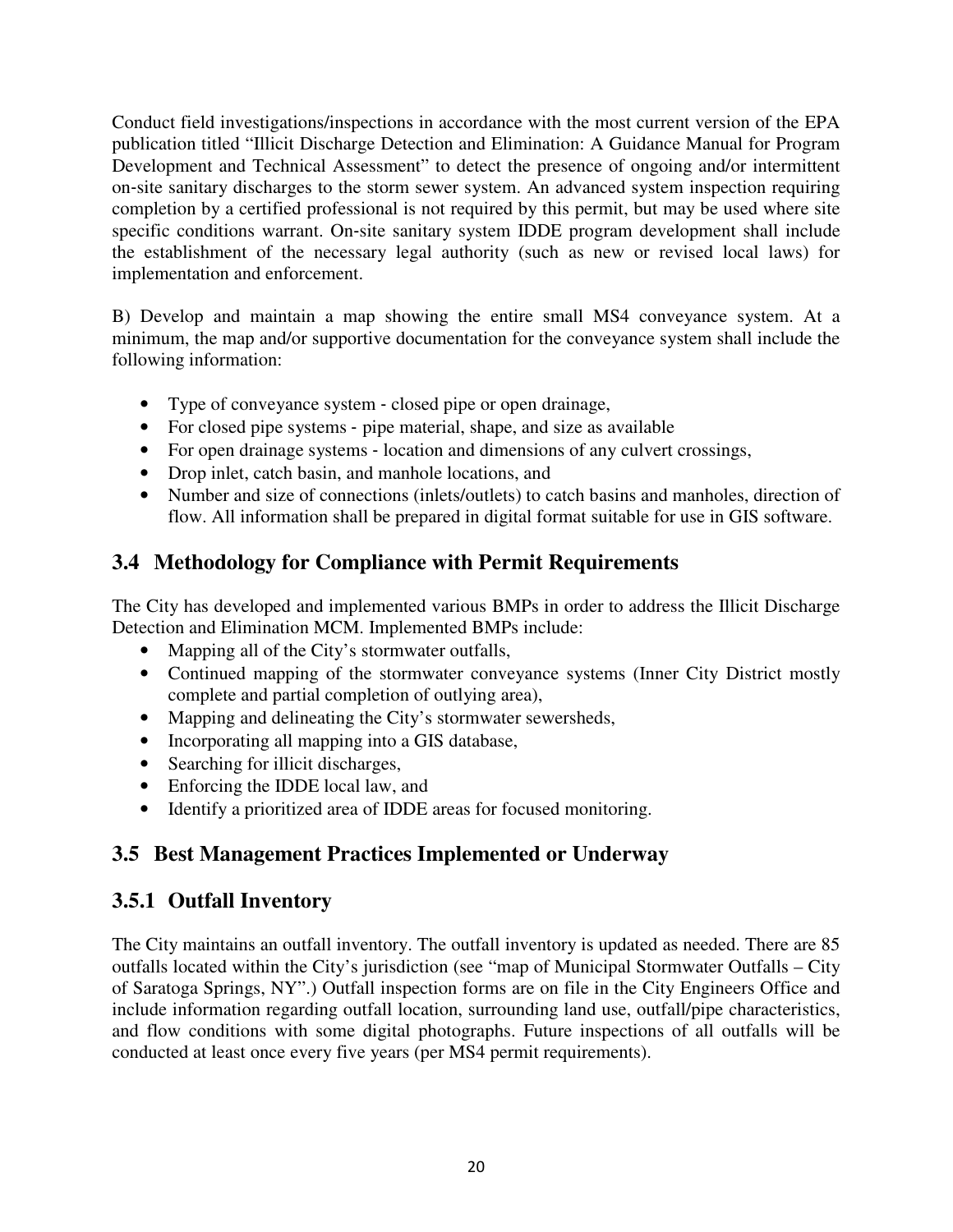### **3.5.2 Mapping Stormwater Systems & Conveyances**

The City re-mapped both the storm and sanitary sewer systems of the Inner City District using GPS technology and AutoCad software. Over 1,450 manholes were located, each having been tagged with a specific identification number for tracking purposes. This digital map provides a key element in the IDDE program and serves as a base for additional data and overlays.

To improve manageability, the digitally mapped storm sewer for the Inner City District has been divided into drainage areas. These areas have been delineated and mapped to enable IDDErelated work and allow focus on smaller segments of the storm systems. The discharge point for each drainage area has been tagged on the map and provides a starting point for many IDDErelated activities.

The Public Works Department systematically inspected all storm sewer manholes situated in the City's Inner District. Inspection forms were completed in the field and the information then transferred to a computer management database (Microsoft Access). The information is maintained in the City Engineer's office. The inspections included an evaluation of structural and performance characteristics, and also indicate any evidence (odors, grey water, etc.) of an illicit discharge. This evidence triggers the investigation process and the filing of a "Findings and Remediation Report".

## **3.5.3 Illicit Discharge Detection Efforts**

When potential pollution is observed during monitoring, sampling and testing will be conducted as necessary. For example, samples may be drawn from the suspect outfall(s) and submitted to a licensed lab for testing and analysis. The results will help identify and track potential illicit discharges.

The City currently samples 16 drainage outfalls in the Inner City District three times a year (April, August, and December). Samples are obtained during dry-weather conditions, and flow characteristics such as odor, color, turbidity and floatables are recorded. Testing parameters are based on factors such as potential pollutants (pathogen), surrounding land use and suspected pollutants. Test results are maintained in the City Engineer's office.

An Engineering Technician within the Department of Public Works is assigned to spearhead investigations into illicit discharges. Additional assistance from the Department's field personnel is readily available when needed. In addition to GPS equipment and mapping software, the City also acquired a closed-circuit television/videotape unit, a smoke testing machine, dye testing materials and other equipment to carry out an investigation. These resources are effectively used to identify and locate the source of a potential illicit discharge.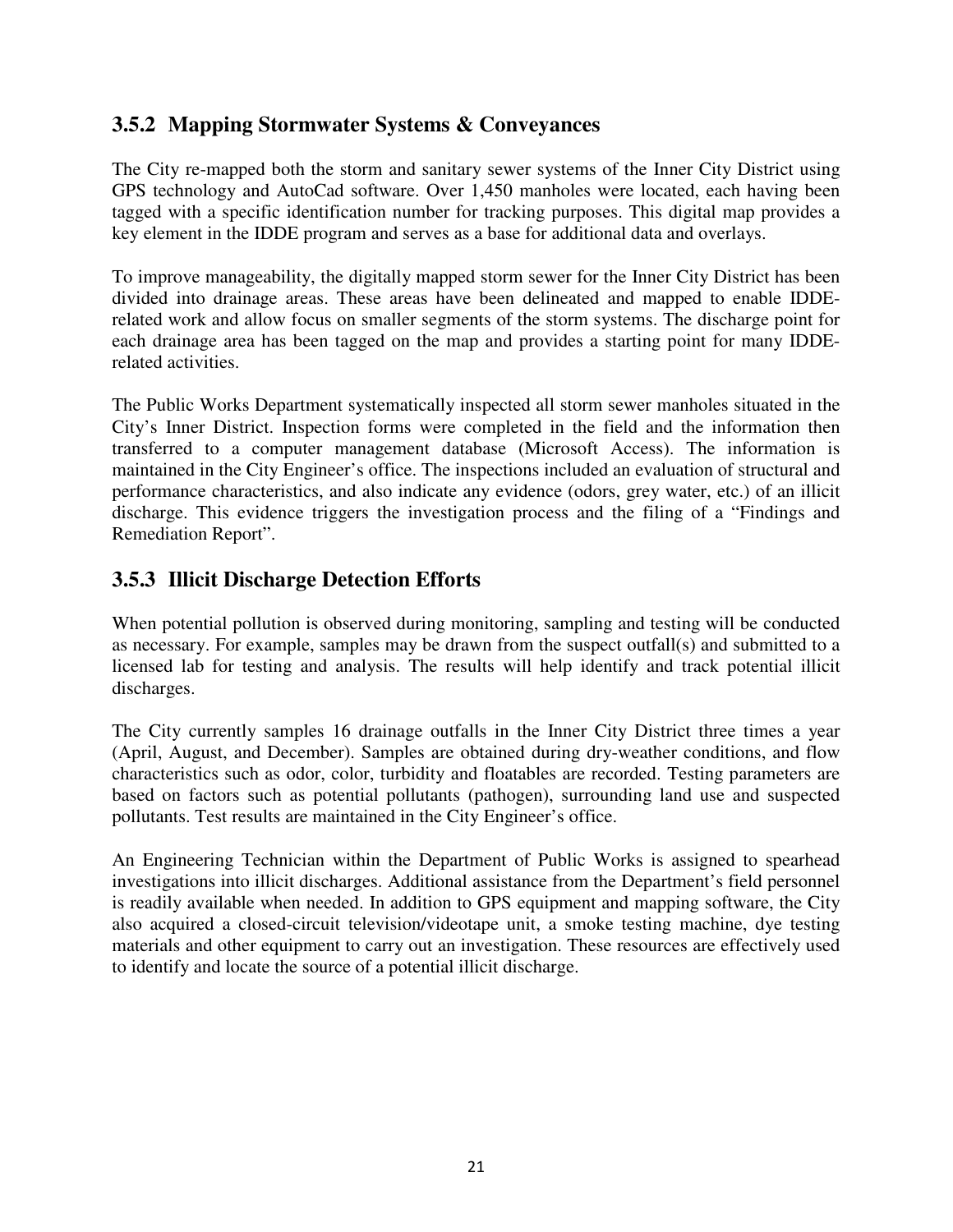### **3.5.4 Creation and Maintenance of GIS-Based Structure**

All stormwater related data, including outfalls, structures and conveyances, is incorporated into a database that is mapped and maintained in conjunction with the Saratoga County Inter-Municipal Stormwater Management Program. Data includes location and piping material that has been recorded in areas where it can be field verified.

### **3.5.5 Adoption of the IDDE Stormwater Management Local Law**

The City officially enacted a local law in 2007 that prohibits illicit discharges within the City (Chapter 138 of the City Code). Specifically, the law seeks to:

- Meet the requirements of the SPDES General Permit for Stormwater Discharges,
- Regulate the contribution of pollutants to the MS4,
- Prohibit illicit connections, activities and discharges to the MS4,
- Establish legal authority to carry out all inspection, surveillance and monitoring procedures necessary to ensure compliance with the ordinance
- Promote public awareness of the hazards involved in the improper discharge of trash, yard waste, lawn chemicals, pet waste, wastewater, grease, petroleum products, cleaning products, paint products, hazardous waste, sediment and other pollutants in the MS4.

### **3.6 Best Management Practices for Future Consideration**

### **3.6.1 Expand Efforts to Map Conveyance Systems**

The City in conjunction with the Saratoga County Inter-Municipal Stormwater Management Program will continue to map its stormwater infrastructure. The City's focus has been mapping of networks/watersheds draining to local surface waterbodies.

### **3.6.2 Illicit Discharge Detection Efforts**

The City will continue to perform IDDE investigations on a regular basis as required by the MS4 General Permit.

### **3.7 Measurable Goals**

### **3.7.1 Outfall Inventory**

The City will perform outfall inventories at least once every five (5) years with reasonable progress every year, as required by Part VII.A.6 of the Permit, in order to ensure that maps are kept up to date.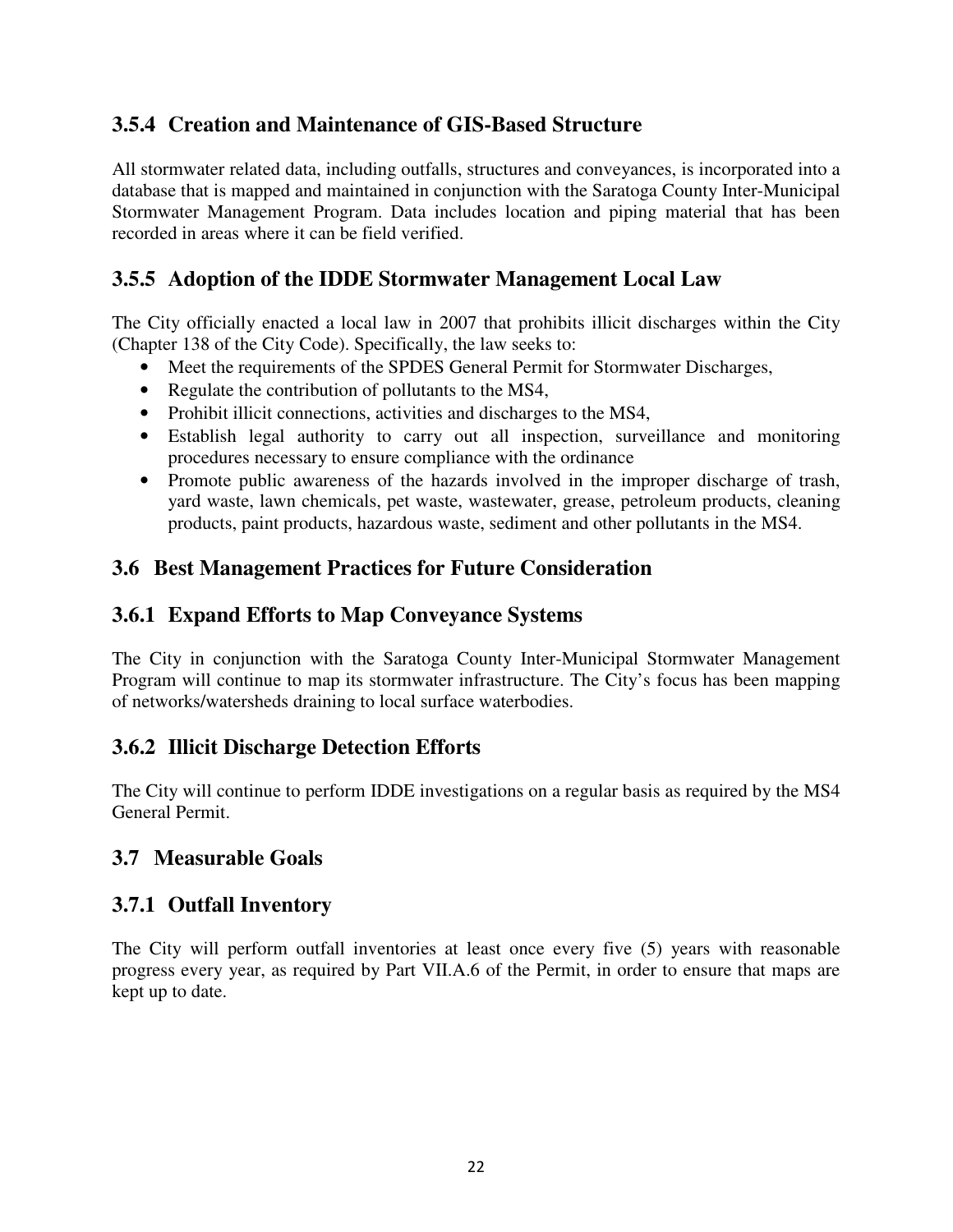#### **3.7.2 Stormwater Complaints**

The City uses a few different methods to collect data about stormwater system complaints from residents. These include a web-based email (City Website or web-based compliant from), a Public Works Phone number (518-587-3550, ext. 2573) and by contacting code enforcement personnel in the City's Public Safety Department. Calls received at City Hall after hours are directed to the Police Department dispatcher.

#### **3.8 Minimum Reporting Requirements**

- A) Number and percent of outfalls mapped,
- B) Number of illicit discharges detected and eliminated,
- C) Percent of outfalls for which an outfall reconnaissance inventory has been performed,
- D) Activities in and results from informing public employees, businesses and the general public of hazards associated with illegal discharges and improper disposal of waste,
- E) Regulatory mechanism status ‐ certification that law is equivalent to the State's model IDDE law (if not already completed and submitted with an earlier annual report), and
- F) Report on effectiveness of program, BMP and measurable goal assessment.

All records are maintained in the City Engineer's office and are covered in the MS4 Stormwater Annual Report.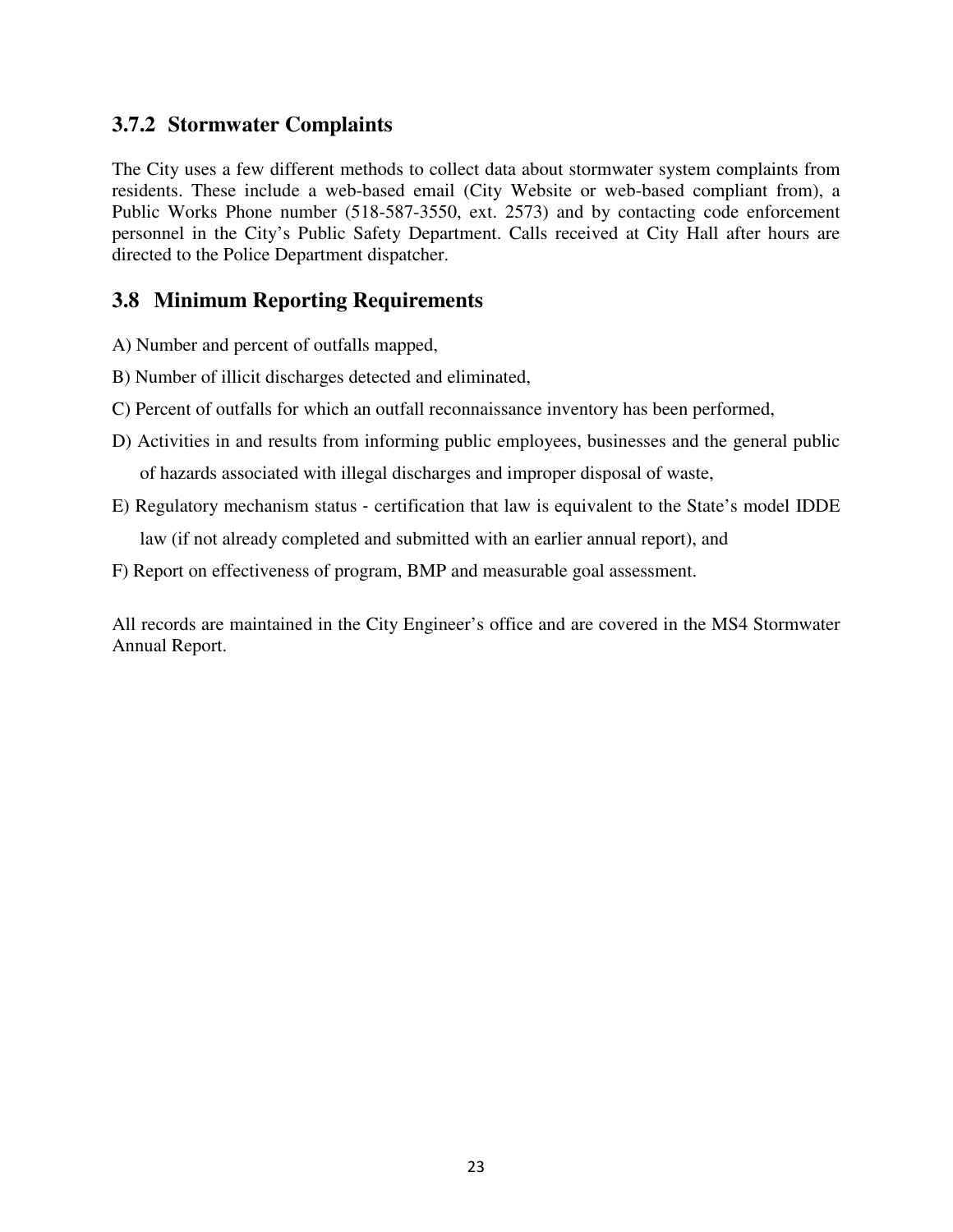### **MCM 4: Construction Site Stormwater Runoff Control**

#### **4.1 Description of Minimum Control Measures**

Polluted stormwater runoff from construction sites often flows to MS4s and is potentially discharged into local waterbodies. The pollutants most commonly discharged from construction sites include:

- Sediments
- Solid and sanitary wastes
- Phosphorous (fertilizer)
- Nitrogen (fertilizer)
- Pesticides/Herbicides
- Oil and grease
- Concrete truck washout
- Construction chemicals
- Construction debris

According to the EPA's 2012 New York State Section 305(b) Water Quality Report, Urban stormwater runoff is identified as a major source in 37% of all waterbodies assessed as impaired in New York State. In another 40% of impaired waterbodies, urban stormwater runoff is a contributing source (though not the most significant source). In addition, for 35% of the waters with less severe minor impacts or threats urban stormwater runoff is noted as a major contributing source of impact.

## **4.2 General Permit Requirements**

A) Develop, implement, and enforce a program that:

- Provides equivalent protection to the NYS SPDES General Permit for Stormwater Discharges from Construction Activities (GP‐0‐15‐002).
- Addresses stormwater runoff to the MS4 from construction activities that result in a land disturbance of greater than or equal to one acre. Control of stormwater discharges from construction activity disturbing less than one (1) acre must be included in the program if that construction activity is part of a larger common plan of development or sale that would disturb one acre or more,
- Includes a law, ordinance or other regulatory mechanism to require a SWPPP for each applicable land disturbing activity that includes erosion and sediment controls that meet the State's most current technical standards:
	- o This mechanism must be equivalent to one of the versions of the"NYSDEC Sample Local Laws for Stormwater Management and Erosion and Sediment Control", and
	- o Equivalence must be documented:
		- By adoption of one of the sample local laws without changes, or
		- By using the NYSDEC Gap Analysis Workbook, or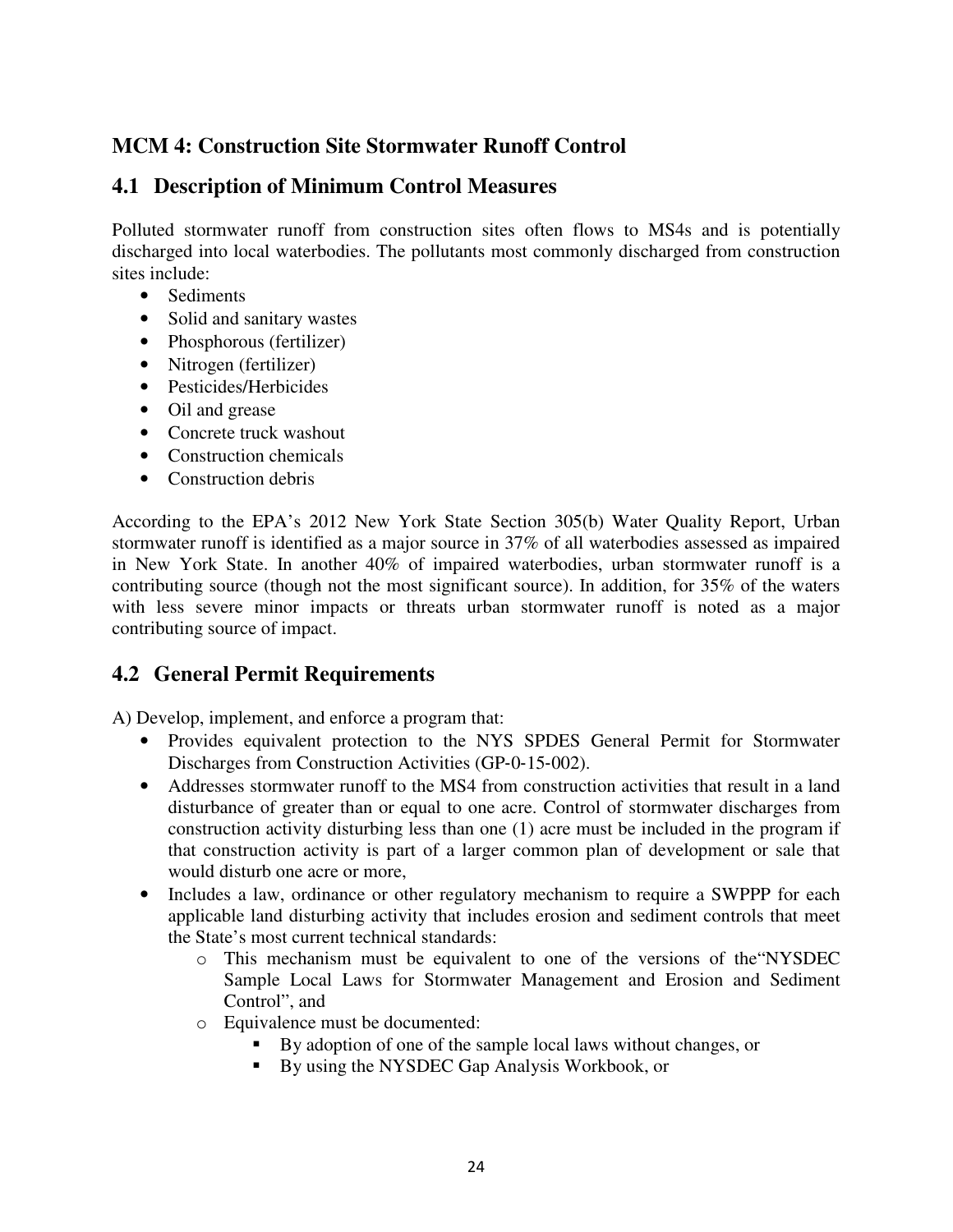- By adoption of a modified version of the sample law, or an alternative law, and, in either scenario, certification by the attorney representing the MS4 that the adopted law is equivalent to one of the sample local laws.
- o Contains requirements for construction site operators to implement erosion and sediment control management practices,
- o Allows for sanctions to ensure compliance to the extent allowable by State law,
- o Contains requirements for construction site operators to control waste such a discarded building materials, concrete truck washout, chemicals, litter and sanitary waste at the construction site that may cause adverse impacts to water quality, pursuant to the requirement of construction permit,
- o Describes procedures for SWPPP review with consideration of potential water quality impacts and review of individual SWPPPs to ensure consistency with State and local sediment and erosion control requirements:
	- **Ensure that the individuals performing the reviews have been adequately** trained and understand the State and local sediment and erosion control requirements,
	- All SWPPPs must be reviewed for sites where the disturbance is one acre or greater, and
	- After review of SWPPPs, the covered entity must utilize the "MS4 SWPPP Acceptance Form" created by the Department, and required by the SPDES General Permit for Stormwater Discharges from Construction Activity (GP-0-15-002 or as amended or revised) when notifying construction site owner/operators that their plans have been accepted by the City,
- o Describes procedures for receipt and follow up on complaints or other information submitted by the public regarding construction site storm water runoff,
- o Describes procedures for site inspections and enforcement of erosion and sediment control measures including steps to identify priority sites for inspection and enforcement based on the nature of the construction activity, topography and the characteristics of soils and receiving water:
	- The covered entity must ensure that the individual(s) performing the inspections are adequately trained and understand the State and local sediment and erosion control requirements. Adequately trained means receiving inspector training by NYSDEC sponsored or approved training syllabus,
	- All sites must be inspected where the disturbance is one acre or greater, and
	- Covered entities must determine that it is acceptable for the owner or operator of a construction project to submit the Notice of Termination (NOT) to the City of Saratoga Springs Engineering Office by performing a final site inspection themselves or by accepting the Qualified Inspector's final inspection certification(s) required by the SPDES General Permit for Stormwater Discharges from Construction Activity (GP-0-15-002 or as amended or revised). The duly authorized representative (see Part VI.J)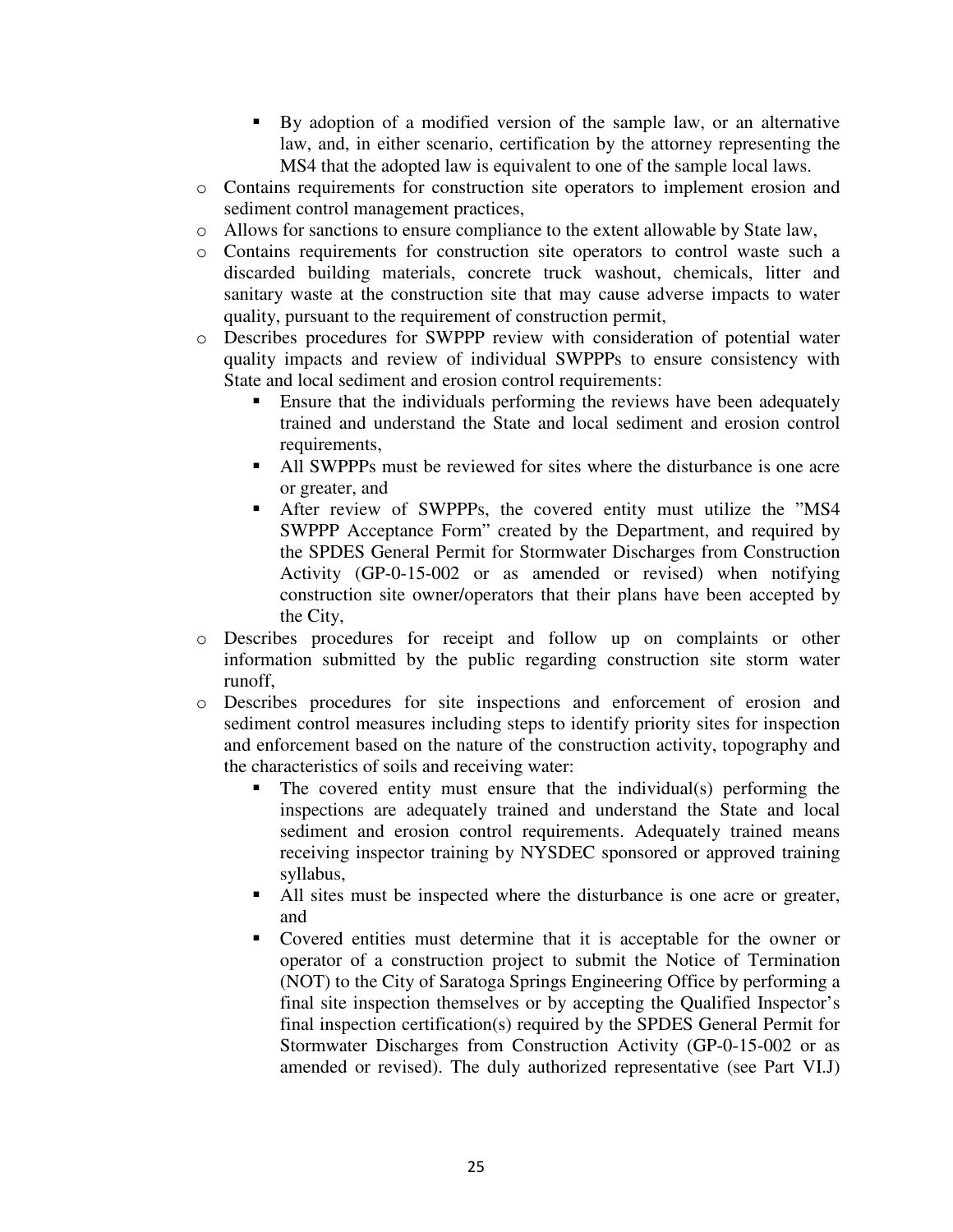shall document their determination by signing the "MS4 Acceptance" statement on the NOT,

- o Educates construction site owner/operators, design engineers, municipal staff and other individuals to whom these regulations apply about the municipality's construction stormwater requirements, when construction stormwater requirements apply, to whom they apply, the procedures for submission of SWPPPs, construction site inspections and other procedures associated with control of construction stormwater,
- o Ensures that construction site operators have received erosion and sediment control training before they do work within the City of Saratoga Springs' jurisdiction and maintain records of that training. Small home site construction (where the Erosion and Sediment Control Plan is developed in accordance with Appendix E of the "New York Standards and Specifications for Erosion and Sediment Control") is exempt from the requirements below:
	- Training may be provided by the City or other qualified entities (such as Soil and Water Conservation Districts),
	- The City is not expected to perform such training, but they may cosponsor training for construction site operators in their area,
	- The City may ask for a certificate of completion or other such proof of training, and
	- The City may provide notice of upcoming sediment and erosion control training by posting in the building department or distribute with the building permit application,
- o Establishes and maintains an inventory of active construction sites, including the location of the site, owner/operator contact information,
- o Develop, record, periodically assess and modify as needed measurable goals, and
- o Select and implement appropriate construction stormwater BMPs and measurable goals to ensure the reduction of all POCs in stormwater discharges to the MEP.

## **4.3 Methodology for Compliance with Permit Requirements**

The City has developed and implemented various BMPs in order to address the Construction Stormwater Management MCM. Implemented BMPs include passing a stormwater construction local law (Chapter 242 of the City Code), implementing a SWPPP review procedure and conducting SWPPP construction site inspections.

## **4.4 Best Management Practices Implemented or Underway**

## **4.4.1 Stormwater Discharges from Construction Activities Law**

The City successfully drafted and passed a local law (Chapter 242) for stormwater and construction activities. The specific intent of the law is to:

Meet the requirements of minimum control measures four and five of the NYSDEC State Pollutant Discharge Elimination System (SPDES) General Permit for Stormwater Discharges from Municipal Separate Stormwater Sewer Systems (MS4s) Permit (GP-0- 15-003) or as amended or revised,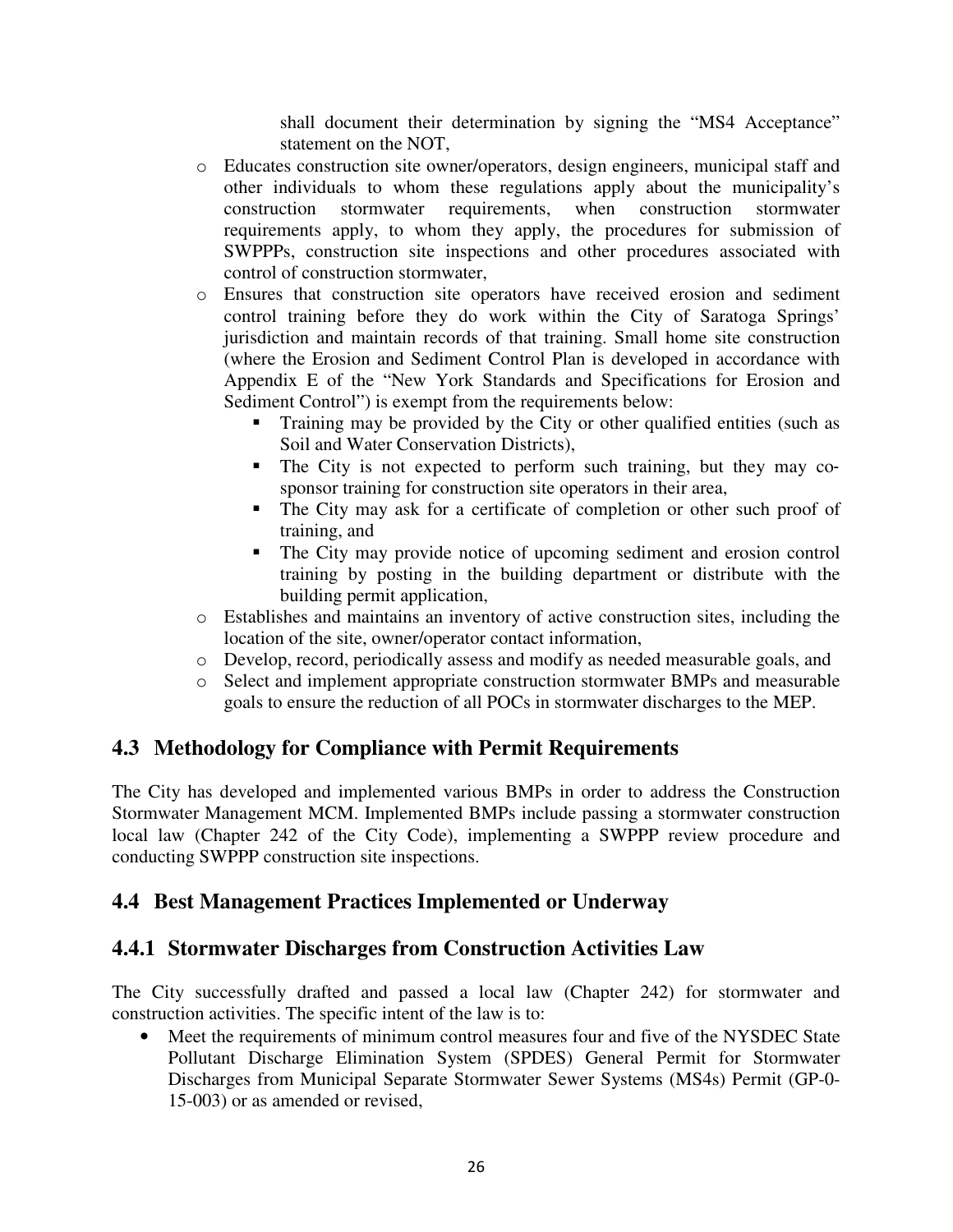- Require land disturbance activities to conform to the substantive requirements of the NYSDEC SPDES General Permit for Construction Activities (GP-0-15-002) or as amended or revised,
- Minimize increases in stormwater runoff from land development activities in order to reduce flooding, siltation, increases in stream temperature, and streambank erosion and maintain the integrity of stream channels,
- Minimize increases in pollution caused by stormwater runoff from land disturbance activities that would otherwise degrade local water quality,
- Minimize the total annual volume of stormwater runoff which flows from any specific site during and following development to the maximum extent practicable, and
- Reduce stormwater runoff rates and volumes, soil erosion and non-point source pollution wherever possible through stormwater management practices and to ensure that these management practices are properly maintained and eliminate threats to public safety.

### **4.4.2 SWPPP Review Procedure**

During the City's review of applications for a subdivision, site plan, soil disturbance, demolition and/or building permit, if the proposed activity is determined to result in the disturbance of one (1) acre or more, the site owner/operator is notified that the construction activity requires coverage under the SPDES General Construction Permit. The City also included stricter guidance in their Local Law that if the proposed activity for non-residential development results in the disturbance of 0.1 acres or more, the site owner/operator is notified that the construction activity requires the owner/operator to meet the guidelines in the latest NYS Stormwater Management Design Manual but does not require a SPDES General Construction Permit as this threshold is still one (1) acre.

Projects that require a SWPPP review are processed under the overall Planning Board Review. The City Engineer/Stormwater Management Officer provides a cursory review of the SWPPP. The City Designated Engineering Firm provides the main review of the SWPPP to insure consistency with the SWPPP State Guidelines and provides comments through the Planning Board review process. Questions and comments from the general public will be addressed during the open comment period associated with the Planning Board Review Process. The City's approval of the construction activity is only granted upon satisfactory completion of a SWPPP, City's "sign-off" of the "MS4 Acceptance Form" and receipt of a copy of the "Letter of Acknowledgment" from the NYS Department of Environmental Conservation (NYSDEC) that a Notice of Intent (NOI) has been filed by the owner/operator with NYSDEC to gain coverage under the SPDES General Permit. The City uses a spreadsheet that is updated regularly to track a project's progress and help provide guidance on future inspections.

Construction site owner/operators, design engineers and general contractors for all approved site plans that propose disturbance are required to participate in a Pre-Construction Meeting with the City. At the meeting, implementation of required erosion and sediment control management practices are discussed. In the case of activities required to obtain coverage under SPDES, the proposed SWPPP and all issues related to erosion and sediment control management are reviewed. Construction site operators will be required to have been trained by certified NYSDEC trainers and completed the 4 hours of NYSDEC Department endorsed training in principles and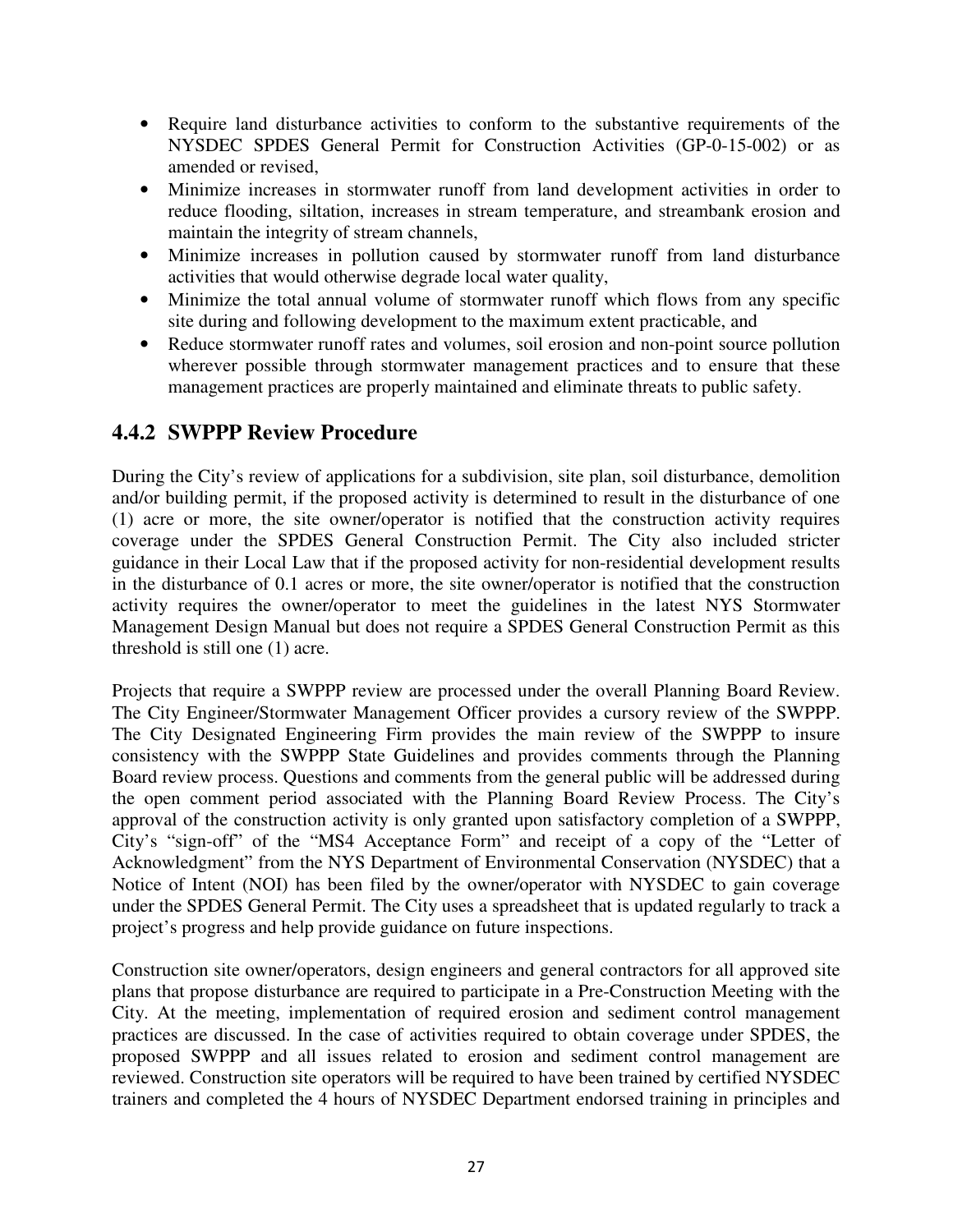practices of erosion and sediment control. Proof of course completion in the form of a copy of a training certificate(s) or "green card(s)" shall be provided to the City at the pre-construction meeting and copies shall also be kept with the on-site SWPPP document.

### **4.4.3 SWPPP Construction Site Inspections**

During a periodic site visit (or visit in response to a public complaint), the City (using its Construction Site Inspection Form) will determine if the site is in compliance with the SPDES General Permit. If minor violations are noted, the owner/operator is notified and given 24 hours to begin corrective measures. If the City determines that there are severe violations of the provisions of SPDES permit requirements, a written Notice of Violation (NOV) to the construction site owner/operator serves as a formal demand that the site be brought into compliance with the SPDES permit.

Failure to comply with the NOV can result in the issuance of a Stop Work Order, halting all land development activities other than those directly required to address the violation leading to the Stop Work Order. Failure to comply with any lawful order of the City to adhere to the requirements of the SPDES permit subjects the site owner/operator to civil penalties established in City of Saratoga Springs Code (Chapter 242-10 – Administration and Enforcement).

The City uses different methods to collect data about stormwater problems from residents which may eventually lead to construction site inspections. These include a web-based email (City Website or web-based compliant from), a Public Works Phone number (518-587-3550, ext. 2573) and by contacting code enforcement personnel in the City's Public Safety Department. Calls received at City Hall after hours are directed to the Police Department dispatcher. Upon receipt, complaints will be directed to the appropriate personnel in the Engineering Department. The complaint will then be reviewed, prioritized, and an inspection of the construction site performed immediately if the complaint is found to be of a serious nature. Otherwise, a site inspection is scheduled as soon as practical. The City Engineer is available after normal office hours and can be reached in the case of an emergency situation. Following the site inspection, the City's representative will discuss the complaint and inspection findings with the construction manager at the site, or by phone or email if no one is present at the construction site during the time of inspection. The Project Engineer responsible for stormwater management is also contacted to discuss the situation and any necessary requirements to address the complaint. The Project Owner/Operator may also be contacted, as necessary, to discuss the situation.

Relevant city staff has been trained by certified NYSDEC trainers and completed the 4 hours of NYSDEC Department endorsed training in principles and practices of erosion and sediment control. The staff is trained in MS4 sediment and erosion control perform compliance review and the use of the Standard Stormwater Pollution Prevention Plan Checklist to ensure consistency with State and Local erosion and sediment control requirements. City staff will visit the construction sites on a periodic basis. The sites visits are determined by priorities such as area of disturbance, potential impact to waterbodies, construction phase, complaints, etc.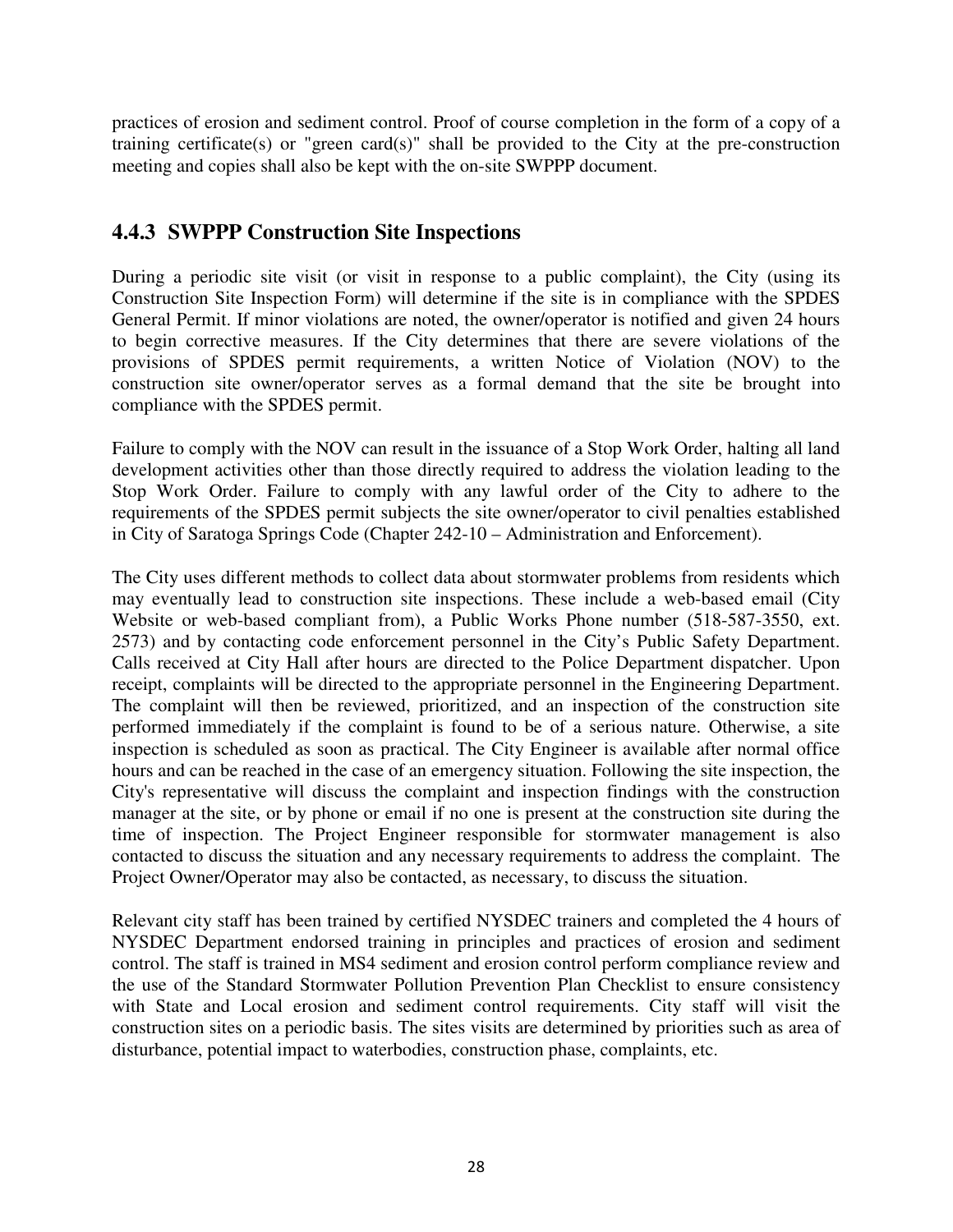The City of Saratoga Springs Stormwater Management Officer does require monitoring and reporting from the owner/operator subject to Chapter 242 of the City Code as is necessary to determine compliance with the City Code and project SWPPP. During onsite visits by the City representative/inspectors, all inspection reports and any practices requested to be brought up to standards, must be available for review. Any reports indicating substandard work/complaints are scrutinized by the City.

At the conclusion of construction, the city engineer/inspector conducts a final site inspection.

All applicants are required to submit "as built" plans for all stormwater management practices located on site. The plan must show the final design specifications for each stormwater management practice and must be certified by a professional engineer verifying all practices have been constructed in conformance with the SWPPP and are operational. Based on a successful inspection a Notice of Termination (NOT) is approved by the City Engineer/Stormwater Management Officer and issued to site owner/operator indicating it is acceptable for the owner/operator to submit a Notice of Termination to NYSDEC.

## **4.4.4 Education and Training**

The Engineering Department makes available brochures at the front counter that detail the SWPPP process for contractors and construction site operators and includes best management practices designed to minimize construction site erosion and sedimentation. In addition, the City Engineer/Stormwater Management Officer and City engineering staff are available to answer questions and help local contractors comply with SWPPP procedures and permit requirements.

Engineering Department staff that are trained in MS4 sediment and erosion control perform compliance review. Employee MS4 training is acquired via in-person at training seminars. The City provides or makes available this training as part of the job requirement for those performing SWPPP reviews and site inspections. The training is provided by a NYSDEC sponsored entity as required. Personal attend training classes offered by NYSDEC, the Eastern NY Stormwater Regional Training Center, and the Saratoga County Inter-Municipal Stormwater Management Program.

## **4.5 Measurable Goals**

## **4.5.1 SWPPP Review**

The City seeks to incorporate SWPPP review procedures into all relevant applications for construction sites disturbing one (1) acre or greater. The City also included stricter guidance in their Local Law that if the proposed activity for non-residential development results in the disturbance of 0.1 acres or more, the site owner/operator is notified that the construction activity requires the owner/operator to meet the guidelines in the latest NYS Stormwater Management Design Manual but does not require a SPDES General Construction Permit as this threshold is still one (1) acre.

## **4.5.2 Educate Construction Contractors**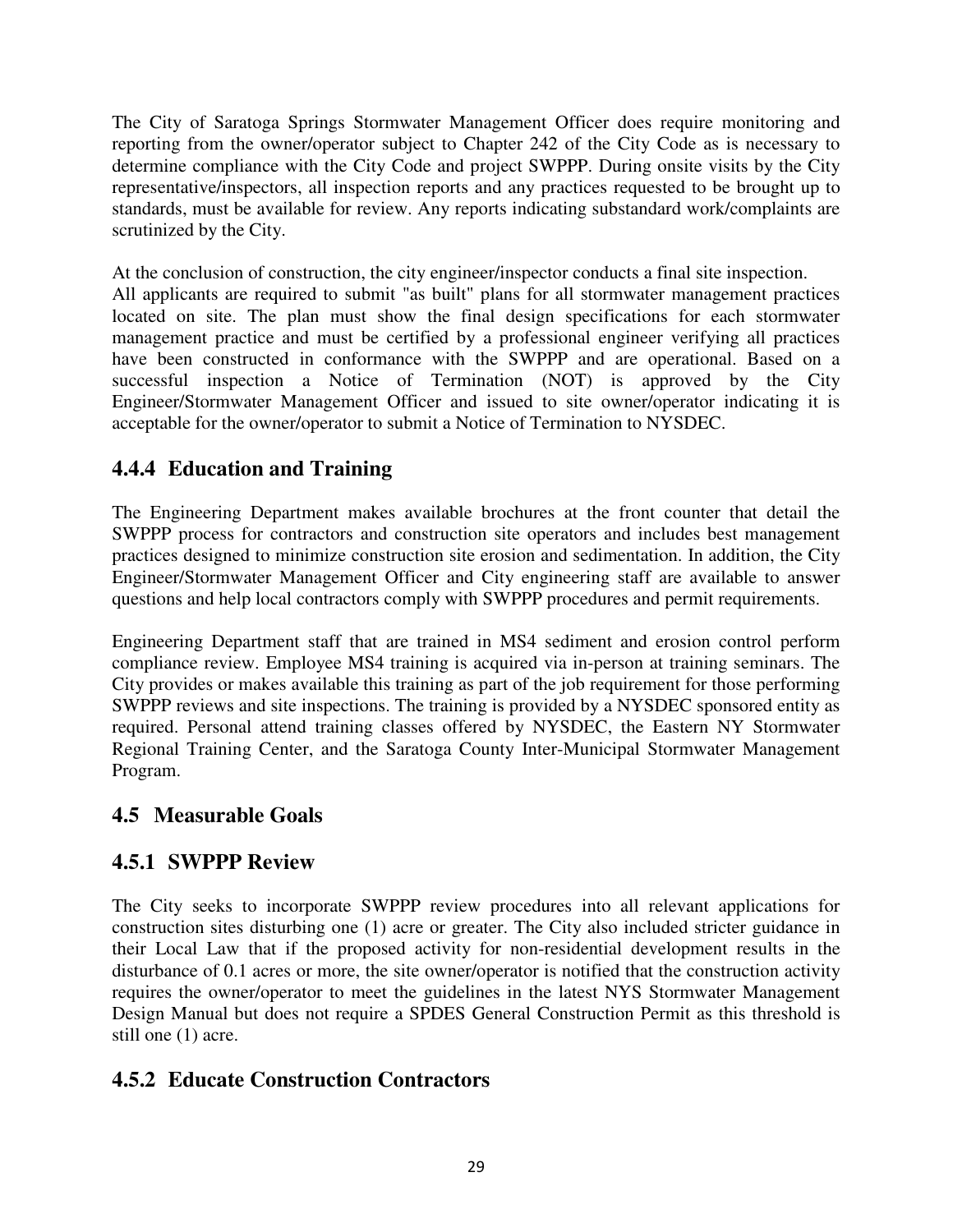The City seeks to ensure that construction site owners and operators have been provided with appropriate informational resources on erosion and sediment control BMPs and to monitor contractor compliance with SWPPP process and procedure educational requirements.

### **4.6 Minimum Reporting Requirements**

- A) Number of SWPPP's reviewed,
- B) Number and Type of Enforcement actions,
- C) Percent of active Construction Sites inspected once,
- D) Percent of active Construction Sites inspected more than once,
- E) Number of Construction Sites authorized for disturbance of one acre or more, and
- F) Report of effectiveness of program, BMP and measurable goal assessment.

These elements are covered in the MS4 Annual Stormwater Reports.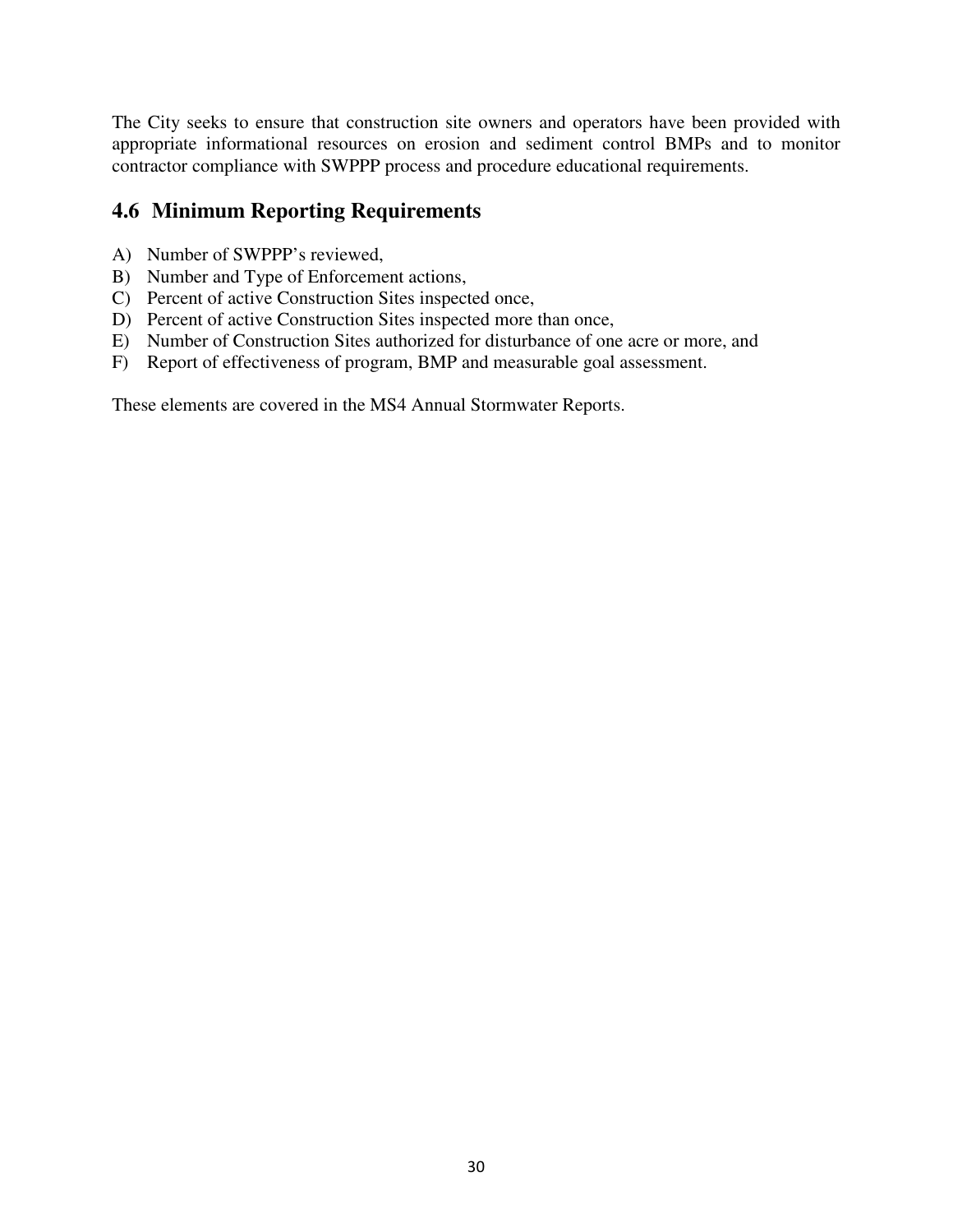### **MCM 5: Post-Construction Stormwater Management**

## **5.1 Description of Minimum Control Measures**

Post-construction stormwater management in areas undergoing new development or redevelopment is necessary because runoff from these areas has been shown to significantly affect receiving water bodies. Many studies indicate that prior planning and design for the minimization of pollutants in post-construction stormwater discharges is the most cost-effective approach to stormwater quality management.

There are generally two forms of substantial impacts of post-construction runoff. The first is caused by an increase in the type and quantity of pollutants in stormwater runoff. As runoff flows over areas altered by development, it picks up harmful sediment and chemicals such as oil and grease, pesticides, and nutrients (e.g., nitrogen and phosphorus). These pollutants often become suspended in runoff and are carried to receiving waters.

The second kind of post-construction runoff impact occurs by increasing the quantity of water delivered to the water body during storms. An increase in impervious surfaces (e.g., parking lots, driveways and rooftops) interrupts the natural cycle of gradual percolation of water through vegetation and soil. Water that is collected from surfaces such as asphalt and concrete and is routed to drainage systems creates the potential for large volumes of runoff to flow into receiving waters. The impacts can include stream bank scouring and flooding that often leads to a loss of aquatic life and damage to property.

## **5.2 General Permit Requirements**

- A) Implement and enforce a program that:
	- Provides equivalent protection to the NYSDEC SPDES General Permit for Construction Activities (GP-0-15-003),
	- Addresses stormwater runoff from new development and redevelopment projects to the small MS4 from projects that result in a land disturbance of greater than or equal to one (1) acre. (Control of stormwater discharges from projects of less than one acre must be included in the program if that project is part of a larger common plan of development or sale),
	- Includes a law, ordinance or other regulatory mechanism to require post construction runoff controls from new development and re‐development projects to the extent allowable under State law that meet the State's most current technical standards.
	- The mechanism must be equivalent to one of the versions of the "NYSDEC Sample" Local Laws for Stormwater Management and Erosion and Sediment Control", and Equivalence must be documented:
		- o By adoption of one of the sample local laws without changes, or
		- o By using the NYSDEC Gap Analysis Workbook, or
		- o By adoption of a modified version of the sample law, or an alternative law, and, in either scenario and certification by the attorney representing the small MS4 that the adopted law is equivalent to one of the sample local laws,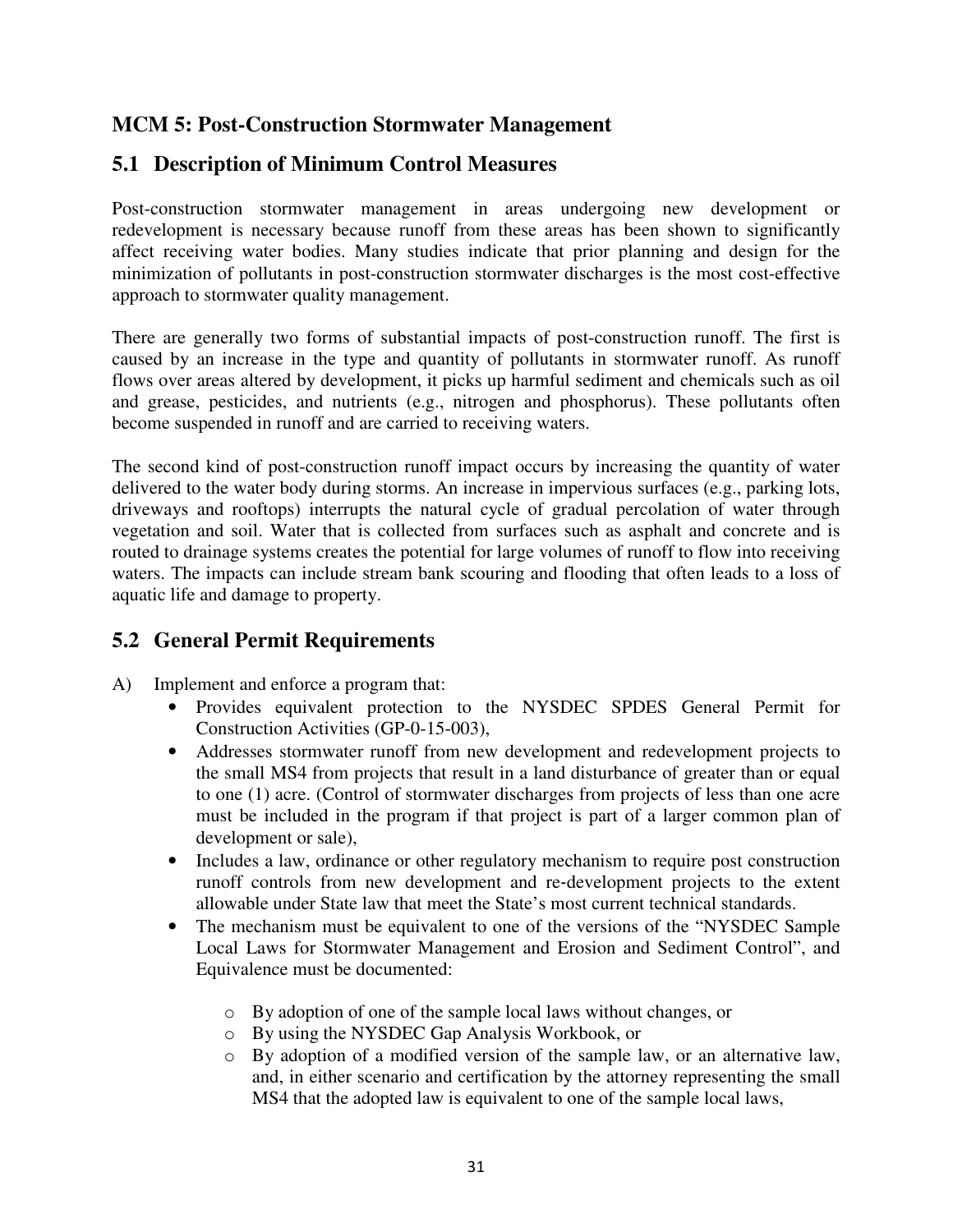- Includes a combination of structural or non-structural management practices (according to standards defined in the most current version of the NYS Stormwater Management Design Manual) that will reduce the discharge of pollutants to the MEP. In the development of the watershed plans, municipal comprehensive plans, open space preservation programs, local law, ordinances and land use regulations, covered entities must consider principles of Low Impact Development (LID), Better Site Design (BSD), and other Green Infrastructure practices to the MEP. In the development of the watershed plans, municipal comprehensive plans, open space preservation programs, local law, ordinances and land use regulations, covered entities must consider smart growth principles, natural resource protection, impervious area reduction, maintaining natural hydrologic conditions in developments, riparian buffers or set back distances for protection of environmentally sensitive areas such as streams, wetlands, and erodible soils:
	- o Covered entities are required to review according to the Green Infrastructure practices defined in the Design Manual at a site level, and are encouraged to review, and revise where appropriate, local codes and laws that include provisions that preclude green infrastructure or construction techniques that minimize or reduce pollutant loadings, and
	- o If a stormwater management practice is designed and installed in accordance with the New York State Stormwater Management Design Manual or has been demonstrated to be equivalent and is properly operated and maintained, then MEP will be assumed to be met for post-construction stormwater discharged by the practice,
- Describes procedures for SWPPP review with consideration of potential water quality impacts and review of individual SWPPPs to ensure consistency with state and local post-construction stormwater requirements: Ensure that the individuals performing the reviews are adequately trained and understand the State and local post
	- construction stormwater requirements, o Ensure that the individuals performing the reviews for SWPPPs that include
	- post-construction stormwater management practices are qualified professionals or under the supervision of a qualified professional,
	- o All SWPPPs must be reviewed for sites where the disturbance is one acre or greater,After review of SWPPPs, the covered entity must utilize the "MS4 SWPPP Acceptance Form" created by the Department of Engineering Services and required by the NYSDEC SPDES General Permit for Construction Activities (GP-0-15-002) when notifying construction site owner/operators that their plans have been accepted by the covered entity, and
	- o Utilize available training from sources such as Soil and Water Conservation Districts, Planning Councils, The New York State Department of State, USEPA, and/or the Department of Engineering Services to educate municipal boards and Planning and Zoning Boards on low impact development principles, better site design approach and green infrastructure applications,
- B) Maintain an inventory of post-construction stormwater management practices within the covered entities jurisdiction. At a minimum, include practices discharging to the small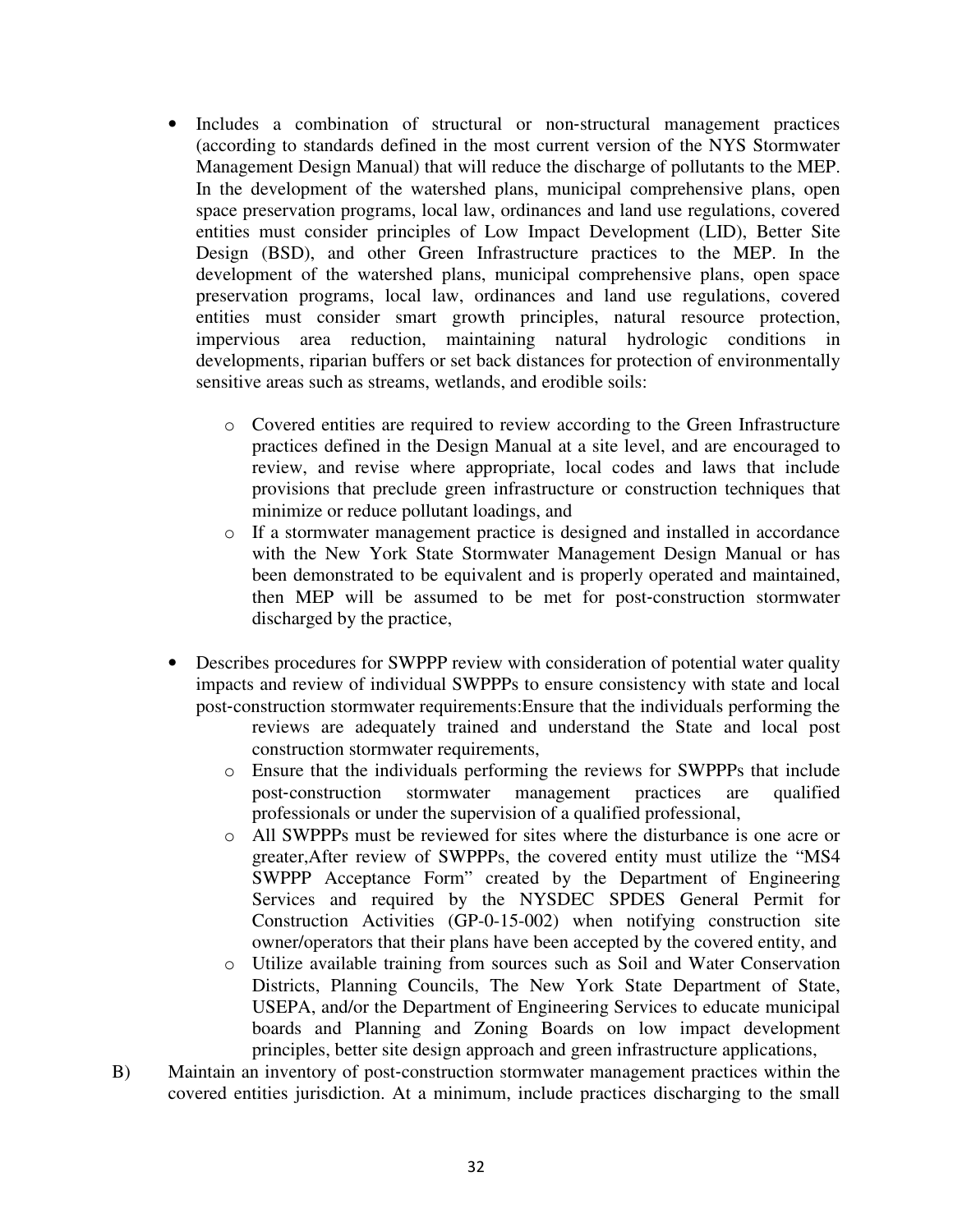MS4 that have been installed since March 10, 2003, all practices owned by the small MS4, and those practices found to cause or contribute to water quality standard violations:

- The inventory shall include at a minimum: location of practice (street address or coordinates); type of practice; maintenance needed per the NYS Stormwater Management Design Manual, SWPPP, or other provided documentation; and dates and type of maintenance performed,
- C) Ensure adequate long‐term operation and maintenance of management practices identified in Part VII.5.a.vi by trained staff, including inspection to ensure that practices are performing properly:
	- The inspection shall include inspection items identified in the maintenance requirements (NYS Stormwater Management Design Manual, SWPPP, or other maintenance information) for the practice. Covered entities are not required to collect stormwater samples and perform specific chemical analysis,
- D) Implement and provide adequate resources for a program to inspect development and redevelopment sites by trained staff and to enforce and penalize violators,
- E) Record annually and assess and modify as needed measurable goals, and
- F) Select and implement appropriate post-construction stormwater BMPs and measurable goals to ensure the reduction of all POCs in stormwater discharges to the MEP.

## **5.3 Methodology for Compliance with Permit Requirements**

The City of Saratoga Springs has adopted a Local Law for Stormwater Management and Erosion & Sediment Control which includes provisions to enforce a program that reduces pollutant runoff from both newly and re-developed sites. The private owner or operator of permanent stormwater management practices installed in accordance with Chapter 242 of the City of Saratoga Springs Code shall ensure that they are operated and maintained to achieve the goals of the code.

The City is responsible for inspecting the City owned stormwater practices for proper operation and maintenance.

The City of Saratoga Springs shall approve a formal maintenance agreement for stormwater management facilities binding on all subsequent landowners and recorded in the office of the County Clerk as a deed restriction on the property prior to final plan approval. The maintenance agreement shall be consistent with the terms and conditions of Schedule A of the City Code – Chapter 242 entitled Sample Stormwater Control Facility Maintenance Agreement. The City of Saratoga Springs, in lieu of a maintenance agreement, at its sole discretion may accept dedication of any existing or future stormwater management facility, provided such facility meets all the requirements of this chapter and includes adequate and perpetual access and sufficient area, by easement or otherwise, for inspection and regular maintenance.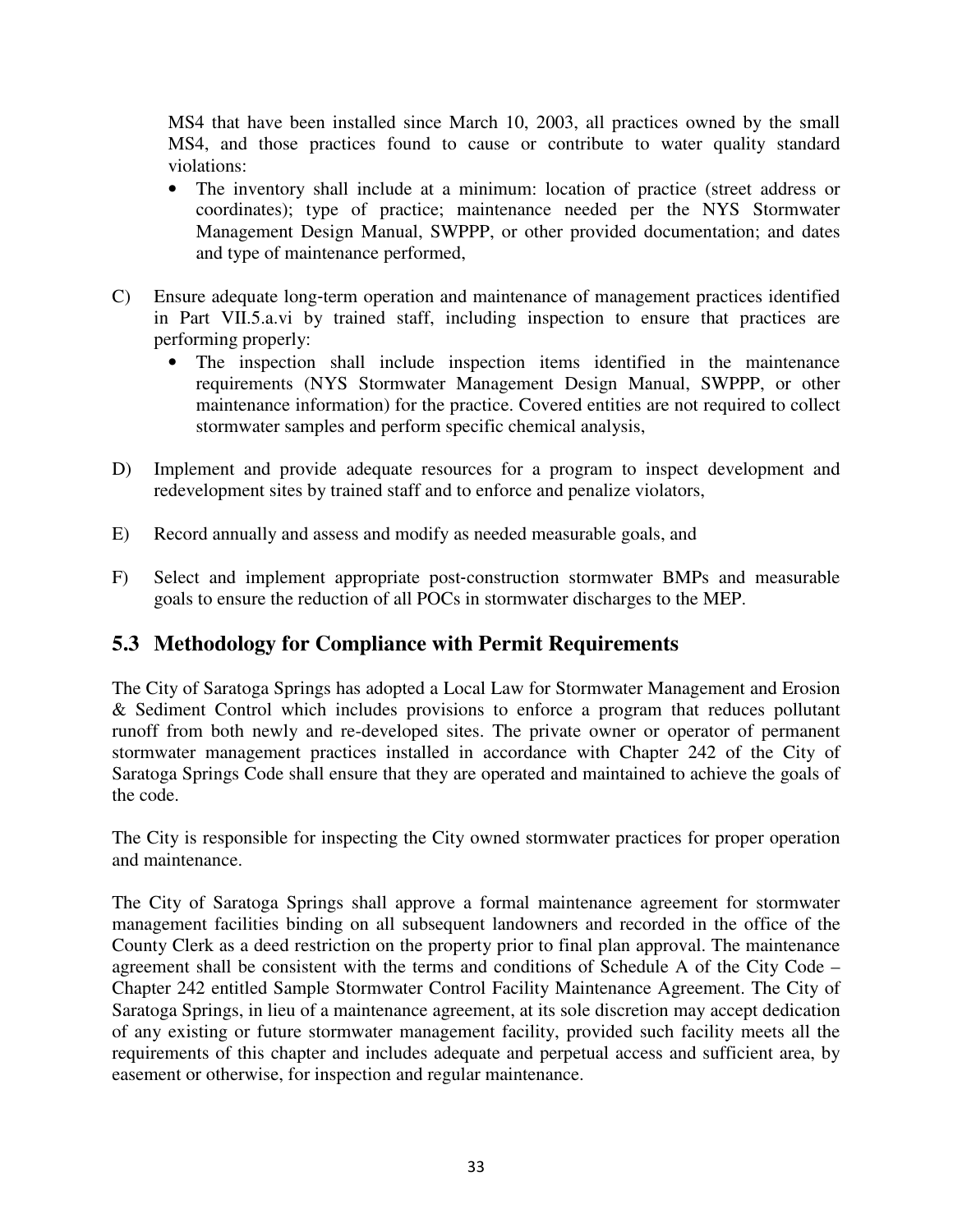### **5.4 Best Management Practices Implemented or Underway**

Previous Permit Accomplishments:

- The City has adopted a post-construction stormwater management ordinance. This ordinance establishes minimum stormwater management requirements and controls. The ordinance addresses issues relating to the following:
	- o Permanent Erosion & Sediment Controls;
	- o Stormwater Management Design Requirements; and
	- o Fees for municipal services relating to SWPPP reviews, inspections and maintenance.All approved Stormwater Management Plans meet the requirements contained in the General Permit GP 0-15-002 or as amended or revised. All SWPPP's must include discussions/review concerning Low Impact Development, Better Site Design, and Green infrastructure as detailed in the NYS Stormwater Management Design Manual. Stormwater Management Practices designed, installed and maintained in accordance with the NYS Stormwater Management Design Manual are assumed to have met post-construction stormwater discharge criteria.

The City uses the Planning Board Process as a way to require that developers/homeowners contain stormwater on site and minimize the amount of stormwater that leaves their property. For example, a site plan application from any development tries to maintain/require that natural buffering features on all properties adjacent to surface water remain. The Public Works Department uses personnel, equipment and private contractors to maintain publicly owned stormwater infrastructure. Private stormwater management practices are maintained by individual owners/operators and require a periodic inspection by a professional engineer.

The City currently owns and maintains seven (7) post-construction stormwater management practices. The practices are inspected and maintained as required in the operation and maintenance manual.

The City is currently updating its database of privately owned stormwater management practices that are regulated by the EPA and the City. Per the maintenance agreement, the privately owned practice will need to be inspected and the proper documentation describing the current functionally and condition of the facility be submitted to the City.

Additionally, as funding becomes available, the City will try to make improvements to the existing stormwater infrastructure for water quality and quantity. The City has performed drainage studies (Nelson Avenue and East Side Study) in response to street flooding.

#### **5.5 Measurable Goals**

As part of the site plan approval process, the City requires maintenance agreements be placed on properties developed with a SWPPP. The maintenance agreement gives the City the legal authority to track, manage and require property owners to maintain all required post-construction stormwater practices in proper working order.

The City provides training for staff to attend green infrastructure techniques, erosion and sediment control courses and updates to the SPDES General Permit requirements. The City also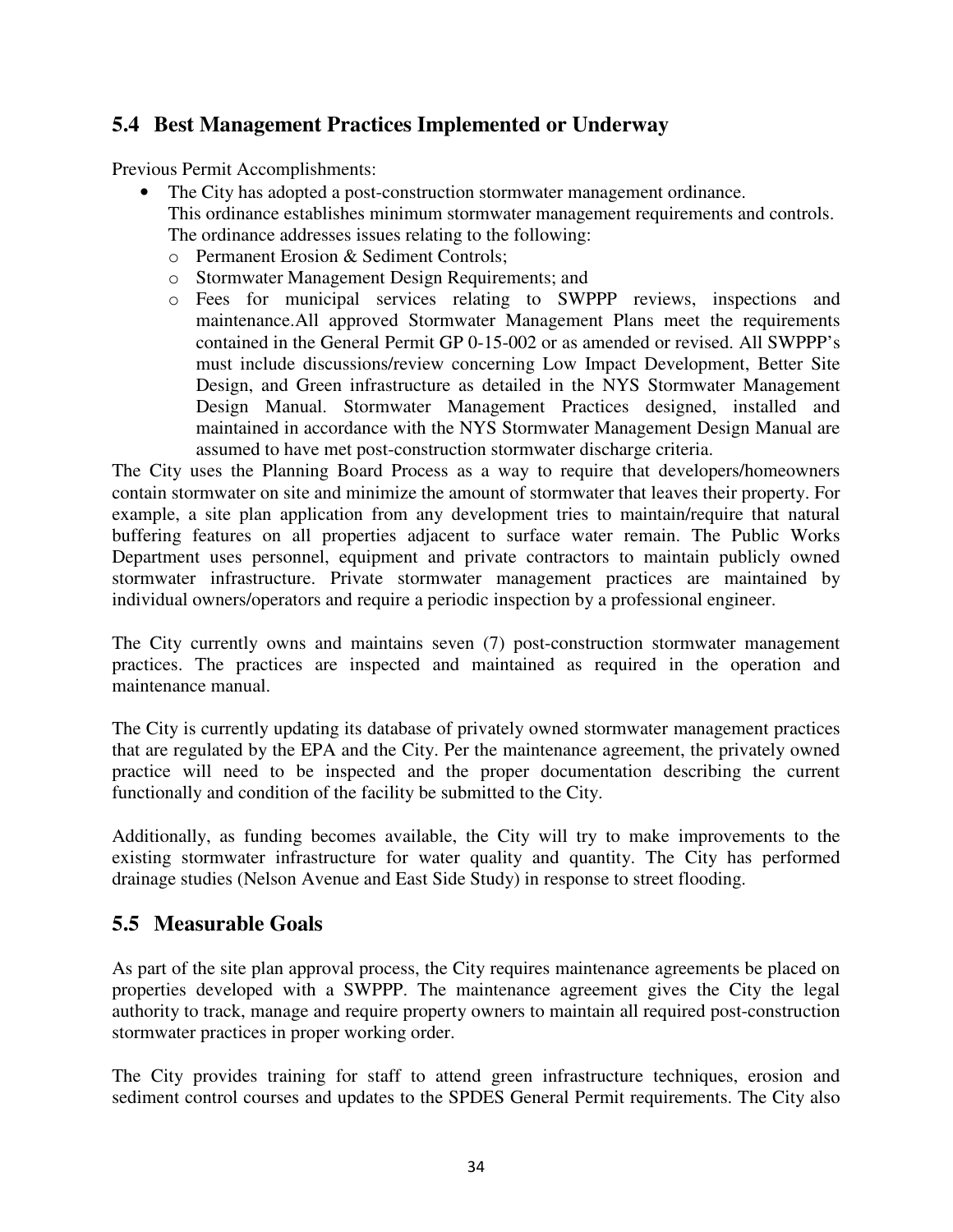employs a licensed Professional Engineer (PE) who serves as the City's stormwater management officer and advisor on green initiatives.

The City continues to develop and implement as needed and amend the stormwater ordinance as necessary to maintain the NYS stormwater standards and requirements as defined by the current or any future permits pertaining to stormwater management activities.

The City will amend the stormwater ordinance, as necessary, to maintain compliance with NYS stormwater standards and requirements as defined by the current or any future permits pertaining to stormwater management activities.

The City currently has an inspection program for newly developed and re-developed sites for compliance with post construction regulations.

The City has trained its personal on local post-construction runoff regulations and final inspection procedures.

Performs inspections on qualifying project sites using adopted inspection forms and procedures to ensure conformance with post-construction runoff regulations.

Issue enforcement measures to owners and/or operators of development projects that are in violation of post-construction runoff regulations.The City is updating its internal tracking procedures to keep tabs on development projects under construction, those that have been completed and any corrective/enforcement measure that were taken.

Inspects project sites using inspection forms and procedures to ensure conformance with postconstruction runoff regulations in accordance with the General Permit.

### **5.6 Minimum Reporting Requirements**

- A) Number of SWPPPS reviewed
- B) Number and Type of Enforcement Action
- C) Number and Type of Post Construction Stormwater Management Practices inventoried;
- D) Number and Type of Post Construction Stormwater Management Practices inspected;
- E) Number and Type of Post Construction Stormwater Management Practices maintained;
- F) Regulatory mechanism status certification that regulatory mechanism is equivalent to one of the "NYSDEC Sample Local Laws for Stormwater Management and Erosion and Sediment Control" and
- G) Report on effectiveness of program, BMP and Measurable Goal Assessment.

These elements are covered under the City of Saratoga Springs MS4 Annual Stormwater Reports.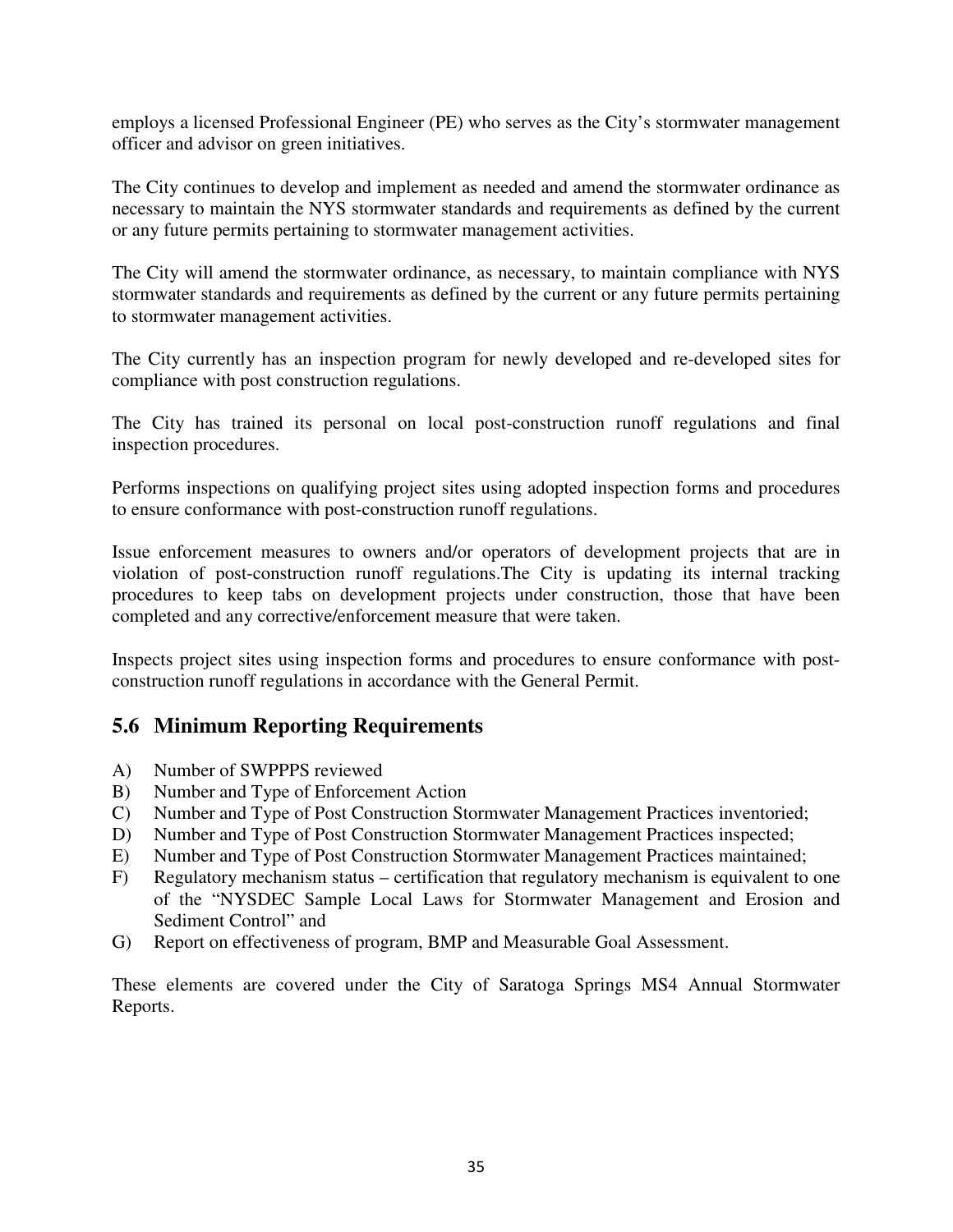## **MCM 6: Pollution Prevention & Good Housekeeping for Municipal Operations**

### **6.1 Description of Minimum Control Measures**

The Pollution Prevention/Good Housekeeping for Municipal Operations minimum control measure is a key element of the MS4 stormwater management program. This measure requires the small MS4 operator to examine and subsequently alter their own actions to help ensure a reduction in the amount and type of pollution that collects on streets, parking lots, open spaces, and storage and vehicle maintenance areas and is discharged into local waterways; and results from actions such as environmentally damaging land development and flood management practices or poor maintenance of storm sewer systems.

This measure is meant primarily to improve or protect receiving water quality by altering municipal facilities and operations. However it also can result in a cost savings because proper and timely maintenance of storm sewer systems can help avoid repair costs from damage caused by age and neglect.

### **6.2 General Permit Requirements**

A) Develop and implement a pollution prevention/good housekeeping program for municipal operations and facilities that:

Addresses municipal operations and facilities that contribute or potentially contribute POCs to the small MS4 system. The operations and facilities may include, but are not limited to:

- Street and bridge maintenance,
- Winter road maintenance,
- Stormwater conveyance system maintenance,
- Vehicle and fleet maintenance,
- Park and open space maintenance,
- Municipal building maintenance,
- Solid waste management.
- New construction and land disturbances,
- Right-of-way maintenance,
- Marine operations and
- Hydrologic habitat modification.

At a minimum frequency of once every three years, perform and document a self-assessment of all municipal operations addressed by the SWMP to:

- Determine the sources of pollutants potentially generated by the covered entity's operations and facilities, and
- Identify the municipal operations and facilities that will be addressed by the pollution prevention and good housekeeping program,
- Determine management practices, policies, procedures, etc. that will be developed and implemented to reduce or prevent the discharge of (potential) pollutants. Refer to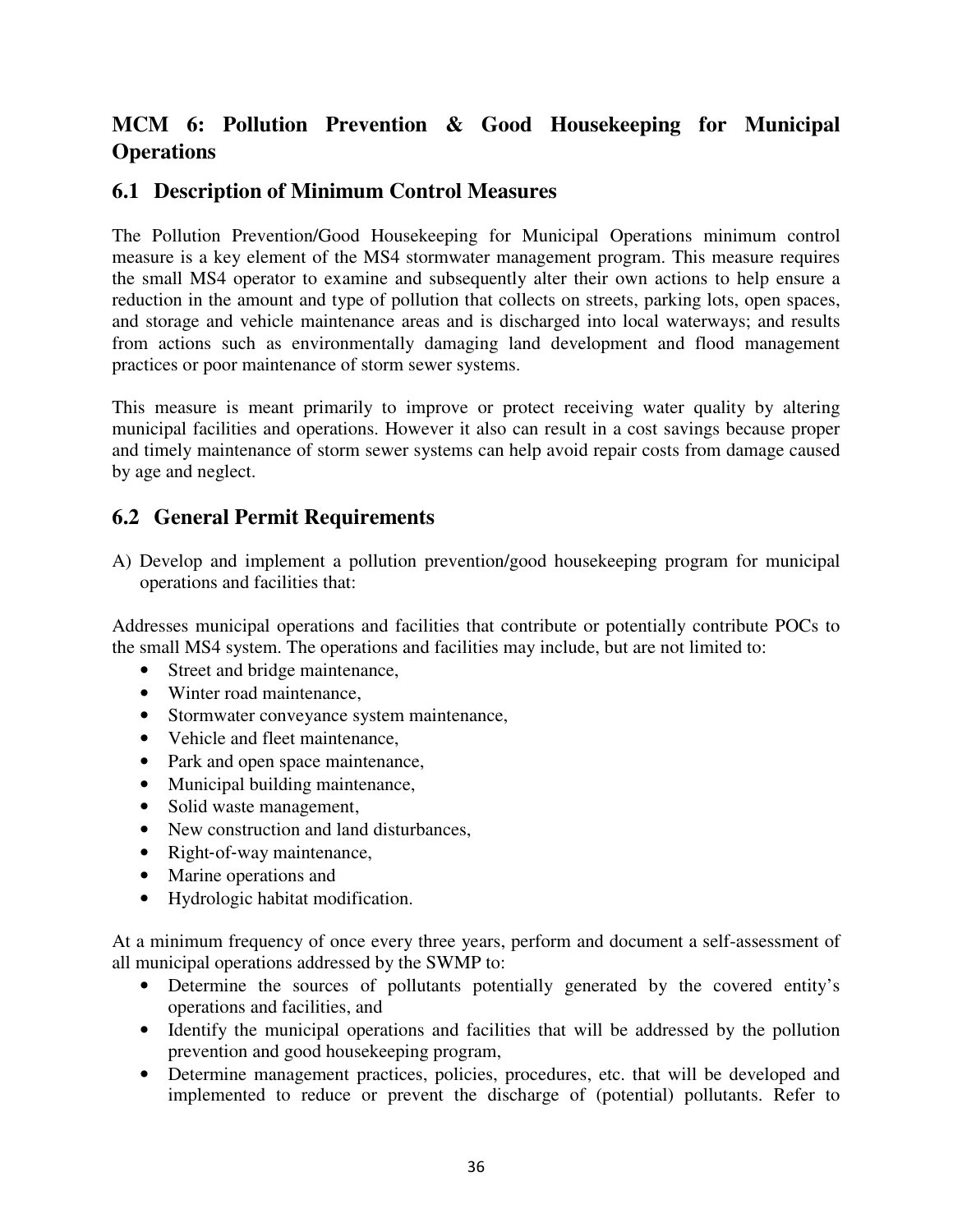management practices identified in the "NYS Pollution Prevention and Good Housekeeping Assistance Document" and other guidance materials available from the USEPA, New York State or other organizations,

- Prioritize pollution prevention and good house keeping efforts based on geographic area, potential to improve water quality, facilities or operations most in need of modification or improvement and the covered entity's capabilities,
- Address pollution prevention and good housekeeping priorities,
- Includes an employee pollution prevention and good house keeping training program and ensures that staff receive and utilize training,
- Require third party entities performing contracted services, including but not limited to street sweeping, snow removal, lawn/grounds care, to meet permit requirements as the requirements apply to the activity being performed, and
- Require municipal operations and facilities that would otherwise be subject to the NYS SPDES Multi-Sector General Permit (MSGP) for Stormwater Discharges from Industrial Activities for industrial stormwater discharges to prepare and implement provisions in the SWMP that comply with Parts III. A, C, D, J, K and L of the MSGP. The covered entity must also perform monitoring and record keeping in accordance with Part IV of the MSGP. If required, Discharge Monitoring Reports (DMRs) must be attached to the City's final MS4 Annual Report. For those operations or facilities that are not required to gain coverage under the MSGP, implementation of the above noted provisions of the SWMP will ensure that MEP is met for discharges from those facilities,
- B) Consider and incorporate cost effective runoff reduction techniques and green infrastructure in the routine upgrade of the existing stormwater conveyance systems and municipal properties to the MEP.
- C) Develop, record, periodically assess and modify as needed measurable goals,
- D) Select and implement appropriate pollution prevention and good housekeeping BMPs and measurable goals to ensure the reduction of all POCs in stormwater discharges to the MEP, and
- E) Adopt techniques to reduce the use of fertilizers, pesticides, and herbicides.

### **6.3 Watershed Improvement Strategy Requirements**

- A) Enforce local laws prohibiting improper pet waste disposal and feeding waterfowl on municipal properties.
- B) Enforce state regulations requiring the collection and proper disposal of pet waste.
- C) Continue to manage and control the local duck/goose population.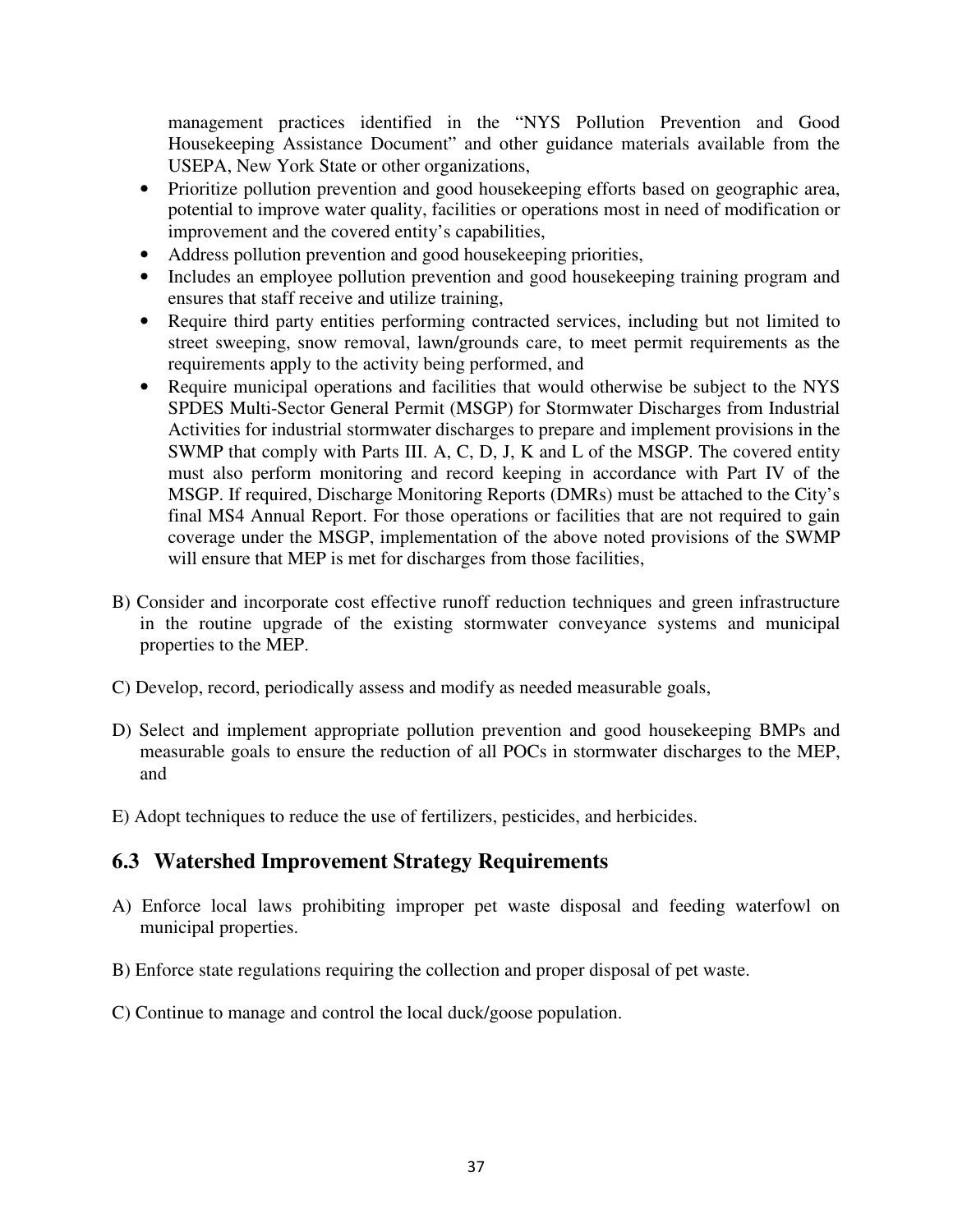#### **6.4 Methodology for Compliance with Permit Requirements**

The City is required to perform a self-assessment of municipal facilities and operations as specified in Part VII.A.6.a.ii of the permit once every three years. The City is currently in the process of reviewing/implementing BMPs that address the pollutants of concern that may be generated from City's facilities. BMPs that were previously implemented include road and stormwater structure maintenance efforts, limiting the use of fertilizers and pesticides, employee good housekeeping training, and adoption of local laws relating to the cleanup of pet waste (City Code 101-25) and the feeding of waterfowl (City Code 112-3).

The City or its representative will perform self-assessments as required by the permit using the City's standard site assessment inspection checklist. The self-assessment will include a site visit(s) to each required location and discussions with City personnel concerning the facilities and procedures currently in place. All assessments will be documented and kept on file in the Engineering Department.

### **6.5 Best Management Practices Implemented or Underway**

#### **6.5.1 Current Practices**

#### **Parking Lot and Street Cleaning**

The City is responsible for maintaining the public roads as well as municipal parking lots. As part of its comprehensive maintenance program, the Department of Public Works sweeps all public roads and parking lots each spring at the conclusion of winter sand and salt operations. During the spring and summer months, the Inner City District streets are swept as needed. The Downtown Business district and other tourist areas (i.e. Saratoga Horse Track) are swept on a regular basis throughout the summer months. The City prioritizes the sweeping schedule based on areas of concern and begins sweeping as soon as the "snow melts" which reduces the amount of potential pollutants entering surface waters.

The policy is to separate sweepings into two categories, a "fill" category and a "trash contaminated" category requiring proper disposal at a solid waste facility. Downtown sweepings generally fall into the trash category while sweeping from other sections of the City are generally handled as fill material.

The City currently has two Elgin "pelican" mechanical sweepers that are in excellent condition and are included in the annual DPW Fleet Maintenance Program.

#### **Storm Drain System Cleaning**

The City attempts to inspect/clean approximately 200 structures per year. During inspection, sediment and debris is removed using a vacuum truck. Some inspections are based on public complaints. Storm sewer pipes that experiences surcharge conditions are flushed to help remove sediment and debris. If the condition continues, a video of the pipe is used to identify the problem. The problem is addressed through repair, replacement and/or root removal. During cleaning and inspections (dry flow), the DPW staff looks for evidence of illegal discharges/dumping or illicit connections. The staff typically: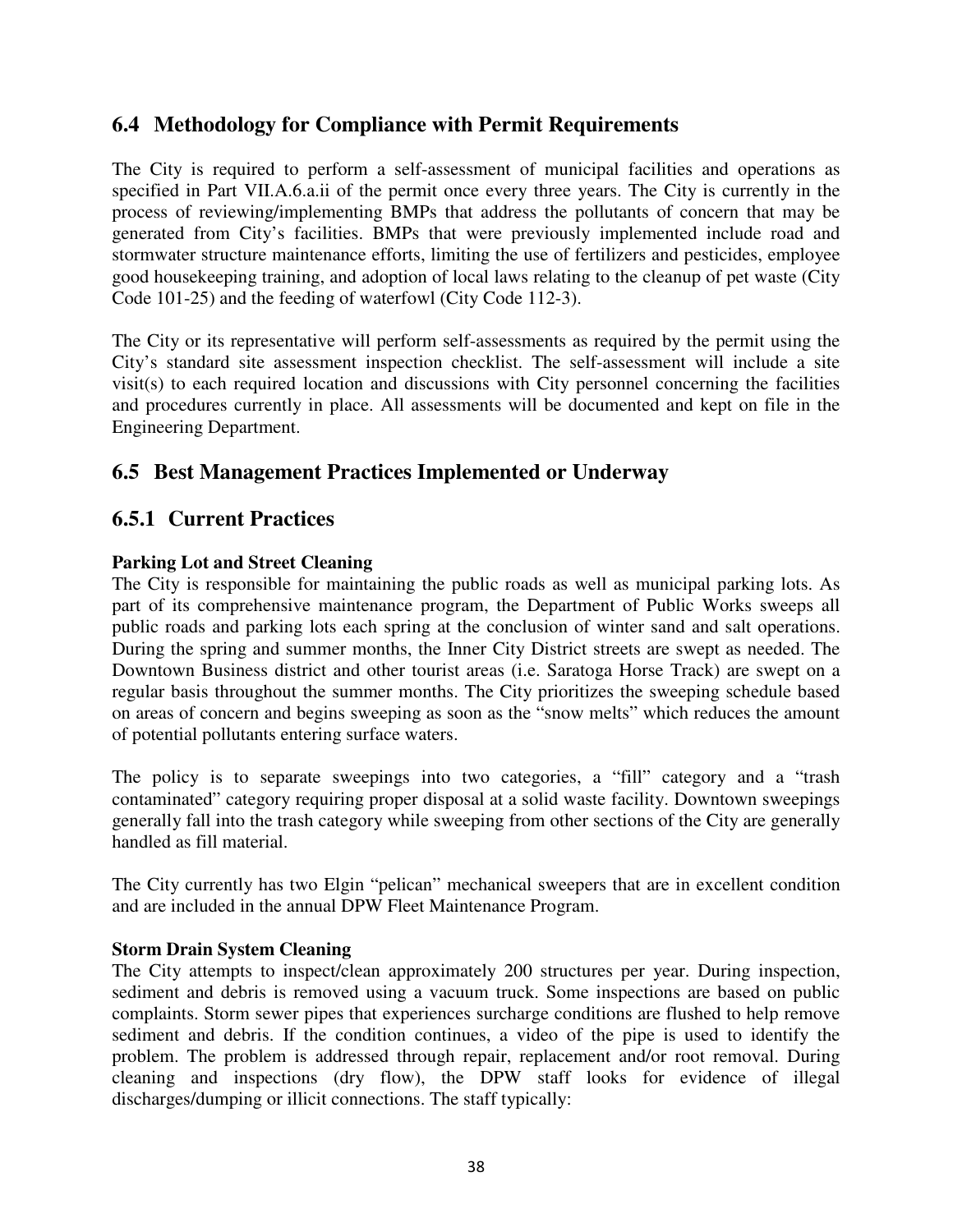- Looks for spills such as paint or oil, discoloring, surface sheen, etc.,
- Checks for any odors not typically associated with drainage systems,
- Tracks potential pollution back to source and conducts investigation.

Illegal dumping control is important in preventing contaminated runoff from entering drainage systems and eventually surface runoff. The City currently conducts a Household Hazardous Waste Collection Day approximately every two years. This helps prevent waste from being dumped into catch basins and ensures it's disposed of properly. No Dumping signs have been posted in areas where dumping has previously occurred and a Public Complaint Form is utilized by the City.

#### **Municipal Landscape Practices**

The City has instituted guidance to reduce the amount of fertilizers and pesticides used on City owned properties. Commercial fertilizers experience limited use in the City's landscaping operations. When needed, it is applied per manufacturer's instructions and during dry weather. Plant/flower fertilizer is soluble, contains minimal phosphorus, and is mixed at low concentrations. Grass applications (granular) at limited locations occurs once in the spring and fall. The City has a certified application specialists on staff who assures that any pesticides are handled, stored and disposed of in accordance with the manufacturer recommendations. The City currently uses various procedures to help minimize exposure such as:

- Do not apply if rain is expected or in windy conditions,
- Do not prepare or mix fertilizers/pesticides near storm drains or on impervious areas,
- Prepare the minimum amount required at the lowest application rate,
- Calibrate application equipment,
- Purchase only a reasonable amount of fertilizer/pesticide to avoid storage.

Landscapes waste must be safely stored and disposed of without the risk of entering the water systems. Landscaped waste material (leaves, clippings, weeds) generated by the DPW is immediately collected by crews and transported to the City's compost facility. Seasonal spring and fall yard waste generated by residents is collected and transported to the City's compost facility. These materials are converted to mulch and used for municipal planting and landscaping as well as available for purchase by private citizens and businesses.

Local nurseries and landscape professionals are consulted to assist in determining appropriate selection of flowers and tree types to be planted. During lawn mowing operations, the grass is cut not shorter than 3 inches. For private developments, the City Planning Board requires a landscaping plan be developed by a professional that promotes natural vegetation, minimizes erosion and reduces water loss. Natural features and vegetation are also protected to the extent possible.

#### **Municipal Vehicle Fueling**

The objective is to reduce the potential discharge of pollutants through source control and BMP implementation. Successful implementation depends on effective training of employees and general pollution prevention strategies.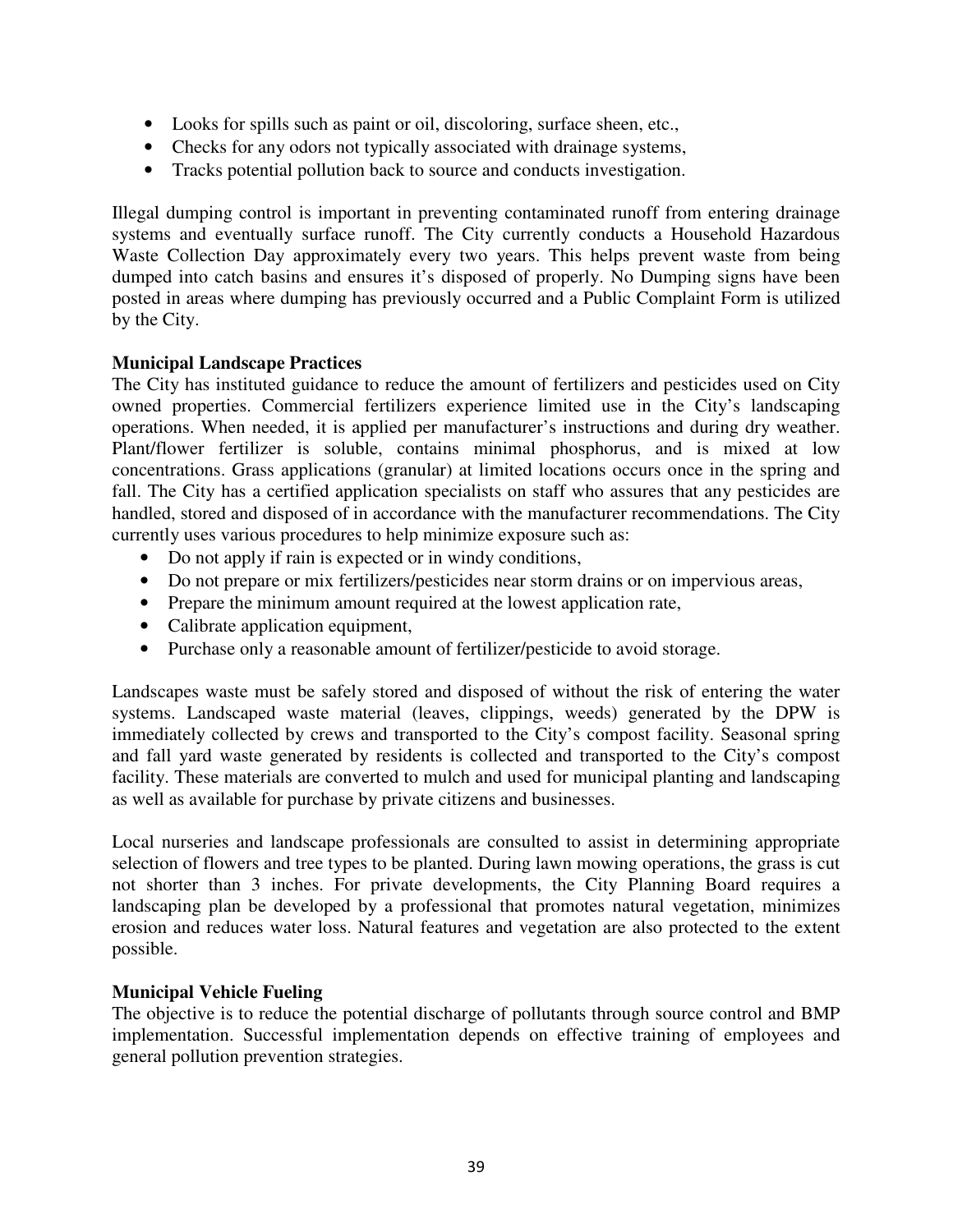The fueling island is located adjacent to the manned dispatch office and is monitored during normal business hours. The dispensing nozzles do not have a "hold-open" latch but do have automatic shutoffs. The fueling island is protected from the weather by an overhanging roof and has a concrete surface. All of the fueling tanks are located above ground within secondary containment basins and are equipped with overflow alarms. There is a secondary containment system used (concrete dike) when transferring fuel from tank trucks to the fuel tanks. The area uses dry cleanup methods such as absorbents for leaks/spills, and sweeping for removal of litter and debris. The fueling area is designed so that stormwater runoff is directed away from it. Signs are posted at the island to warn of "topping off" vehicle fuel tanks.

Spills and leaks that occur during vehicle and equipment fueling can contribute pollutants to stormwater runoff. Employees from the DPW facilities and operations attended a training session in Feb. 2016 to review various aspects of stormwater pollution prevention. Updated training is schedule for every three years or sooner for new employees. The primary focus of employee training is focused on containment of spills and cleanup. The mechanic supervisor currently performs a monthly inspection of the above ground storage tank system. The tanks and containment systems are inspected for corrosion, leaks and other physical damage. A qualified professional also conducts a periodic inspection of the fuel station and distribution system to ensure proper operation per PBS regulations. All valves are labeled to reduce human error and automatic shutoff valves are in place.

Any waste/litter collected at the fueling station is placed in trash barrels with plastic bags and is collected daily. Spot clean leaks and drips routinely to prevent movement of the oil/fuel.

#### **Municipal Vehicle and Equipment Repair**

Common activities at municipal maintenance shops include part replacement, vehicle fluid replacement, and equipment repair. Fluid spills and improper disposal of materials can result in pollutants and other materials entering surface waters which could cause an environmental risk. To prevent this, all City maintenance facilities employ "dry shop" techniques.

The city currently does this by having all maintenance activities performed inside at their Public Works Mechanics garage. All material that makes its way to the floor drain(s) is directed to an oil/water separator and then to the sanitary sewer treatment facility.

A solvent service supplies parts and cleaning materials and picks up the "used" solvent. Dry cleaning techniques (Speed-Dri, absorbent pads) are used to cleanup spills or leaks. The City mechanics are trained to properly handle and dispose of oils, fluids and cleaners.

The mechanics supervisor manages the purchase of cleaners/solvents/oils to limit the amount of on-site storage. Bio-degradable degreasers are used to clean equipment parts and non-chlorinated brake clean is also used. A parts cleaning station is provided inside the garage and used solvent is collect by a recycling contractor. Used oil, fluids and antifreeze are recycled.

Any necessary work outdoors (vehicle break down) will require storm drain protection (drain mat) and immediate cleanup of spills using "dry-clean" methods (Speed-Dri, absorbent pads).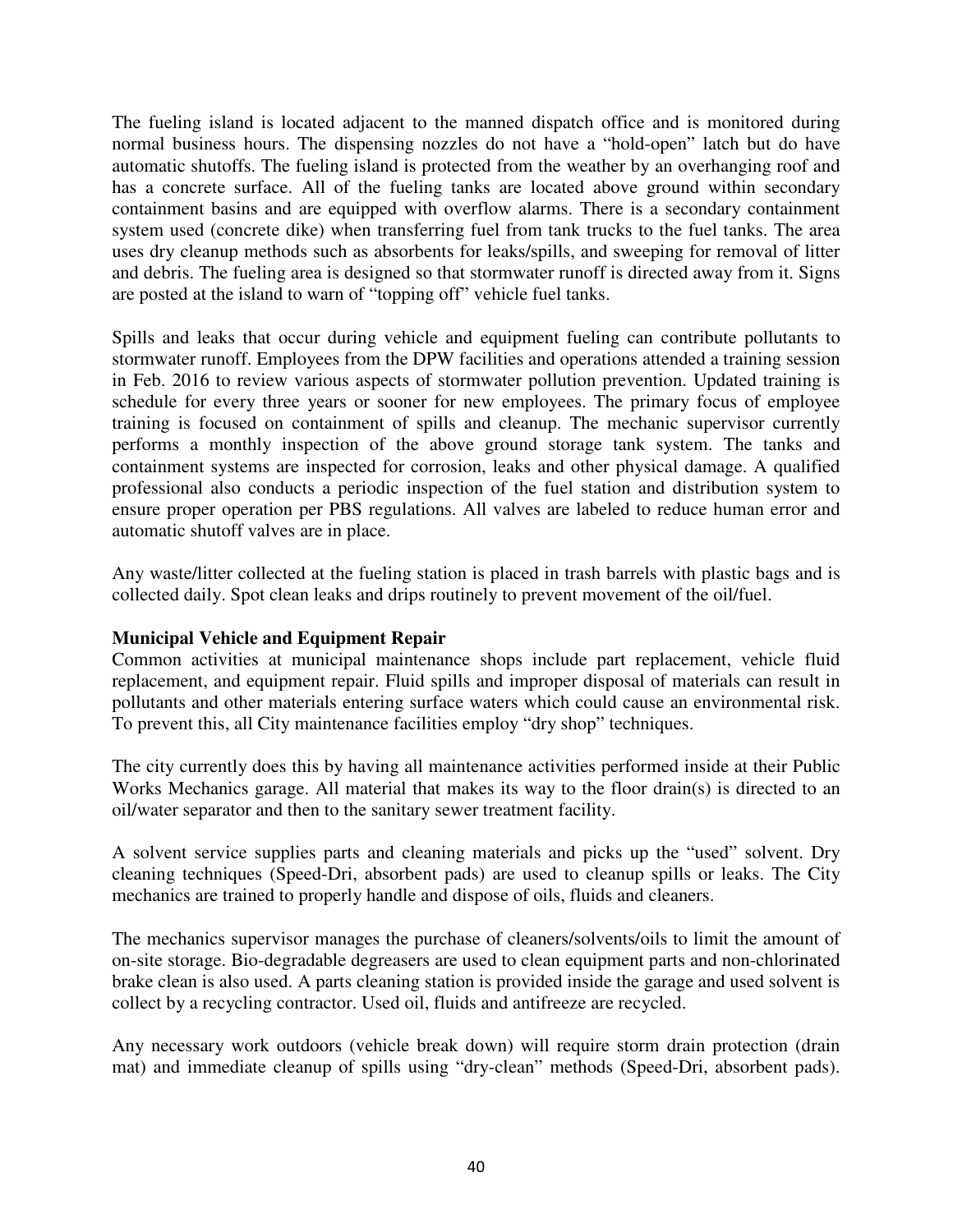The City currently maintains two pieces of equipment at the compost yard which require on-site maintenance because of their large size and transport limitations.

The City practices "Good Housekeeping" methods. This includes indoor maintenance activities, recycling used oils, solvents and antifreeze. Used batteries are stored on appropriate shelving and recycled. All fluids are promptly transferred to recycling drums or containers to prevent spills. Employees receive training on pollution prevention, spill response, reinforcement of proper disposal practices and routine equipment checks to cleanup any leaks and scheduled repairs. The DPW garage facility schematics are located in the SPCC plan and are updated, as needed, to accurately reflect the fuel storage and piping systems.

Employees are currently trained in the proper handling and disposal/recycle of engine fluids and waste materials. A training log is keep by the Engineering department that includes dates, content and attendance.

#### **Road Salt Application and Storage**

Many of the problems associated with contamination of local waterways stem from the improper storage of deicing materials. Salts are very soluble when they come into contact with stormwater. They can migrate into the ground water and contaminate surface waters.

The City stores its salt in a salt barn at the DPW garage facility. The covered salt shed reduces the salt loss from stormwater runoff and contamination to surface waters.

The City currently regulates the amount of salt placed on streets, roadways, and parking lots. It also has begun adding sand to help reduce the amount of salt used. Calibration devices currently mounted in the cabs of the spreader trucks helps insure that the correct amount is placed. Alternative materials, such as sand are used in sensitive areas. The City has also experimented with using a liquid additive to reduce the amount of salt.

Employees are trained in the used of the spreader trucks and how the units work. Additionally, employees make every effort to minimize any spills during the loading process.

#### **Municipal Vehicle and Equipment Washing**

Wash water from vehicle and equipment cleaning activities performed outdoors or in areas where wash water flows onto the ground can contribute contamination to surface waterways.

The City used two designated indoor bays to wash all equipment. Floor drains flow to an oilwater separator (ows) which discharges to the sanitary sewer system. Bio-degradable, non-toxic, ows-friendly detergents are supplied to wash water using a metered, automatic feed system. Any debris/sediment is removed from the wash bay and placed in a trash container located in the covered bay area.

Employee training and education remains a priority in reducing the pollutants in the wash water. Insuring that the wash water is directed to the floor drains is critical to the overall success.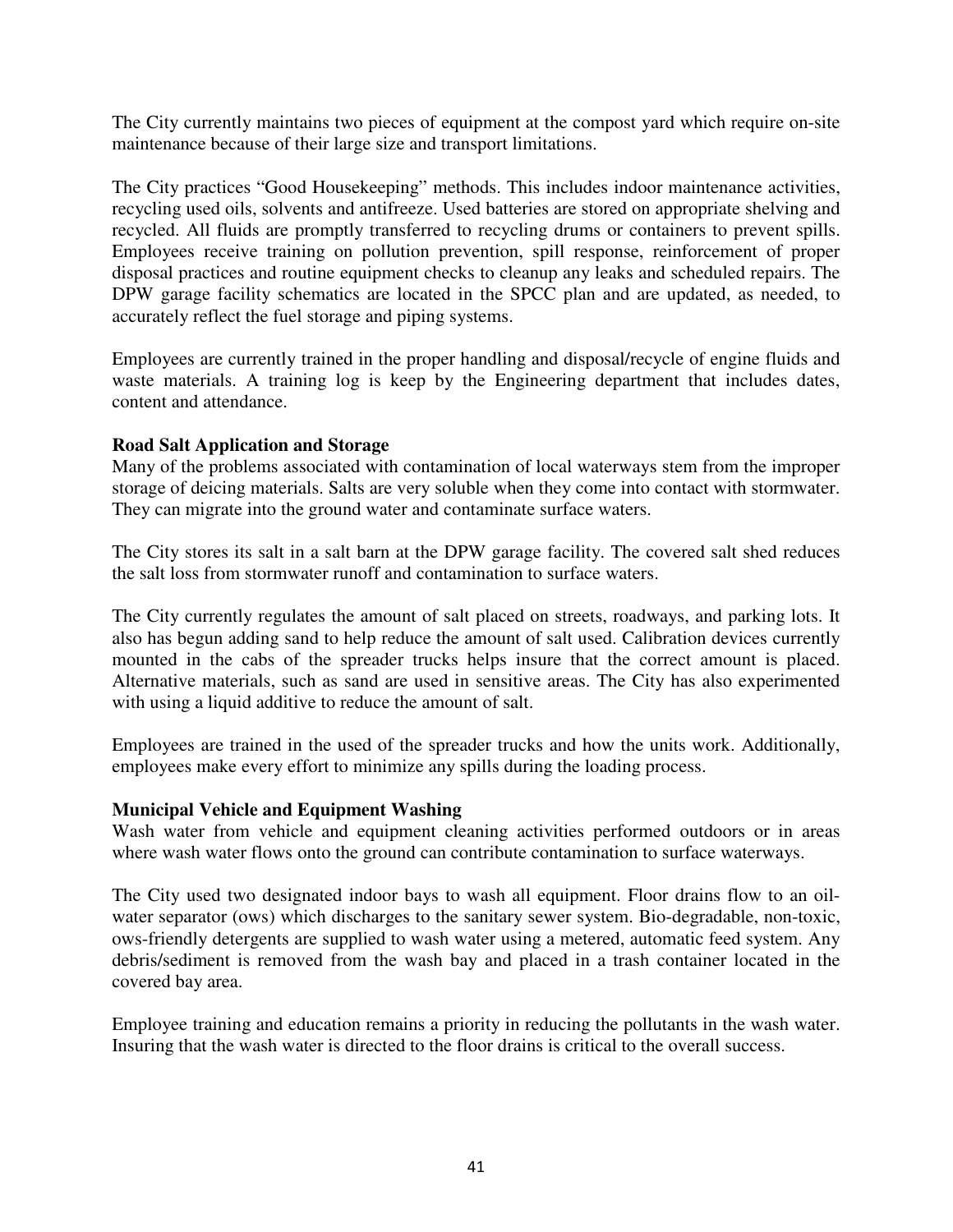#### **Hazardous Material Storage**

Failure to properly store hazardous materials dramatically increases the probability they will end up in local waterways.

The City currently stores hazardous materials indoors to protect them from the weather and vandalism. All material is stored in secure containers and/or in original containers. Certain hazardous materials are stored in secondary containment areas. All areas are kept clean and free of any other materials.

Hazardous waste shall be place in appropriate containers for disposal and to be closed tightly when not in use. Wastes are not to be mixed and washout water or any other liquid is to be placed in the containers. Only appropriate solid wastes are to be added to solid waste containers. Certain wastes such as hazardous wastes, appliances, fluorescent lamps, pesticides, etc. may not be disposed of in solid waste containers. Different types of waste shall not be stored or mixed as this can cause chemical reactions and make recycling impossible and complicate disposal.

The City periodically conducts a Household Hazardous Waste Collection Day where the DPW has the opportunity to collect various unused hazardous wastes such as paints, solvents and pesticides. Paints, solvents and similar materials are then collected and disposed of by a hazardous waste disposal company.

#### **Spill Response and Prevention**

A spill prevention and control plan should effectively reduce the risk of surface and ground water contamination. Improper storage and handling of solid wastes, hazardous materials and pesticides can allow these toxic compounds, oils/grease and pollutants to enter stormwater runoff.

The City currently has a Spill Prevention Control and Countermeasure Plan (SPCC) in place for the fueling delivery system at the DPW garage. It is located in the dispatch office with response signs located near the tank locations. A Spill Prevention Report (SPR) for chemical storage at the Excelsior Avenue Water Treatment Facility is also in place for the facility.

By recycling, reclaiming, or reusing process materials, the amount of materials that are onsite can be reduced. Inspections and maintenance on tanks, valves, pumps and other equipment can prevent spills.

The City has personal that have been trained in the techniques used to control spills. Training is updated as required.

#### **Municipal Facilities Management**

Management of the City's facilities and operations is critical to preventing any unwanted contamination to the local surface waterbodies. Stormwater runoff from building and grounds maintenance can be contaminated with solvents, fertilizers/pesticides, suspended solids, etc.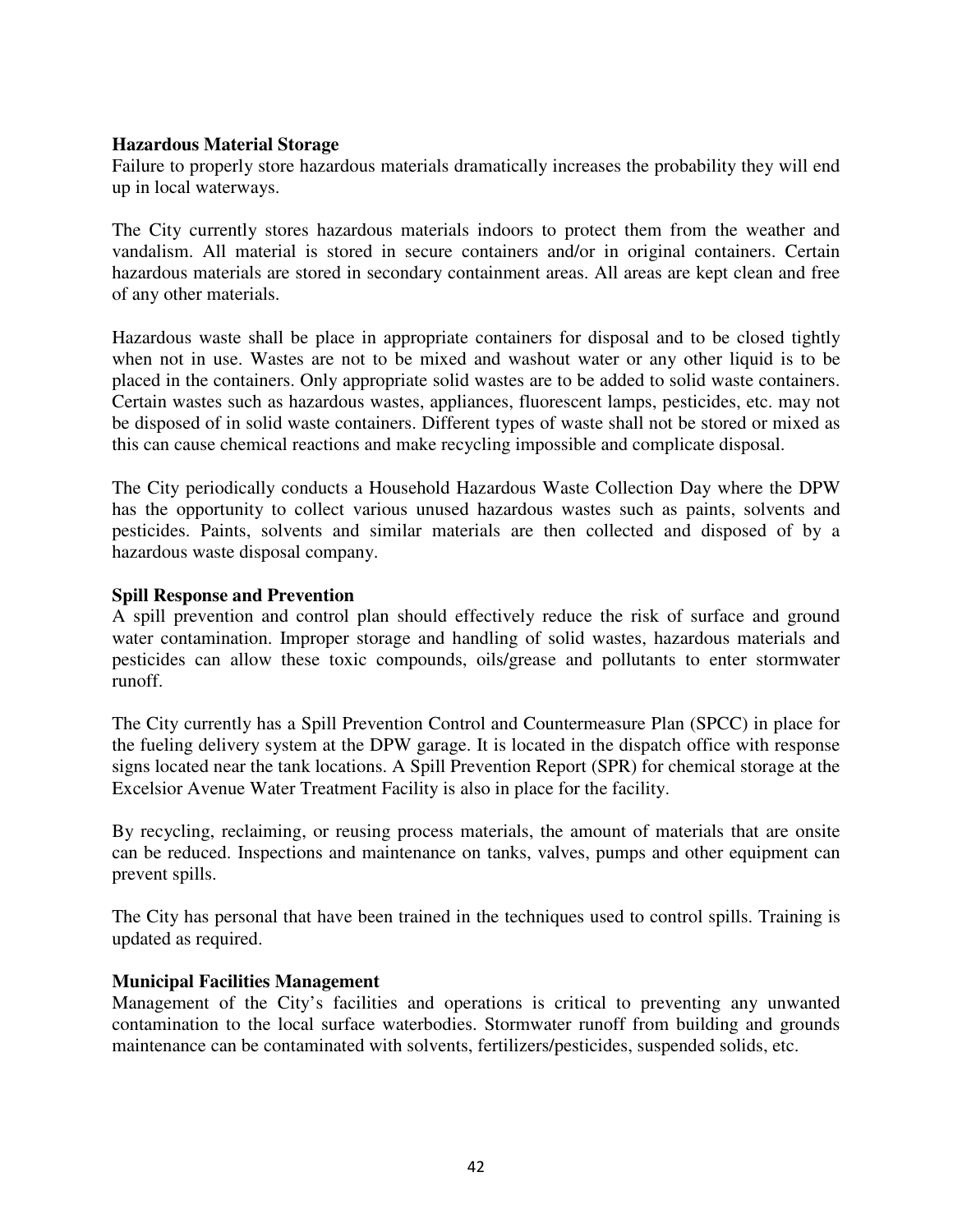The City currently conducts building maintenance activities in such a manner to insure they do not impact the stormwater system or local water bodies. Any outside building cleaning is done with pressure washers without detergents or chemical agents. Washing on any paved surface is not allowed. Filter fabric is placed in susceptible storm drains.

Drop clothes/tarps are used to collect any drops during painting operations. Only the appropriate amount of paint and solvent (if needed) are brought to each site to limit potential exposure. All materials are stored under cover. Water-based paints are preferred and cleanup is directed to the sanitary sewer. When working near storm drains, they are protected by appropriate methods.

Mowing, trimming and landscaping activities shall be conducted in a manner as to prevent debris from entering the storm sewers. Leaves, sticks, landscape wastes are collected and taken to the City's compost facility. Soil disturbances are to be seeded and mulched to control erosion. Stocking of landscape waste shall be covered until it can be removed from the site. Fertilizers, etc. shall only be applied according to the manufactures recommendations.

Preventing the discharge of possible pollutants such as trash, suspended solids, hydrocarbons, oil and grease, etc. from entering the City's storm sewer system is a priority. Currently litter is controlled by the DPW's aggressive policy of daily inspections of City owned parking lots and other municipal areas. These areas are kept clean from litter and other foreign substances. Litter receptacles (garbage cans) are provided throughout the downtown area while no littering signs are posted and anti-littering laws are enforced. Garbage cans are emptied on a regular basis.

## **6.5.2 Equipment List Inventory**

The City maintains a list of all vehicles, machinery and equipment. The list is compiled by the individual departments (Public Safety and Public Works) to which fleets and equipment is assigned.

## **6.5.3 Pet Waste Ordinance**

The City Code includes a provision to control pet waste that requires pet owners on public property to immediately pick up after pets and properly dispose of the animal waste in an appropriate receptacle. Signs have been posted as necessary.

### **6.5.4 Feeding of Waterfowl Law**

Feeding waterfowl may cause water quality problems due to increased fecal coliform loading. In order to protect the public health, safety and welfare, the City passed a local law prohibiting the feeding of waterfowl on City property. Signs have been posted as necessary.

## **6.6 Best Management Practices for Future Consideration**

The City seeks to improve its SWMP by considering facility improvements and new management practices that can lessen the potential for stormwater pollution impacts. The MS4 self-assessment process has been incorporated as a working tool during the review procedure.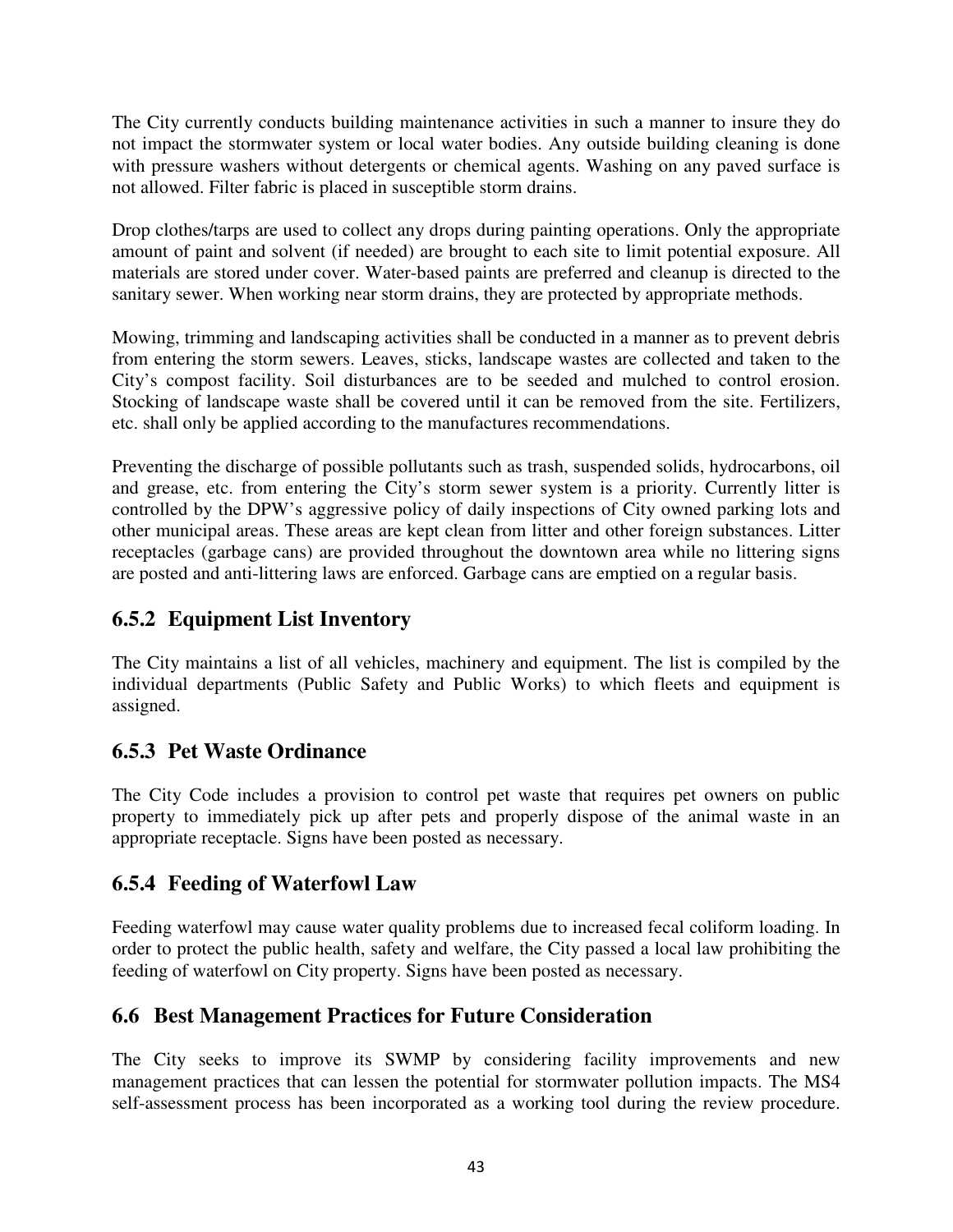This is intended to stimulate innovation and create additional opportunities for BMP implementation in the future

#### **6.7 Measurable Goals**

The City regularly evaluates municipal facilities to determine if BMPs are being properly implemented, therefore minimizing the potential for pollutants to enter local water bodies.

The City continues to evaluate and upgrade wherever possible both training practices for municipal employees and the implementation of storm water control BMPs at municipal facilities as improvement strategies are developed, reviewed and gain acceptance.

#### **6.8 Minimum Reporting Requirements**

- A) Indicate the municipal operations and facilities that the pollution prevention and good housekeeping program assessed,
- B) Describe the management practices, policies, and procedures that have been developed, modified, and/or implemented and report, at a minimum, on the items below that the covered entity's pollution prevention and good housekeeping program addressed during the reporting year:
	- Acres of parking lot swept,
	- Miles of street swept,
	- Number of catch basins inspected and, where necessary, cleaned,
	- Post-construction control stormwater management practices inspected and, where necessary, cleaned,
	- Pounds of phosphorus applied in chemical fertilizer,
	- Pounds of nitrogen applied in chemical fertilizer, and
	- Acres of pesticides/herbicides applied,
- C) Staff training events and number of staff trained, and
- D) Report on effectiveness of program, BMP and measurable goal assessment. If the pollution prevention and good housekeeping program addresses other operations than what is listed above in Part VII.A.6.a (ii), the covered entity shall report on items that will demonstrate program effectiveness.

These elements are covered under the City of Saratoga Springs MS4 Annual Stormwater Reports.